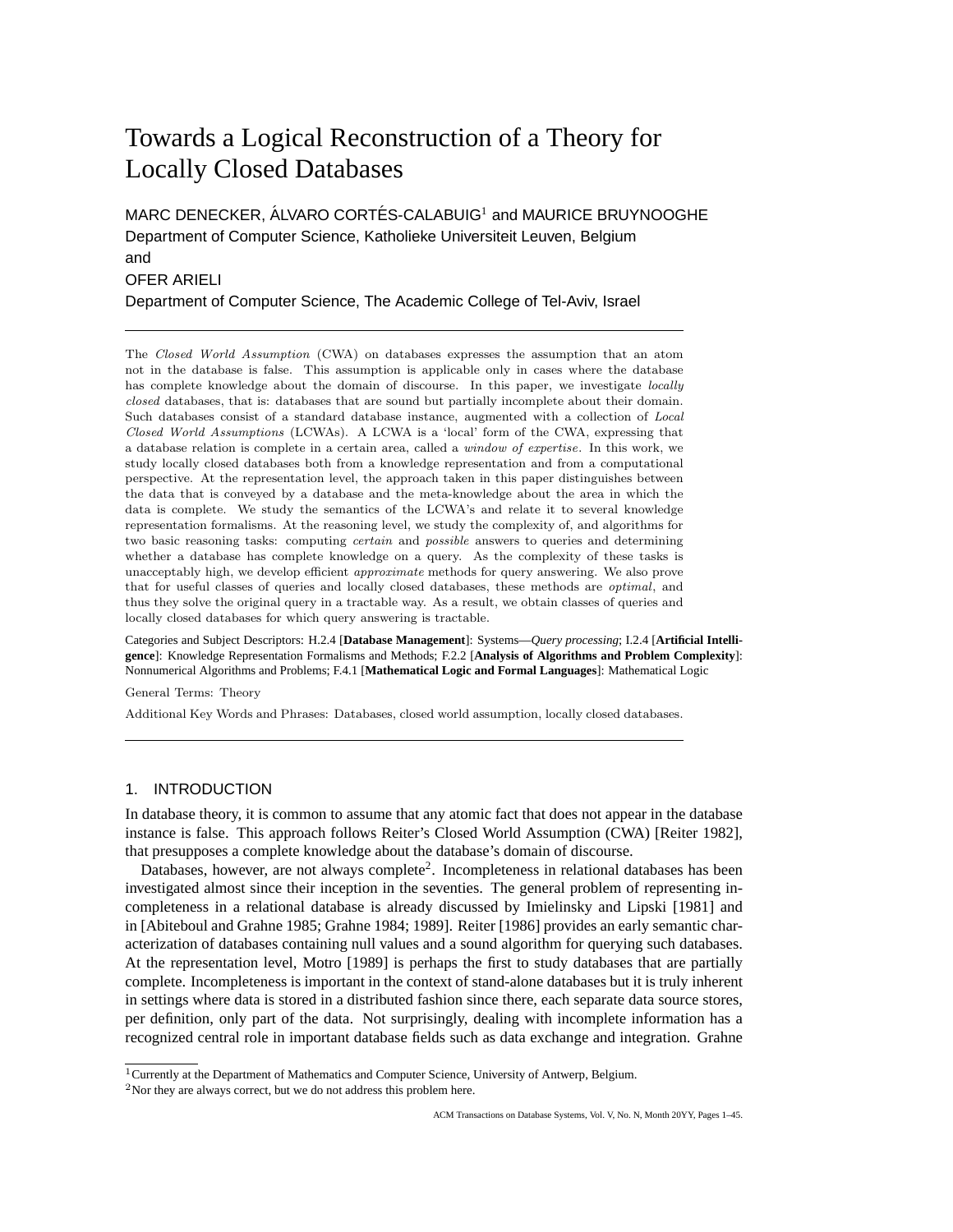| Telephone           |           | Department          |                  |  |
|---------------------|-----------|---------------------|------------------|--|
| Name:               | Telephone | Name:               | Department       |  |
| Lien Desmet         | 6531421   | <b>Bart Delvaux</b> | Computer Science |  |
| Lien Desmet         | 0923314   | Lien Desmet         | Philosophy       |  |
| <b>Bart Delvaux</b> | 5985625   | <b>Tom Demans</b>   | Computer Science |  |
| Tom Demans          | 5845213   | David Finner        | Biology          |  |

Fig. 1. A database of contact phone numbers for a CS department

| Car Owners    |                |           | Location      |               |
|---------------|----------------|-----------|---------------|---------------|
| Name:         | Model          | CarID     | Name:         | Residence     |
| Peter Steward | Mercedes 320   | On-5452   | Peter Steward | <b>Oueens</b> |
| John Smith    | Volvo 230      | $Bx-5242$ | Mary Clark    | <b>Bronx</b>  |
| Mary Clark    | <b>BMW 550</b> | $Bx-5462$ | John Smith    | <b>Bronx</b>  |

Fig. 2. A database of the traffic tax administration system

and Mendelzon [1999] provide a framework for dealing with incompleteness in mediator-based systems, based on tableaux techniques for query answering. In [Grahne 2002], the general problem of incompleteness of databases from a data integration perspective is further explored. Recently, incompleteness issues in data exchange are studied by Libkin [2006].<sup>3</sup>

There are many reasons for the presence of incomplete knowledge in a database, including ignorance about the domain, lack of proper maintenance, incomplete migration, accidental deletion of tuples, the intrinsic nature of database mediator-based systems (see [Lenzerini 2002]), and so forth. Unless properly handled, partial information in database systems might lead to erroneous conclusions, as illustrated in the following examples:

*Example* 1. Consider a database of a computer science (CS) department that stores information about the telephone numbers of the department's members and collaborators (Figure 1).

Suppose that this database is complete with respect to all CS department members, but possibly incomplete regarding their external collaborators. Thus, appropriate answers for queries such as  $Telephone(Bart Delvaux, 3962836)$  and  $Telephone(Lien Desmet, 3212445)$  are "no" and "unknown", respectively. If completeness of the database is taken for granted, however, the answer for both of these queries is "no". Similarly, under the closed world assumption, the answer for the query  $\exists x : Telephone(David Finner, x)$  is "no", but as the database is complete only with respect to the members of the CS department, one cannot exclude the possibility that David Finner does have a phone number, so a more accurate answer in this case should be "unknown".

*Example* 2. Consider a distributed traffic tax administration system, in which there is one database for each county, maintaining a database of car owners in that county. There is a protocol among the different counties so that when a car owner leaves one county  $A$  to live in another county  $B$ , county  $A$  transfers its information to  $B$ , but still preserves a record of the car owner and its current status for a certain period of time, to handle all running tax demands. By the nature of this protocol, each database has complete knowledge about all car owners in its county, but in general it has more information than that. Part of the tables of a particular county, say Bronx, is represented in Figure 2.

This database has expertise on car owners of Bronx. This meta-knowledge allows us to derive that all people that are recorded in the relation Location as residents of Bronx, are actually *all* the car owners from that county. However, the information about car owners in Queens is not complete hence one cannot draw such conclusions for the residents of Queens.

Examples 1 and 2 illustrate situations in which database information is only *locally* complete, and so applying the CWA is not the right approach. As already shown, it might even lead to some wrong

<sup>&</sup>lt;sup>3</sup>A more detailed discussion on different methods and their relations to our method, is given in Section 6.

ACM Transactions on Database Systems, Vol. V, No. N, Month 20YY.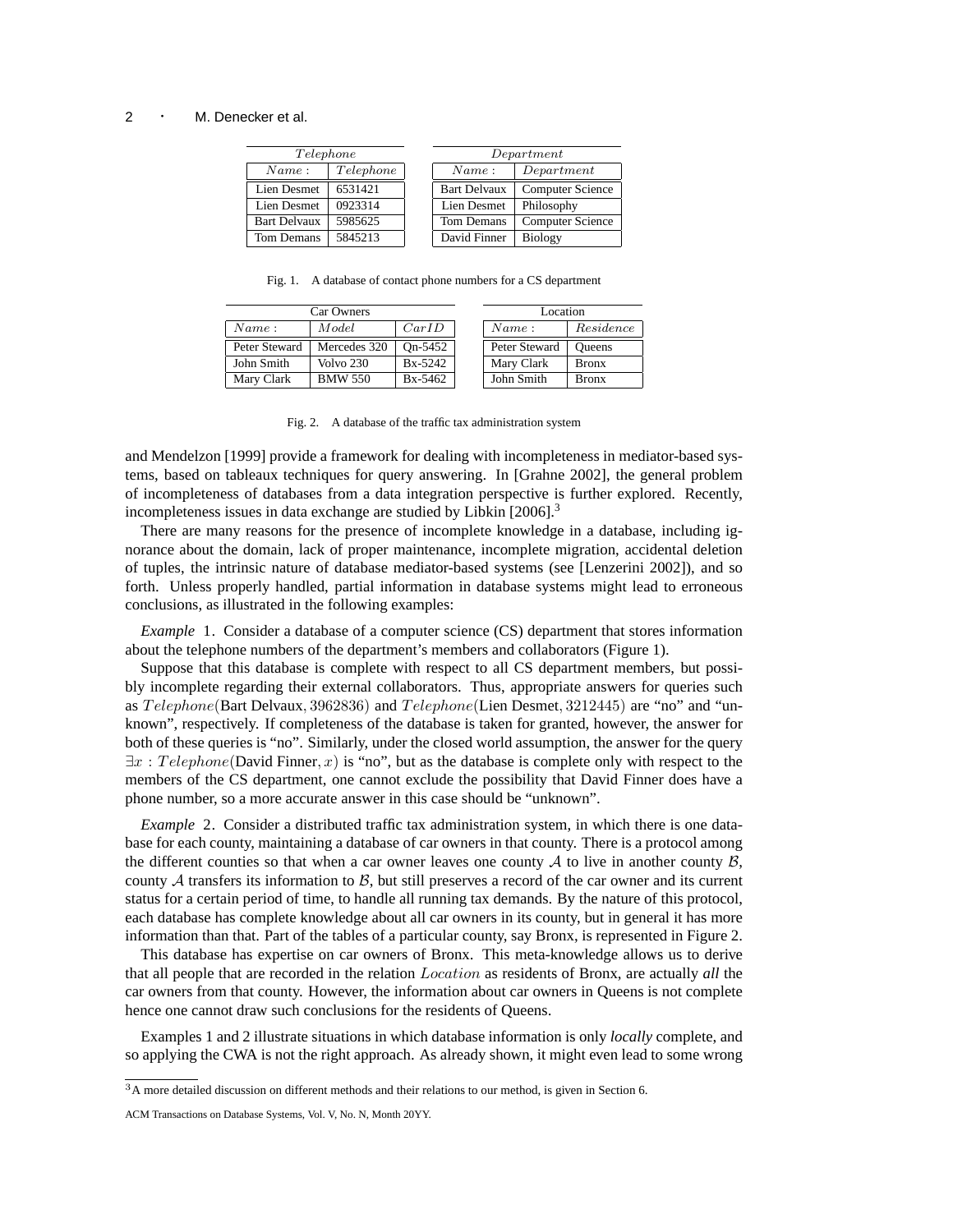conclusions. The other extreme approach, known as *Open-World Assumption* (OWA) [Abiteboul and Duschka 1998; Grahne 2002] and in which there is no closure at all, is often used for maintaining distributed knowledge, e.g., for mediator-based systems. In this approach, a relational database is considered as a correct but possibly incomplete representation of the domain of discourse. The main weakness of the OWA is that it does not allow users to express locally closed information, and so in the examples above, for instance, one cannot state a full knowledge regarding the phone numbers of the CS department members or about the car owners of Bronx.

In the past, several approaches have been presented to formalize local versions of the closed world assumption in different contexts [Motro 1989; Levy 1996; Etzioni et al. 1997; Doherty et al. 2000]. In this paper, we follow the approach in [Cortés-Calabuig et al. 2005], which is an extension of Levy's representation [Levy 1996] of locally closed databases and augment the database with *Local Closed World Assumptions* (LCWAs), which are expressions of the following form:

# $LCWA(P(\bar{x}), \Psi[\bar{x}]).$

Here, P is a database predicate and  $\Psi[\bar{x}]$  is a first-order formula with free variables in  $\bar{x}$ . Intuitively, this expression states that the database relation of P is complete for all tuples  $\bar{x}$  for which  $\Psi[\bar{x}]$ holds in the domain of discourse. I.e., for such tuples,  $P(\bar{x})$  is true in the domain of discourse iff  $\bar{x}$ is stored in the database relation for the relation P. The formula Ψ is called a *window of expertise* of the database predicate  $P$ . In Example 1, for instance, the assumption that the relation of telephone numbers is complete for all members of the CS department would be specified by

## $LCWA(Telephone(p, t), Department(p, CS)),$

and in Example 2 the assumption about the car owners in Bronx would be expressed as:

 $\mathcal{LCWA}(CarOwners(p, c, i), Location(p, Bronx)).$ 

Databases that contain LCWA's in addition to the database instance are called *locally closed* (or *locally complete*, [Cortés-Calabuig et al. 2006]). A basic assumption underlying this type of databases is, just as for integrity constraints, that knowledge about the domain of expertise of a database is often a more permanent form of knowledge than the transient data in the database instance.

In this paper, we study locally closed databases both from a representational and a computational perspective. At the declarative level the contribution of this paper is twofold:

(1) We present a first-order generalization of Levy's approach [Levy 1996] for representing partial completeness in relational database systems and define its semantics. We show that this allows us to capture both Reiter's CWA and the OWA. We also investigate extensions such as local closed world assumptions in a multi-source setting (as in mediator-based systems).

(2) We study the relationship of our notion of LCWA with other non-monotone formalisms for representing incomplete knowledge. For that purpose, an equivalent representation is given based on second-order circumscription [McCarthy 1990]. This provides the basis to extend the concept of LCWA from relational to so-called disjunctive databases, and allows us to compare our proposal with other approaches for LCWA, expressed in terms of higher-order languages (see [Doherty et al. 2000]). We also compare our approach to other forms of reasoning with incompleteness in knowledge-base systems, such as Levesque's framework for reasoning with first-order knowledgebases and modal logic queries [Levesque 1982], and logic-programming based techniques for maintaining deductive databases, such as Gelfond and Lifschitz's answer-set programming [Gelfond and Lifschitz 1991], and Loyer and Straccia's any-world assumption [Loyer and Straccia 2005].

At the reasoning level, we study some basic reasoning tasks in locally closed databases, namely computing certain and possible answers of queries, and determining whether the database has complete information on a query. More specifically, we study the following topics:

(1) We analyze the computational complexity of computing certain and possible answers to queries. Not surprisingly, these problems are in general intractable.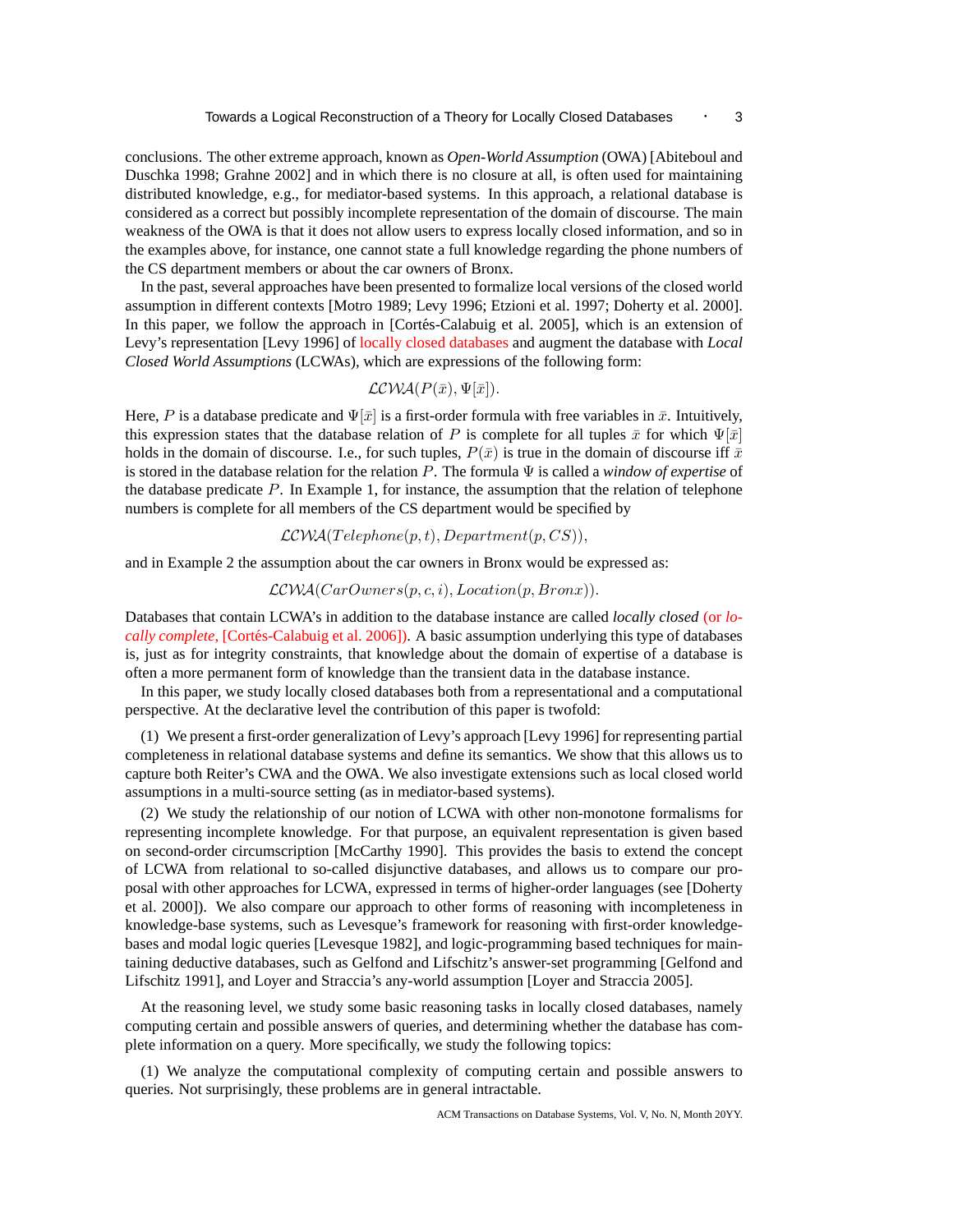(2) The intractability results provide the motivation for one of the main contribution of this paper, which is the development of a set of efficient *approximate methods* for query answering based on three-valued logic. Approximate reasoning has recently emerged in many domains of computational logic. In databases, approximate query answering provide tractable lower and/or upper approximations to queries in deductive databases [Chaudhuri 1993; Chaudhuri and Kolaitis 1994], databases with null values [Libkin 1998], semistructured databases [Grahne and Thomo 2001] and databases integration [Grahne and Mendelzon 1999]. More recently, approximate reasoning has been introduced to description logics in order to keep complexity of query answering over web ontologies under some threshold [Stuckenschmidt and van Harmelen 2002; Pan and Thomas 2007]. There are three main parts to our work on approximate reasoning methods:

— First, we describe a polynomial fixpoint procedure to compute a three-valued structure approximating *all* models of a locally closed database. We prove that such a structure can be used to compute overestimations of possible answers and underestimations of certain answers for all queries.

— Second, we analyze the *precision* of our method. We show that, for practically useful classes of queries and locally closed databases, the approximate structure is *optimal*, and possible and certain answers extracted from it are *exact*. In other words, for these queries and databases, *approximate* and *standard* query answering coincide. An important corollary of this result is that we determine a class of databases and queries for which query answering is tractable after all.

— A weakness of the above method is the cost of the computation of the three-valued database, which, although polynomial, may be unacceptable for large databases. Even worse, when the underlying database is modified, the three-valued structure must be updated as well, making this method impractical for databases with non-persistent data. We address this problem by presenting a method in which the (re-)computation of this three-valued database can be avoided. This method takes as input a query for possible or for certain answers and a collection of local closed world assumptions, and *compiles* them into a new query in the form of a fixpoint query that can be run directly against the database. We prove that this compiled query returns the same answers as the naive fixpoint method. As an alternative technique, we present an algorithm that, for a more restricted class of so called *hierarchically closed databases*, transforms the query with the local closed world assumptions into a standard first-order query. Since these smarter methods compute the same answers as the naive method, it follows that they are optimal exactly where the naive methods are.

(3) By the previous results, we obtain practically useful approximate methods for query answering based on well-known database technology, and indicate a potentially useful class of queries and databases, for which the full query answering problem is tractable.

The paper is divided into three parts. The first one, Section 2, is related to representational aspects of the LCWA. In particular, this section introduces the syntax and semantics of local closed world assumptions and locally closed databases. The second part of the paper, Sections 3–5, is related to computation in the context of locally closed databases. Section 3 studies the computational complexity of query answering and obtains intractability results, Section 4 presents the approximate methods for query answering, and Section 5 analyses their optimality. The last part of the paper, Sections 6–8, contains a discussion of related and future work. Further technical details regarding the accuracy analysis in Section 5 are given in the *electronic appendix* where also an alternative approach for representing the closed-word assumption by second-order formulas is given.

Finally, note that this paper elaborates our previous work and integrates it in a uniform framework. The local closed world assumption as used in this paper was introduced in [Cortés-Calabuig et al. 2005], where it is compared to other approaches for handling incompleteness in database systems. Further representation issues and a fixpoint semantics for locally closed databases are presented in [Cortés-Calabuig et al. 2006]. The complexity results and the improved algorithms for approximate query answering in hierarchically closed databases are based on those given in [Cortes- ´ Calabuig et al. 2007] and in [Cortés-Calabuig et al. 2008], where the efficiency and accuracy of these algorithms are analyzed. This issue is investigated in much greater detail in this paper.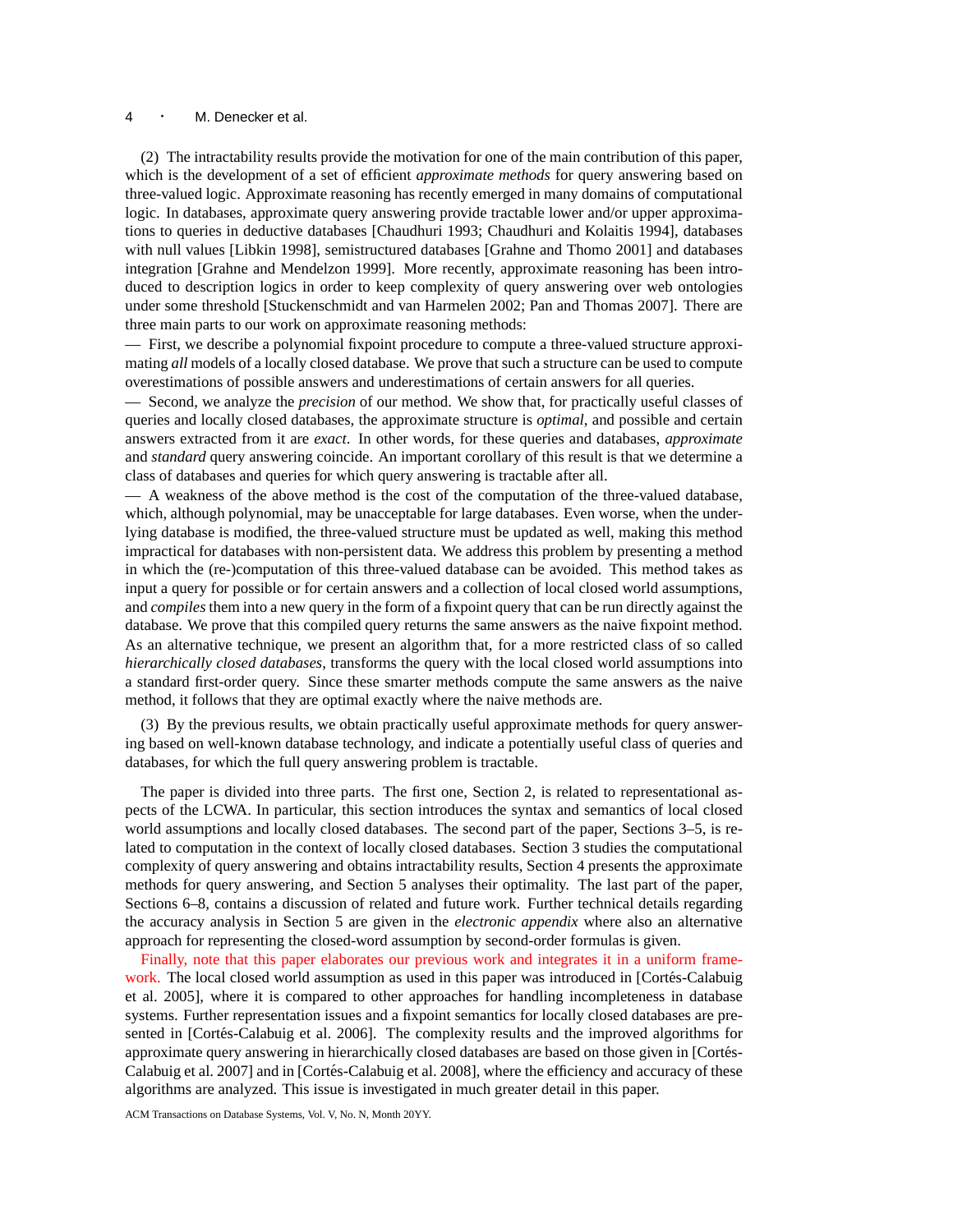## 2. THE LOCAL CLOSED WORLD ASSUMPTION

In this section we formally introduce the notion of local closed world assumption. First, in Section 2.1 we give some preliminaries regarding the logical view on databases [Reiter 1982] and in Section 2.2 we introduce the closed world assumptions and their logical meaning. This is the basis for introducing in Section 2.3 locally closed databases and their logical meaning. In Section 2.4 we argue that our notion has both the open world assumption (OWA) and Reiter's closed world assumption (CWA) as special cases. In section 2.5, we discuss the relationship with Levy's original idea about representing partial completeness in database systems [Levy 1996], and in Section 2.6 we conclude by pointing out some further representation considerations regarding the LCWA.

## 2.1 Preliminaries on Database Systems

A vocabulary  $\sigma$  consists of a set of predicate symbols  $\mathcal{R}(\sigma)$  with associated arity<sup>4</sup> and a possibly infinite set of constant symbols  $C(\sigma)$ .<sup>5</sup> We assume that vocabularies contain the predicates t (*true*), f (*false*) and = (equality), each of which will be interpreted in the standard way. Atomic formulas in  $\sigma$  are constructed from the predicates in  $\mathcal{R}(\sigma)$  over tuples t of constants from  $\mathcal{C}(\sigma)$  and object variables. First-order formulas over  $\sigma$  are constructed from the atomic formulas, using the standard recursive rules for  $\neg, \wedge, \vee, \exists$  and  $\forall$ . An occurrence of a subformula  $\varphi$  in a formula  $\psi$  is called positive (negative) if it occurs in the scope of an even (odd) number of negations. Second-order formulas over  $\sigma$  are constructed likewise, except that they may contain predicate variables X in atomic expressions  $X(\bar{t})$  and in quantifier expressions  $\forall X : \varphi$  and  $\exists X : \varphi$ . We denote by  $\Psi[\bar{x}]$  that the free variables of the formula  $\Psi$  are a subset of  $\bar{x}$ . A sentence is a formula without free variables.

Given a vocabulary σ (possibly extended with object or predicate variables), a σ*-structure* I (also called a  $\sigma$ -interpretation) consists of a non-empty domain  $Dom<sup>I</sup>$ , for each constant or object variable<sup>6</sup>  $C \in \sigma$  a domain element  $C^I \in Dom^I$  and, for each *n*-ary predicate symbol or variable  $P \in \sigma$ , a relation  $P^I \subseteq (Dom^I)^n$ . For an object variable x and domain element d, we denote by  $I[x:d]$ the structure identical to I except that it interprets x by d. Likewise, for an n-ary predicate variable X and n-ary relation R,  $I[X:R]$  denotes the structure identical to I except that it interprets X by R. We extend this notation to sequences of variables and values and denote by  $I[\bar{x} : \bar{d}]$  the structure identical to  $I$  except that it interprets each  $x_i$  by  $d_i$ .

The structure I is *finite* if so is  $Dom<sup>I</sup>$  and I is a  $\sigma$ -Herbrand structure if  $Dom<sup>I</sup> = \mathcal{C}(\sigma)$  and  $C^I = C$ , for each  $C \in \mathcal{C}(\sigma)$ . When the vocabulary is clear from the context, we shall omit the  $\sigma$ sign. In this context, C(σ) is called the *Herbrand universe* of σ (denoted HU). The *Herbrand base* of  $\sigma$  is the set  $HB(\sigma)$  of *ground* (i.e., variable-free) atomic formulas of  $\sigma$ . When  $\sigma$  is clear from the context, a Herbrand structure is characterized by the subset of  $HB(\sigma)$  consisting of true atoms. In this paper, we are mostly interested in finite Herbrand structures.

For a tuple  $\bar{t}$  of constants and variables interpreted in the structure I, we define  $\bar{t}^I$  as the tuple  $(t_1^I,\ldots,t_n^I)$ . Setting  $f \leq t$ ,  $\neg f = t$  and  $\neg t = f$ , the truth value of a formula  $\varphi$  in structure I, denoted  $\varphi^I$ , is defined recursively as follows:

$$
P(\bar{t})^I = \mathbf{t} \text{ if } \bar{t}^I \in P^I; \text{ otherwise } P(\bar{t})^I = \mathbf{f};
$$
  
\n
$$
(\psi \wedge \phi)^I = Min \leq (\psi^I, \phi^I);
$$
  
\n
$$
(\psi \vee \phi)^I = Max \leq (\psi^I, \phi^I);
$$
  
\n
$$
(\neg \psi)^I = \neg (\psi^I);
$$
  
\n
$$
(\forall x : \psi[x])^I = Min \leq {\psi^I[x:a]} \mid a \in Dom^I};
$$
  
\n
$$
(\exists x : \psi[x])^I = Max \leq {\psi^I[x:a]} \mid a \in Dom^I};
$$
  
\n
$$
(\forall X : \psi[X])^I = Min \leq {\psi^I[X:B]} \mid R \subseteq (Dom^I)^n;
$$
  
\n
$$
(\exists X : \psi[X])^I = Max \leq {\psi^I[X:B]} \mid R \subseteq (Dom^I)^n.
$$

<sup>&</sup>lt;sup>4</sup>We sometimes write  $P/n$  for a predicate symbol P with arity n.

<sup>5</sup>Function symbols are not used in this paper.

 $6$ Note that, unlike some other presentations of first-order logic in which structures interpret language symbols and (variable) assignments interpret variables, here a structure may interpret both sorts of symbols.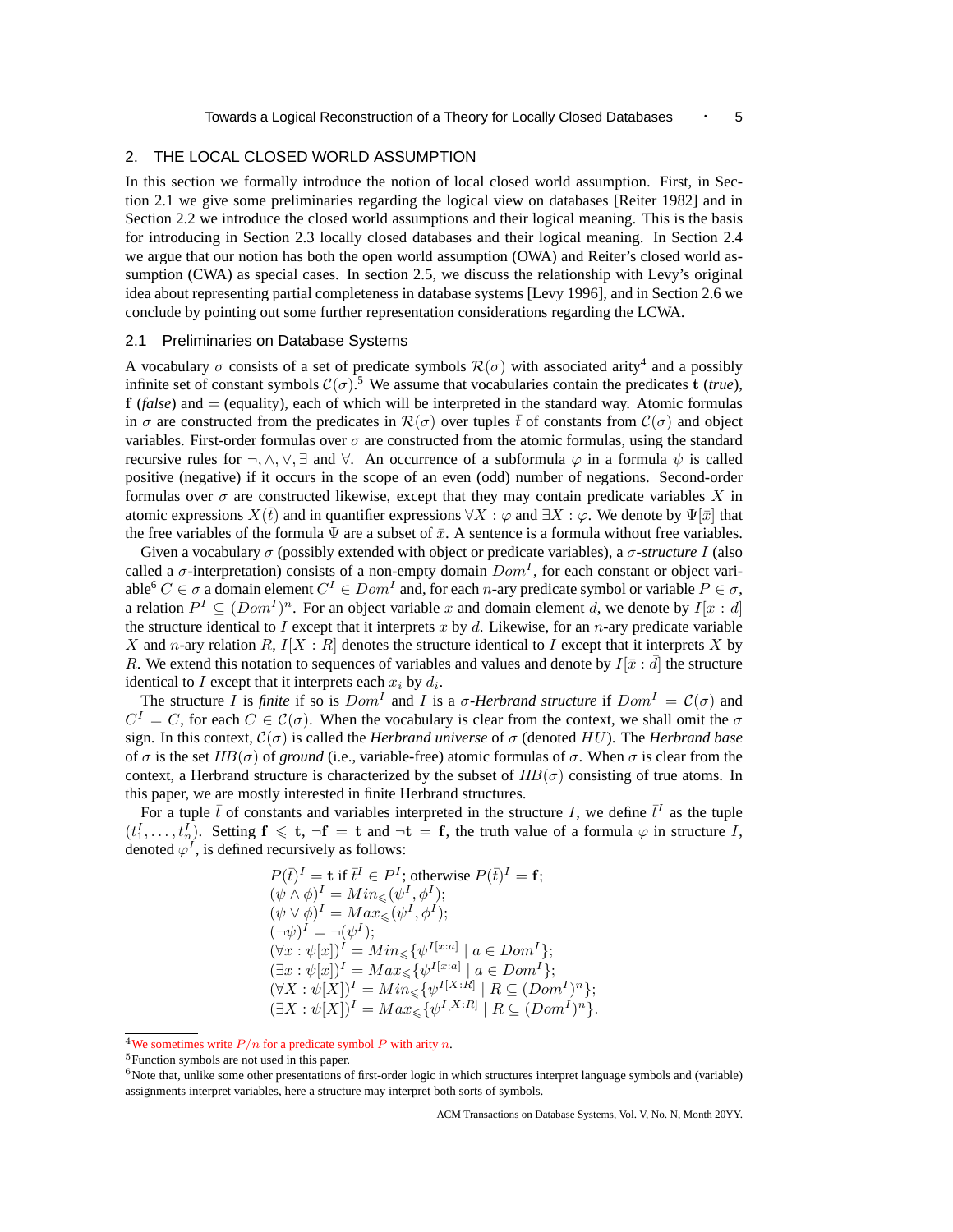Clearly,  $\varphi^I$  is well-defined as soon as all its free variables are interpreted in *I*. Following the usual conventions, we denote by  $I \models \varphi$  that  $\varphi^I = \mathbf{t}$  and by  $\psi \models \varphi$  that  $\varphi^I = \mathbf{t}$  for each structure I in which  $\psi^I = \mathbf{t}$ . By slight abuse of notation, we usually write  $(\psi[\bar{d}])^I$  to denote  $(\psi[\bar{x}])^{I[\bar{x}:\bar{d}]}$ .

*Definition* 1 *Database schema and instance*. A database schema Σ is a finite set of predicate symbols. A *database instance* D is a Herbrand  $\sigma_D$ -structure for some finite vocabulary  $\sigma_D$  with  $\mathcal{C}(\sigma_D) = Dom^D$ . We say that D has schema  $\Sigma$  if  $\mathcal{R}(\sigma_D) = \Sigma$ .

The (finite) domain  $Dom<sup>D</sup>$  is called the *domain* of the database instance and contains at least all constants in the relations (or *tables*) of D (and usually only those). For some variable-free atomic formula A, we write  $A \in D$  to denote that  $A = P(\overline{d})$  where  $\overline{d} \in P^D$ . The database instance D is completely determined by the pair  $(Dom^D, \{A \in HB(\sigma_D) \mid A \in D\})$ . Thus, in the examples below, we will often specify a database instance  $D$  by a domain and a set of atoms. If the domain of  $D$  is not explicitly mentioned, it consists of the set of constants that appear in  $D$ .

*Example* 3. The database of Example 1 consists of binary relations  $Tel(\cdot, \cdot)$  (between people and their telephone number) and  $Depth(\cdot, \cdot)$  (between people and the department they belong to). It can be abbreviated as follows:

$$
D = \left\{ \begin{array}{l} Tel(LD, 6531421), \ Tel(LD, 0923314), \ Tel(BD, 5985625), \ Tel(TD, 5845213), \\ Dept(BD, CS), \ Dept(LD, Phil), \ Dept(TD, CS), \ Dept(DF, Bio) \end{array} \right\}
$$

Thus,  $Dom^D = \{LD, BD, TD, CS, Phil, DF, Bio, 6531421, 0923314, 5985625, 5845213\}$  and  $Depth^D=\{(BD,CS),(LD, Phil),(TD, CS),(DF, Bio)\}.$ 

Structures are a convenient way to formalize the *content* of a database: the collection of named objects and tables of the database. Structures are also the standard way to formalize *semantics*, as they serve as a formal description of a *possible state* of the *domain of discourse*. When interpreted in this way, a database instance, which is a structure, represents the *unique* possible state of the real world, the domain of discourse. A database instance thus represents *complete knowledge* of the domain, specifying what objects exist in the domain of discourse and in what relations they occur. In this paper, we will consider databases representing *partial knowledge* on the domain of discourse. In our setting, a database instance still formalizes the content of the database, but cannot any longer be viewed as the (unique) possible state of the world.

An alternative formalization of a database is as a first-order theory consisting of ground atoms, augmented with the *closed world assumption* [Reiter 1978]. This view can be formalized in firstorder logic. Before recalling this theory, we first introduce a convenient notation. Below,  $\bar{t} = d$  is a shorthand for  $t_1 = d_1 \wedge, \ldots, \wedge t_n = d_n$ .

NOTATION 1. Let D be a database instance. For any *n*-ary predicate  $P \in \Sigma$  and *n*-tuple  $\overline{t}$  of terms, the formula  $\bigvee_{\bar{d}\in P^D} (\bar{t}=\bar{d})$  expresses that  $\bar{t}$  belongs to  $P^D.$  We shall abbreviate this formula *by* " $P(\bar{t}) \in D$ ".

*Example* 4. In terms of Example 3, " $Depth(x, y) \in D$ " abbreviates the following formula:

$$
((x = BD) \land (y = CS)) \lor ((x = LD) \land (y = Phil)) \lor ((x = TD) \land (y = CS)) \lor ((x = DF) \land (y = Bio)).
$$

*Definition* 2  $M_{st}(D)$ . [Abiteboul et al. 1995; Reiter 1982] The *extended relational theory* of a database instance D is a set  $\mathcal{M}_{st}(D)$  of formulas, consisting of the following sentences:

| Soundness:                                                                                 | $\bigwedge_{A\in D}A$                                                                |
|--------------------------------------------------------------------------------------------|--------------------------------------------------------------------------------------|
| Completeness:                                                                              | $\bigwedge_{P \in \Sigma} \forall \bar{x} : (P(\bar{x}) \supset (P(\bar{x}) \in D))$ |
| Domain Closure Axiom ( $\mathsf{DCA}(Dom^D)$ ): $\forall x: (\bigvee_{C \in Dom^D} x = C)$ |                                                                                      |
| Unique Name Axiom ( $\mathsf{UNA}(Dom^D)$ ):                                               | $\bigwedge_{C \neq C' \in Dom^D} C \neq C'$                                          |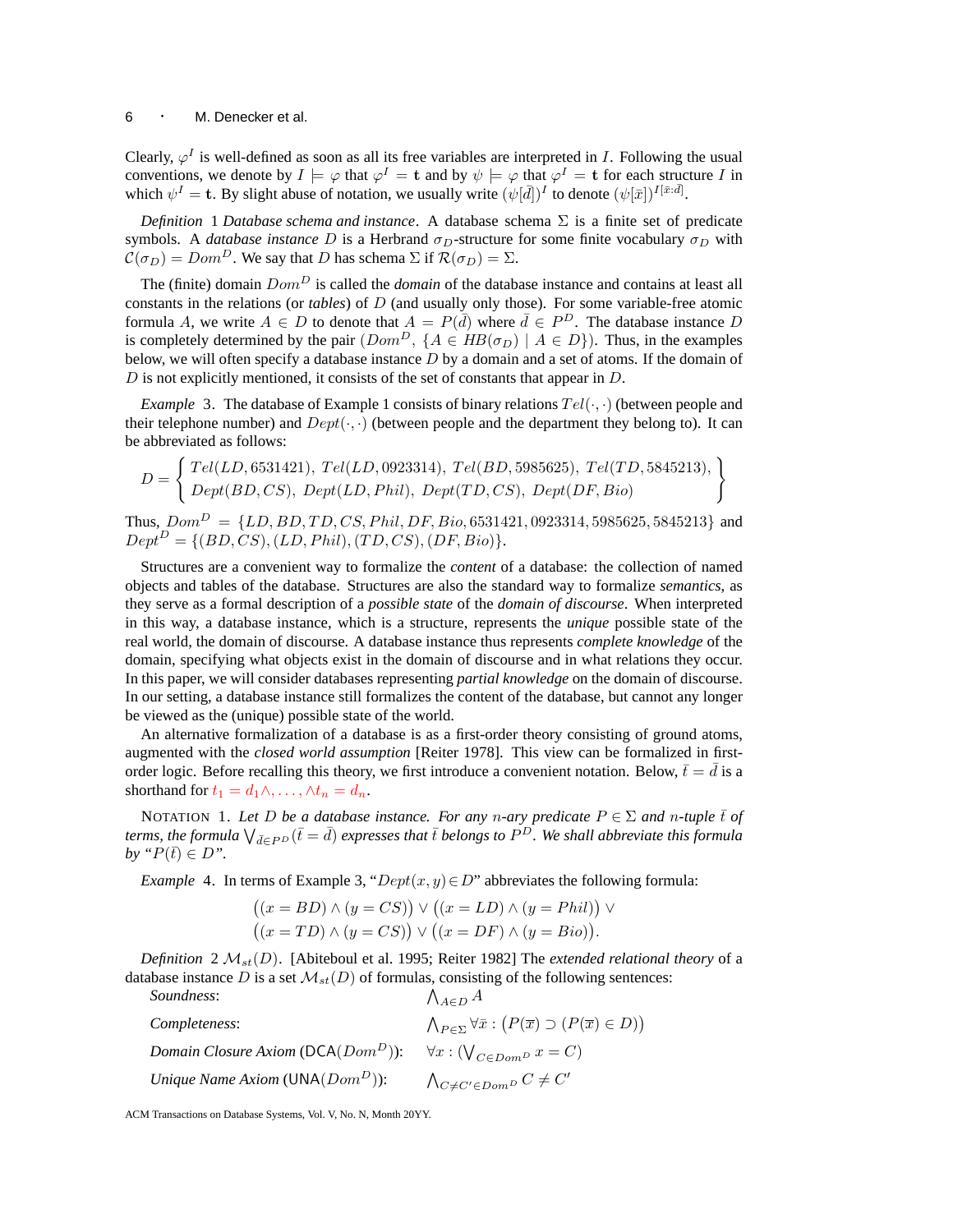The first-order formalization of the CWA consists of the completeness axioms, the Domain Closure Axiom and the Unique Name Axiom. Viewing a database as a structure or as a theory under the CWA is equivalent, as follows from the following well-known proposition:

PROPOSITION 1. *Each model of*  $\mathcal{M}_{st}(D)$  *is isomorphic to* D.

A database query denotes in each database instance a relation, called its answer. It is natural therefore to define a query as a symbolic set expression  $\{\bar{x} \mid Q\}$  with  $\bar{x}$  a tuple of distinct variables and Q a first-order formula with free variables among  $\bar{x}$ . A query will be denoted more compactly (and more conventionally) as  $\mathcal{Q}(\bar{x})$ . The value, also called the answer  $\{\bar{x} \mid \mathcal{Q}\}^I$  of the query in structure or database I is the relation  $\{\bar{d} \mid I[\bar{x} : \bar{d}] \models \mathcal{Q}\}$ . Note that variables  $x_i$  not occurring in  $\mathcal Q$  are unconstrained and assume arbitrary values in the query answer. We always assume that all constants in this query are contained in the domain  $Dom<sup>D</sup>$  of the database instance. It follows from the above proposition that for each query  $\mathcal{Q}(\bar{x})$  and ground terms  $\bar{t}$ ,

$$
D \models \mathcal{Q}(\bar{t}) \text{ iff } \mathcal{M}_{st}(D) \models \mathcal{Q}(\bar{t}). \tag{1}
$$

The assumption of a finite domain  $Dom<sup>D</sup>$  that is given and fixed for the database does not hold in reality. We come back to this issue in Section 7.

#### 2.2 Local Closed World Assumptions

We now introduce the syntax and semantics of local closed world assumptions.

*Definition* 3 *Local closed world assumption (LCWA)*. A *local closed world assumption (LCWA)* over a vocabulary  $\sigma_D$  is an expression of the form

$$
\mathcal{LCWA}(P(\bar{x}), \Psi[\bar{x}]),
$$

where  $P \in \Sigma$  is a predicate symbol, called the LCWA's *object* and  $\Psi[\bar{x}]$ , called the LCWA's *window of expertise*, is a first-order formula over  $\sigma_D$  with free variables among  $\bar{x}$ .

The intuitive reading of the expression in Definition 3 is the following: "for all objects  $\bar{x}$  such that  $\Psi[\bar{x}]$  holds in the *real world*, if an atom of the form  $P(\bar{x})$  is true in the real world, then  $P(\bar{x})$ occurs *in the database*". Note that in  $P(\bar{x})$  the values of the variables  $\bar{x}$  are constrained by  $\Psi$ . For this reason we call Ψ a *window of expertise* of the predicate P.

*Example* 5. Some local closed world assumptions for the database of Example 3:

- (1) The expression  $LCWA(Dept(x, d))$ ,  $d = CS$ ) states that the database contains all members of computer science. That is, for every member m of that department, the table  $Depth^D$  contains the tuple  $(C_m, CS)$  where the constant  $C_m$  is the name of m.
- (2) The expression  $LCWA(Tel(x, y), Dept(x, CS))$  states that all phone numbers of all members of the computer science department are known and occur in the database. That is, for every phone number n owned by a member m of CS, the atom  $Tel(C_m, n)$  appears in the database.
- (3)  $LCWA(Tel(x, y), x = LD)$  expresses that D contains all phone numbers of Lien Desmet.

Basically, a local closed world assumption states a logical relationship between a database relation and facts of the real world, and hence, its meaning depends on the database. For a given database, this relationship can be expressed by a first-order formula.

*Definition* 4 *Semantics of a LCWA*. Let  $\theta = \mathcal{LCWA}(P(\bar{x}), \Psi[\bar{x}])$  be a local closed world assumption and D a database over database schema  $\Sigma$ . The *extended relational formula* of  $\theta$  in D is the formula

$$
\mathcal{M}_D(\theta) = \forall \bar{x} : (\Psi[\bar{x}] \supset (P(\bar{x}) \supset (P(\bar{x}) \in D)))
$$

A  $\sigma_D$ -structure M is a model of  $\theta$  iff M is a model  $\mathcal{M}_D(\theta)$ .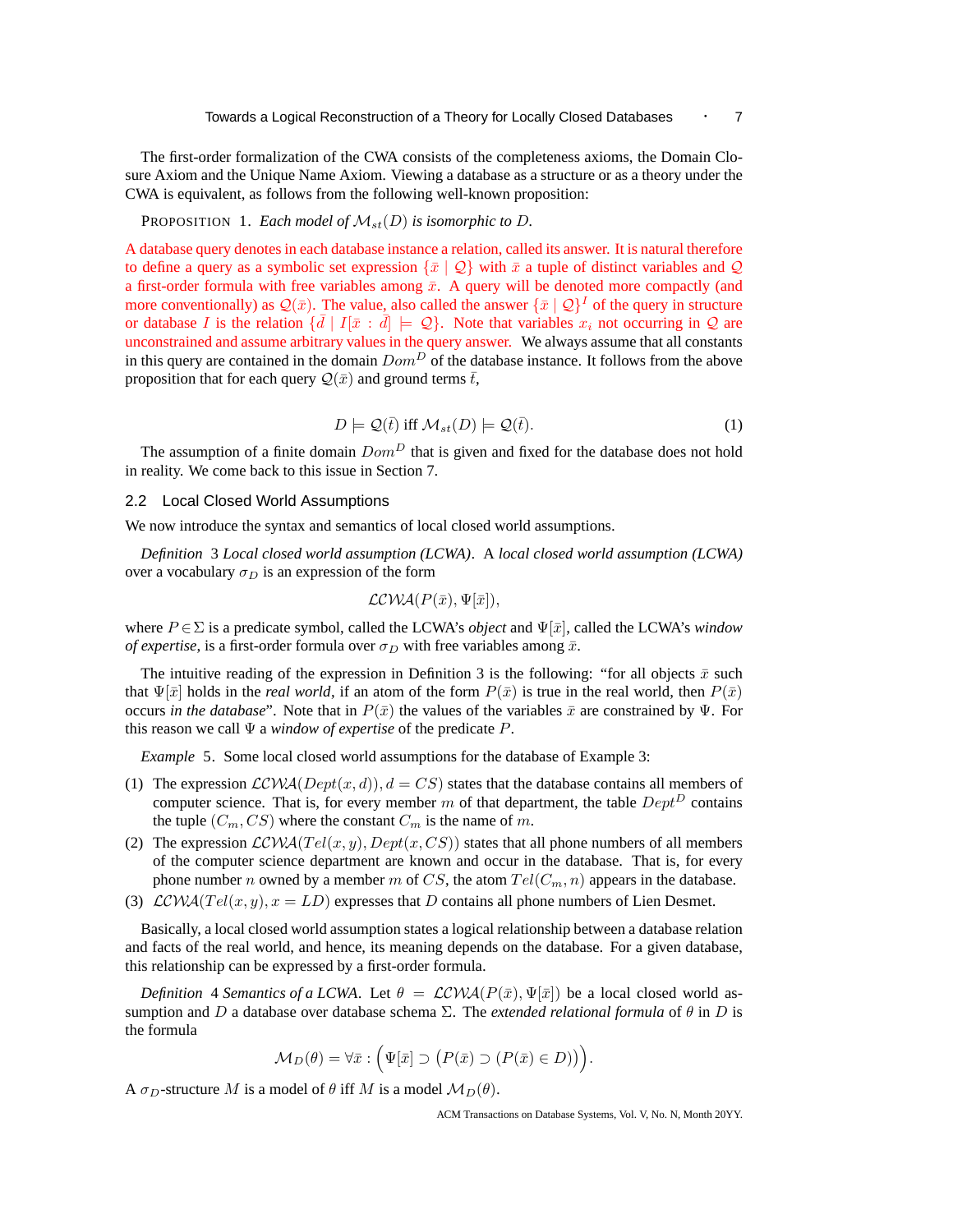Observe that the extended relational formula of a local closed world assumption contains the subformula  $P(\bar{x}) \in D$  that depends on the database. We cannot characterize its meaning in a way that is independent of the content of the database. Stated differently, a change in the database modifies the extended relational formula of a local closed world assumption. It follows that a local closed world assumption is a *non-monotonic* construct.

*Example* 6. Given the expression  $LCWA(Tel(x, y), x = LD)$ , the database of Example 3 implies that 016311560 is not a phone numbers of Lien Desmet, whereas the updated database obtained by adding  $Tel(LD, 016311560)$ , implies that 016311560 is a phone number of Lien Desmet.

*Example* 7. Applying Definition 4 on the LCWA of Item (2) of Example 5, one obtains

$$
\mathcal{M}_D(\theta) = \forall x : \forall y : \left( \text{Depth}(x, CS) \supset \left( \text{Tel}(x, y) \supset \right) \right.
$$

$$
\left( (x = LD \land y = 6531421) \lor (x = LD \land y = 0923314) \lor (x = BD \land y = 5985625) \lor (x = TD \land y = 5845213)) \right).
$$

Since  $Depth(LD, CS)$  does not hold, this simplifies to the following formula.

$$
\forall x: \forall y: \left( \text{Depth}(x, CS) \supset (Tel(x, y) \supset (x = BD \land y = 5985625) \lor (x = TD \land y = 5845213)) \right)
$$

Two extreme cases of local closed world assumptions are the following:

- —LCWA with window of expertise that contains all tuples of the domain:  $\mathcal{LCWA}(P(\bar{x}), t)$ . This LCWA expresses that when  $P(\bar{x})$  is true in the real world, it belongs to the database. In other words, D in this case has complete knowledge on P.
- —LCWA with empty window of expertise:  $LCWA(P(\bar{x}), f)$ . This LCWA does not express any closure. In fact,  $M_D(\mathcal{LCWA}(P(\bar{x}), f))$  is tautologically true.

A useful *modularity* property of the local closed world assumption is that a finite set of LCWA expressions for the same object predicate can be composed into one (disjunctive) LCWA expression for the same predicate. Conversely, one may split a LCWA with a disjunctive window of expertise over the disjunction and preserve equivalence. This is expressed in the following proposition.

PROPOSITION 2. Let  $\theta = \mathcal{LCWA}(P(\bar{x}), \bigvee_{i=1}^{n} \Psi_i[\bar{x}])$  and  $\theta_i = \mathcal{LCWA}(P(\bar{x}), \Psi_i[\bar{x}])$ ,  $i =$ 1,..., *n.* Then  $\{\theta\}$  and  $\{\theta_1, \ldots, \theta_n\}$  are equivalent in every database D, i.e.,  $\mathcal{M}_D(\theta)$  and  $\bigwedge_{i=1}^n \mathcal{M}_D(\theta_i)$  are equivalent for every D.

PROOF. Indeed,

$$
\bigwedge_{j=1}^{n} M_{D}(\theta_{j}) \equiv \bigwedge_{j=1}^{n} \forall \bar{x} : (\Psi_{j}[\bar{x}] \supset (P(\bar{x}) \supset (P(\bar{x}) \in P^{D})))
$$
\n
$$
\equiv \forall \bar{x} : (\bigvee_{j=1}^{n} \Psi_{j}[\bar{x}] \supset (P(\bar{x}) \supset (P(\bar{x}) \in P^{D}))) \equiv M_{D}(\theta).
$$

 $\Box$ 

We therefore assume without a loss of generality that each predicate symbol in  $\Sigma$  is the object of exactly *one* LCWA expression (possibly  $\mathcal{LCWA}(P[\bar{x}], \mathbf{f})$ ). For a predicate P,  $\Psi_P$  will denote the window of expertise of  $P$  in this combined LCWA.

## 2.3 Locally Closed Databases

*Definition* 5 *Locally closed database*. A *locally closed database* D with schema Σ is a pair  $(D, \mathcal{L})$  of a database instance D with schema  $\Sigma$  and a finite set  $\mathcal L$  of local closed world assumptions, such that  $Dom^D$ , the domain of D, contains all constants in L. We denote  $\sigma_{\mathfrak{D}} = \sigma_D$  and  $Dom^{\mathfrak{D}} = Dom^D$ .

ACM Transactions on Database Systems, Vol. V, No. N, Month 20YY.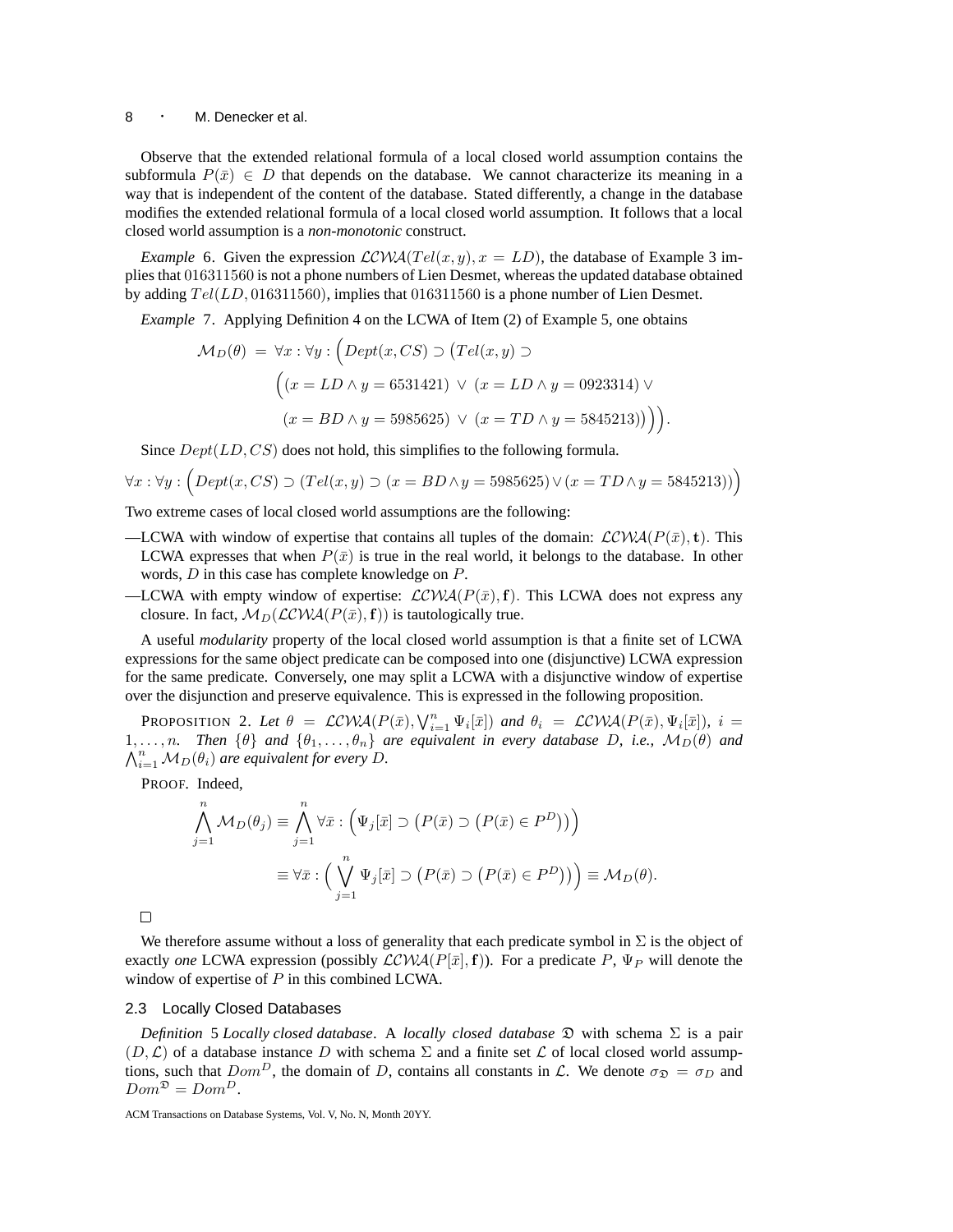Thus, a locally closed database contains a standard database instance but this structure will not be the only model of the database.

*Definition* 6 *Base predicates*. The *base predicates* of a locally closed database  $\mathfrak{D} = (D, \mathcal{L})$  are t, f and all predicates P such that L contains the local closed world assumption  $LCWA(P(\bar{x}), t)$ .

In the examples below, we will often use domain independent predicates such as  $=$  and arithmetical relations  $\langle , \rangle, \langle , \rangle$ . For the sake of simplicity, we assume here that these predicates are *base* predicates of the database. Thus, for each one of these predicates,  $\mathcal L$  contains the local closed world assumption expressing complete knowledge on it, and  $D$  contains a (finite) database relation representing the (projection of the) predicate in  $Dom<sup>D</sup>$ . In particular, D contains the identity relation on  $Dom<sup>D</sup>$  as a relation for =, and the projections of the standard natural number relations onto the set of natural numbers in the domain of D. For instance,  $\langle S^D \text{ is } \{(n, m) \mid n, m \in Dom^D \cap \mathbb{N} \wedge n \langle m \rangle\}.$ This approach is not complication-free. Certain queries may have unintended answers when solved with respect to these projected relations. For instance, the query  $x < 100$  would return the numbers less than hundred that occur in  $Dom<sup>D</sup>$ , which is potentially different than the numbers less than 100. In Section 7, we investigate additional conditions on queries and  $Dom<sup>D</sup>$  that guarantee correctness.

A model M of a locally closed database  $\mathfrak{D} = (D, \mathcal{L})$  is a Herbrand  $\sigma_{\mathfrak{D}}$ -structure satisfying each atom  $A \in D$  and each  $\theta \in \mathcal{L}$ . To formalize the semantics of a locally closed database  $\mathfrak{D}$  in a way similar to the semantics of standard databases as given in Definition 2, we replace the database completeness axioms by the extended relational theory of the local closed world axioms.

*Definition* 7  $\mathcal{M}(\mathfrak{D})$ . Let  $\mathfrak{D} = (D, \mathcal{L})$  be a locally closed database over  $\Sigma$ . The *extended relational theory* of  $\mathfrak D$  is a set  $\mathcal M(\mathfrak D)$  of formulas, consisting of the axioms for the built-in predicates and the following sentences:

| Soundness:                                                                                                   | $\bigwedge_{A\in D} A$                                       |
|--------------------------------------------------------------------------------------------------------------|--------------------------------------------------------------|
| Local Completeness:                                                                                          | $\bigwedge_{\theta \in \mathcal{L}} \mathcal{M}_D(\theta)$ . |
| Domain Closure Axiom (DCA( $Dom^{\mathfrak{D}}$ )): $\forall x : (\bigvee_{C \in Dom^{\mathfrak{D}}} x = C)$ |                                                              |
| Unique Name Axiom $(\text{UNA}(Dom^{\mathfrak{D}}))$ :                                                       | $\bigwedge_{C \neq C' \in Dom \mathfrak{D}} C \neq C'$       |

We denote by  $M \models \mathfrak{D}$  that M is a model of  $\mathfrak{D}$ . If every model of  $\mathfrak{D}$  is also a model of a formula  $\varphi$ , we say that  $\mathfrak D$  *entails*  $\varphi$  (or  $\varphi$  *follows* from  $\mathfrak D$ ), and denote this by  $\mathfrak D \models \varphi$ . In general, the theory  $\mathcal{M}(\mathfrak{D})$  of  $\mathfrak D$  expresses incomplete knowledge about the real world. Thus, in general, it has several (non-isomorphic) models (and the actual world corresponds to one of those models).

We now discuss the basic semantic properties of locally closed databases. The first proposition shows that such a database is equivalent to its extended relational theory.

PROPOSITION 3. *Each model of* M(D) *isomorphic to a model of* D *and vice versa each model of*  $\mathfrak{D}$  *is a model of*  $\mathcal{M}(\mathfrak{D})$ *.* 

PROOF. By the fact that  $\mathcal{M}(\mathfrak{D})$  contains  $\mathsf{UNA}(Dom^{\mathfrak{D}})$  and  $\mathsf{DCA}(Dom^{\mathfrak{D}})$ .  $\Box$ 

We therefore have the following generalization, for locally closed databases, of the formula (1):

$$
\mathfrak{D} \models \mathcal{Q}(\bar{t}) \text{ iff } \mathcal{M}(\mathfrak{D}) \models \mathcal{Q}(\bar{t}). \tag{2}
$$

Since the number of Herbrand models of  $\mathcal{M}(\mathfrak{D})$  is finite and all of them can be computed, query answering is decidable. Of course, the naive method of generating all models and computing answers to queries in all models is impractical. In general, the number of models may be very high and is bounded by  $2^{|HB(\sigma_{\mathfrak{D}})|}$ . Thus, this number may be exponential in the size of  $Dom^{\mathfrak{D}}$ , the number of relation symbols of  $\Sigma$  and double exponential in the maximal arity of these symbols. We study the complexity of query answering and provide smarter methods in the following sections.

For standard databases, the structure D was the only model of  $\mathcal{M}_{st}(D)$ . In the context of locally closed databases, this property is lost but we maintain the following weaker version: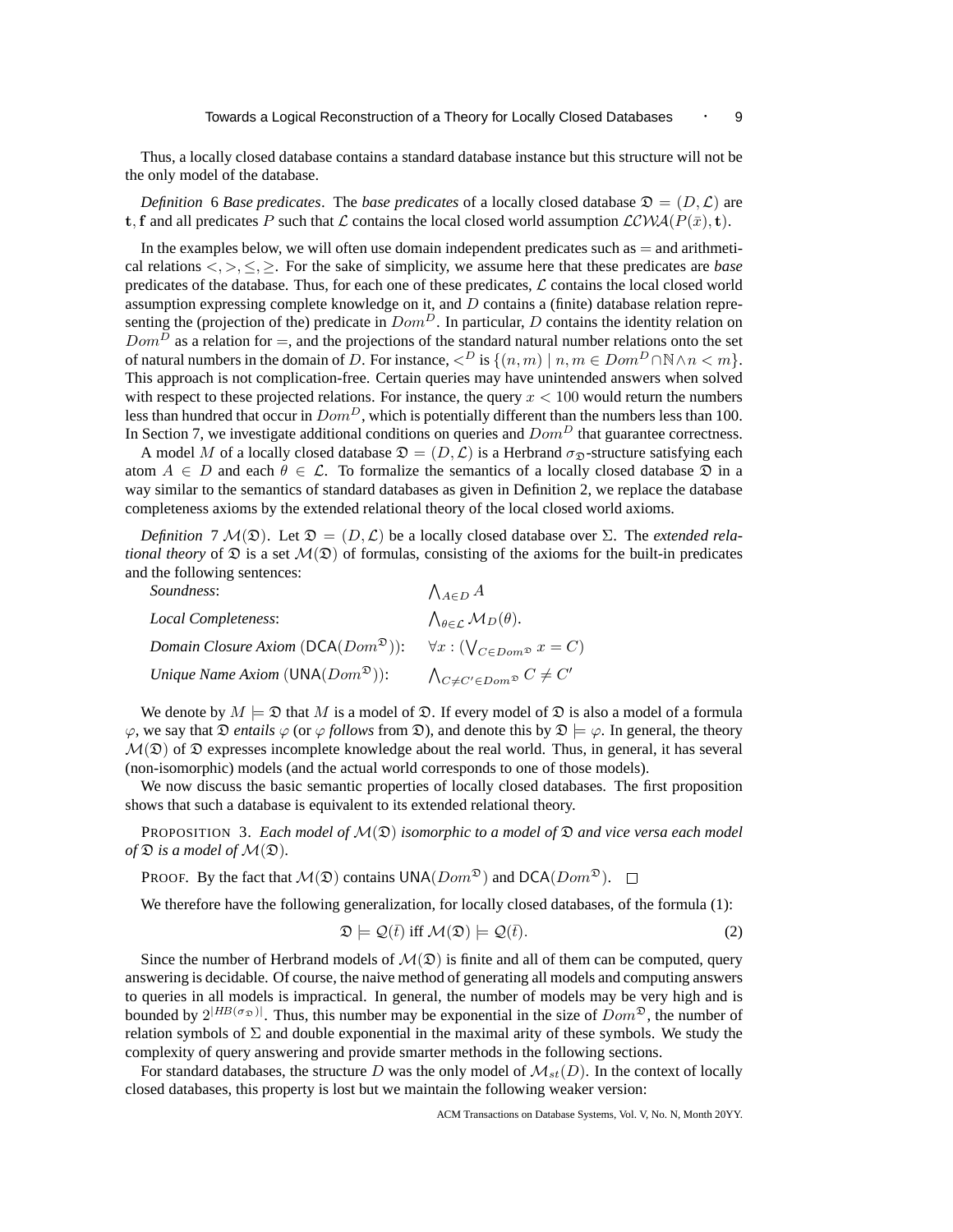PROPOSITION 4. A locally closed database  $\mathfrak{D} = (D, \mathcal{L})$  is consistent, and D is its least model.

PROOF. Clearly, D satisfies  $\mathfrak D$  and since each (Herbrand) model M of  $\mathfrak D$  satisfies all atoms of D,  $D \subseteq M$ .  $\square$ 

#### 2.4 Relationship to CWA and OWA

Next we show that our concept of locally closed databases is a generalization of both relational databases with the open world assumption (OWA) and of relational databases with Reiter's closed world assumption (CWA).

PROPOSITION 5. A locally closed database  $\mathfrak{D} = (D, \emptyset)$  corresponds to the database D under *the OWA [Abiteboul and Duschka 1998; Grahne 2002].*

PROOF. In both cases the database is totally incomplete, consisting only of the elements in the database instance.  $\square$ 

We will call this an *open* database. Equivalently, an open database can be represented by the locally closed database  $(D, \{LCWA(P(\bar{x}), f) \mid P \in \Sigma\})$  containing the LCWA with the empty (false) window of expertise for each predicate in  $\Sigma$ .

**PROPOSITION** 6. For a database instance D, let  $\mathfrak{D} = (D, \mathcal{L})$  be a locally closed database in *which*  $\mathcal{L} = \{ \mathcal{LCWA}(P(\bar{x}), \mathbf{t}) \mid P \in \Sigma \}$ . Then  $\mathcal{M}_{st}(D)$  *and*  $\mathcal{M}(\mathfrak{D})$  *are equivalent.* 

PROOF. By Definitions 2 and 7, as for each predicate P occurring in D,  $M_D(\mathcal{LCWA}(P(\overline{x}), t))$ is equivalent to the database completeness assumption regarding  $P$ .  $\Box$ 

## 2.5 Relation to Levy's Approach

We now establish the relationship between our approach and Levy's original idea about representing partial completeness in database systems [Levy 1996]. In Levy's terminology, a locally closed database is called a *partial database*. Just like in our case, it consists of a database instance and a set of local closed world assumptions, called *local completeness expressions*. To formalize the semantics of such an expression, Levy distinguishes between two sets of relations, *virtual* and *available*. The virtual relations R represent the predicates in the real world, while the available relations  $R'$  represent the database tables. Local closed world assumptions are represented in a database notation by expressions of the form  $LC(R', R, C)$ , where R' and R are respectively available and virtual relations, and C – the *constraint* in Levy's terminology – is a conjunction of virtual atoms not including R with free variables  $\bar{x}$  and  $\bar{y}$  where  $\bar{x}$  is a tuple of variables standing for R's attributes participating in the constraint and  $\bar{y}$  a tuple of variables standing for the attributes of the other relations participating in the constraint.

Using Levy's original example, a statement that a database about movies is complete for all the movies after 1965, is represented by

$$
LC(Movic', Movie, year \geq 1965).
$$

Here, Movie is a database predicate with attributes (Title, Director, Y ear) and year is the variable standing for the attribute Year. Translated in the logical notation of this paper, this yields

$$
\mathcal{LCWA}(Movie(t, d, y), y \geq 1965).
$$

Interpreting Levy's semantics for partial databases in the setting of this paper, he defines a model of a partial database D with local completeness expressions (LCE)  $LC(R', R, C(\bar{x}, \bar{y}))$  as any structure M with the domain of D such that for each virtual predicate R,  $R^D = (R')^M \subseteq R^M$  and  $M \models$  $\forall \bar{x}\bar{z}: (\exists \bar{y}: C(\bar{x}, \bar{y}) \supset (R(\bar{x}, \bar{z}) \supset R'(\bar{x}, \bar{z})))$ . Thus, such a model represents both a possible state of the world (in the virtual predicates) and an image of the database (in the available predicates). Hence, the extended relational theory of a partial database  $\mathfrak{D} = (D, \mathcal{L})$  with  $\mathcal{L}$  a set of LCE's can be formalized by the following theory  $\mathcal{M}'(\mathfrak{D})$ :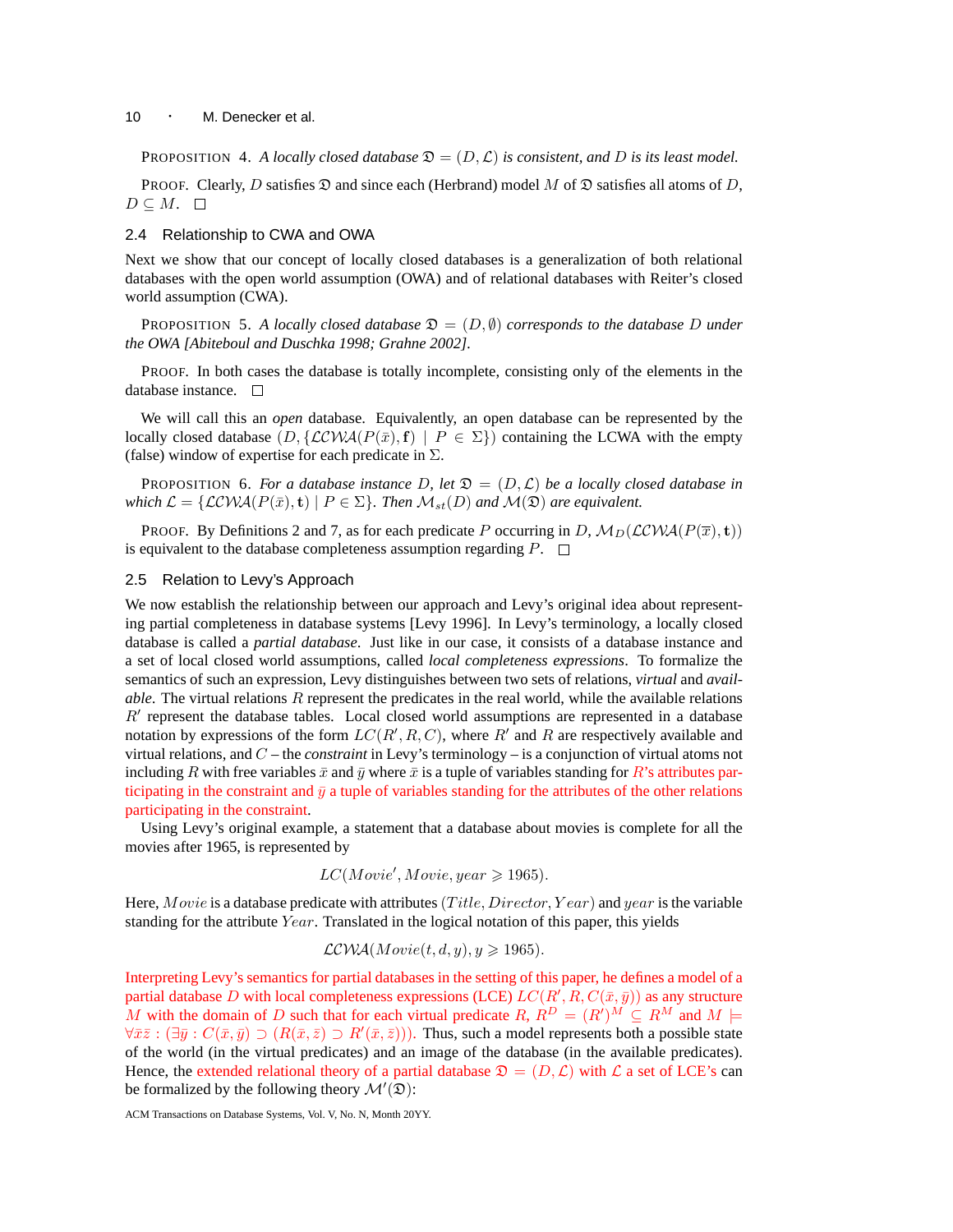Definition of available predicates.  $\bigwedge_{P \in \Sigma} \forall \bar{x} : (P'(\bar{x}) \leftrightarrow P(\bar{x}) \in D)$ *Soundness.*  $\bigwedge_{P \in \Sigma} \forall \bar{x} : (P'(\bar{x}) \supset P(\bar{x}))$ LCE.  $\bigwedge_{LC(P'(\bar{x},\bar{z}),P(\bar{x},\bar{z}),C[\bar{x},\bar{y}])\in \mathcal{L}} \forall \bar{x}\bar{z} : (\exists \bar{y}:C(\bar{x},\bar{y}) \supset (P(\bar{x},\bar{z}) \supset P'(\bar{x},\bar{z})))$ *Domain Closure Axiom.* (DCA $(Dom^D)$ ):  $\forall x : (\bigvee_{C \in Dom^D} x = C)$ *Unique Name Axiom.* (UNA $(Dom^D)$ ):  $\bigwedge_{C \neq C' \in Dom^D} C \neq C'$ 

The lines above represent, respectively, the content of the database  $D$  by available predicates  $P'$ , the soundness of the database, the meaning of the local completeness expressions, and the database domain. Note that, here, by introducing the available predicates representing the database tables, all axioms except the definition of these available predicates are database independent.

We now show that the semantics of partial databases and of locally closed databases coincides.

NOTATION 2. Let M be a model and σ a vocabulary;  $M|_{\sigma}$  denotes the projection of M on the *symbols of* σ*.*

*Definition* 8 *Equivalence of theories*. Let  $\sigma \subseteq \sigma_1 \cap \sigma_2$ . We say that theories  $T_1$  over  $\sigma_1$ , and  $T_2$ over  $\sigma_2$  are *equivalent in*  $\sigma$ , if for each  $\sigma_1$ -model M of  $T_1$ , there is a  $\sigma_2$ -model N of  $T_2$  such that  $M|_{\sigma} = N|_{\sigma}$ , and vice versa.

PROPOSITION 7. *For each locally closed database*  $\mathfrak D$  *over*  $\Sigma$ , *it holds that*  $\mathcal M(\mathfrak D)$  *and*  $\mathcal M'(\mathfrak D)$ *are equivalent in* Σ*.*

PROOF. By substituting  $P(\bar{x}) \in D$  for  $P'(\bar{x})$  in the soundness formula (second line) and simplifying the resulting formula, we can obtain  $\bigwedge_{A\in D} A$ . By substituting  $P(\bar{x}) \in D$  for  $P'(\bar{x})$  and  $\Psi[\bar{x}, \bar{z}]$ for  $\exists \bar{y}: C(\bar{x}, \bar{y})$  in the sentences formalizing the LCE's, we obtain  $\bigwedge_{\theta \in \mathcal{L}} \mathcal{M}_D(\theta)$ . The resulting formula is nothing else than  $\mathcal{M}(\mathfrak{D})$  augmented with an explicit definition of the predicates P'. The latter predicates have no further occurrences except in their definitions. It follows that this formula is equivalent in  $\Sigma$  to  $\mathcal{M}(\mathfrak{D})$ , and so the proposition follows.  $\square$ 

With this syntactic and semantic machinery in order, Levy studies the problem of deciding whether a partial database has sufficient information to be able to solve a query in a complete way, that is: whether the answers for a query computed from the database, are exactly those that are true in the real world. In this paper we will refer to this problem as deciding *closed world information (CWI)* on a query (see Definition 10). Levy tackles this problem by reducing it to the problem of determining independence of queries from updates. Exploiting results on the latter problem, he is able to show decidability of the former for certain subclasses of his formalism.

Apart from the (innocent) difference that we use logical notations rather than Levy's database notations, we will study different tasks, in particular query answering, also when there is no CWI on a query. Moreover, our LCWA's with first-order windows of expertise are more expressive than those in the formalism of Levy and in other work on partial completeness in database systems (see Section 6). Arguably, a complete logical treatment of the problem at hand should go beyond such syntactical restrictions.

#### 2.6 Some Further Representation Considerations

We conclude this section with briefly recalling some extensions that are discussed in more detail in [Cortés-Calabuig et al. 2005].

*LCWA with Multiple Objects.* LCWA's can share the same window of expertise. One can extend the notion of LCWA with expressions of the form  $\theta = \mathcal{LCWA}(\{P_1(\bar{x}_1), \ldots, P_n(\bar{x}_n)\}, \Psi[\bar{x}])$ . Such an expression is a compact way of expressing the set of LCWA's  $\mathcal{LCWA}(P_i(\bar{x}_i), \exists \bar{x} \setminus \bar{x}_i : \Psi[\bar{x}])$ .

*LCWA with Several Databases.* Instead of a single database  $D$ , multiple databases  $D_1, D_2, \ldots$ can be involved in which case a particular closed world assumption can be with regard to some subset of the databases. That makes it worthwhile to add an extra argument to an LCWA and to have expressions of the form  $\theta = \mathcal{LCWA}(\{D_1, \ldots, D_n\}, P(\bar{x}), \Psi(\bar{x})).$  The meaning is a straightforward generalization of the original meaning where  $P(\bar{x}) \in D$ ) is replaced by  $P(\bar{x}) \in \bigcup_{i=1}^{n} D_i$ .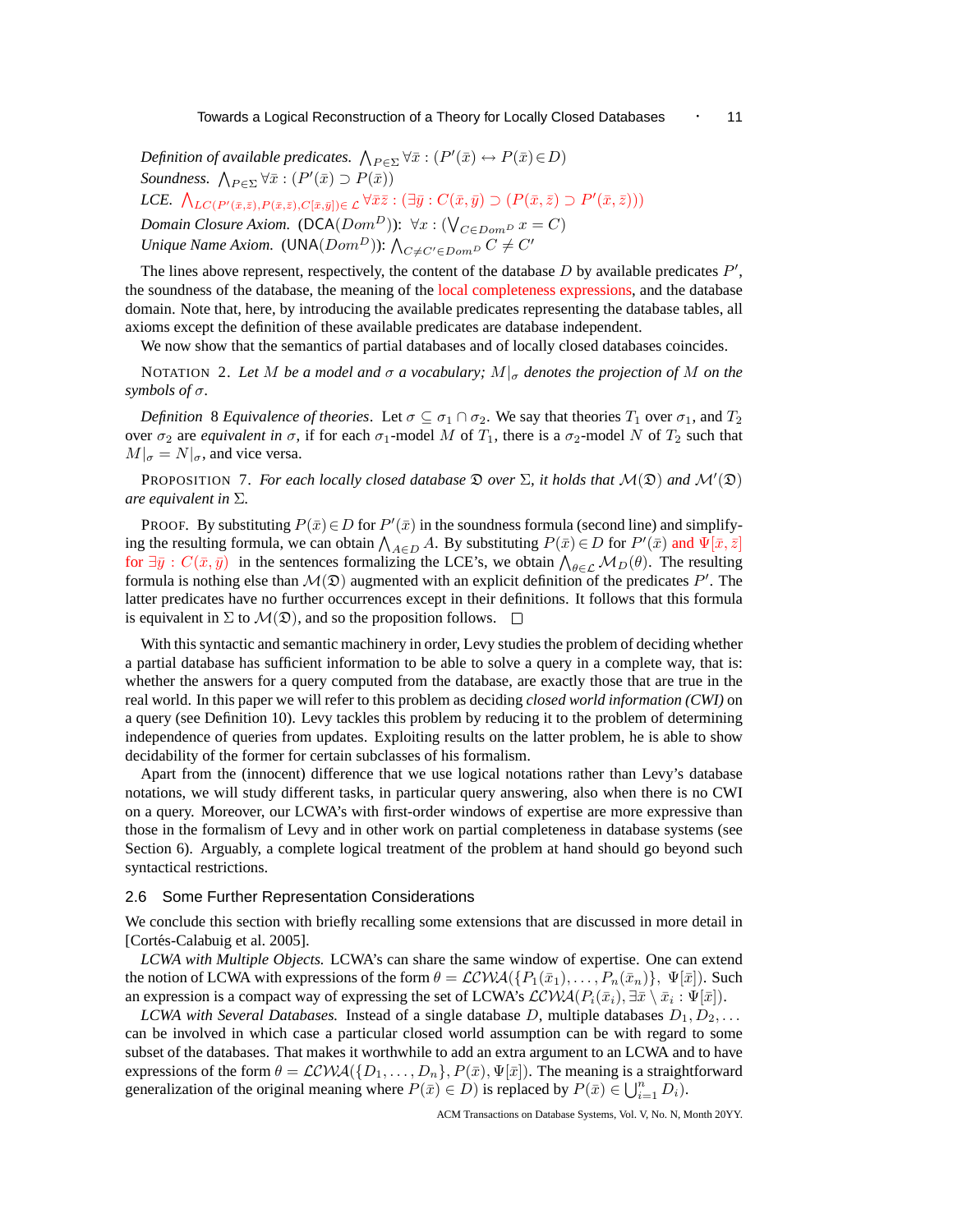*LCWA and the Soundness Assumption.* A common, implicit assumption about our notion of locally closed databases is that they are sound, that is: database instances do not contain erroneous information. As pointed out in [Levy 1996], it is easy to dualize the concept of locally closed databases to the concept of *locally sound databases*. Such an assumption can be elegantly formalized using a formula that resembles the LCWA. Indeed, a local soundness assumption for  $P$  under  $\Psi$  is obtained from the meaning of  $\mathcal{LCWA}(P(\overline{x}), \Psi[\overline{x}]),$  i.e.,

$$
\forall \bar{x} : \left( \Psi[\overline{x}] \supset \left( P(\overline{x}) \supset \left( P(\overline{x}) \in P^D \right) \right) \right)
$$

by switching the subformulas of the right implication:

$$
\forall \bar{x} : \left( \Psi[\overline{x}] \supset \left( (P(\overline{x}) \in P^D) \supset P(\overline{x}) \right) \right).
$$

Unconditional soundness of the database is obtained by replacing  $\Psi$  by the propositional constant t. This is equivalent to the soundness formula  $\bigwedge_{A \in D} A$  in Definition 7.

*Bibliographic Note.* Definitions 3 and 4 are simplifications of those in [Cortés-Calabuig et al. 2005] to LCWAs with a single predicate object. The results in Sections 2.2, 2.3 and 2.4 are either presented in [Cortes-Calabuig et al. 2005] or are a simplification of similar results in that paper. The ´ relation between the LCWA and Levy's approach is not discussed elsewhere.

## 3. QUERY ANSWERING IN LOCALLY CLOSED DATABASES

So far, we have described how to *represent* partial completeness in databases. We now turn to *reasoning* with this kind of databases, that is: query answering in locally closed databases. In this section, we formally define this problem and the related problem of determining complete information on queries. The computational complexity of these problems is investigated with respect to  $Dom^{\mathfrak{D}}$ , the finite domain of the database. The intractability results that are obtained motivate the work in later sections where efficient approximate methods underestimating certain answers and overestimating possible answers are developed as well as conditions under which these approximate methods produce complete answers.

## 3.1 Query Answering and Complete Information on Queries

*Definition* 9 *Certain and possible answers*. Let  $\Gamma$  be a first-order theory over a vocabulary  $\sigma$ ,  $\mathcal{Q}(\bar{x})$  a query over  $\sigma$  and  $\bar{t}$  a tuple of constants.

 $-\overline{t}$  is a *certain answer* in  $\Gamma$  for  $\mathcal{Q}(\overline{x})$ , if  $\Gamma \models \mathcal{Q}(\overline{t})$ .

 $-\bar{t}$  is a *possible answer* in Γ for  $\mathcal{Q}(\bar{x})$ , if  $\Gamma \cup \{\mathcal{Q}(\bar{t})\}$  is satisfiable (equivalently, if  $\Gamma \not\models \neg \mathcal{Q}(\bar{t})$ .)

In the sequel, given a theory Γ we denote by  $Cert_\Gamma(\mathcal{Q}(\bar{x}))$  the set of certain answers of  $\mathcal{Q}(\bar{x})$  in Γ and by  $Poss_{\Gamma}(\mathcal{Q}(\bar{x}))$  the set of possible answers of  $\mathcal{Q}(\bar{x})$  in Γ. Where Γ is  $\mathcal{M}(\mathfrak{D})$ , the extended relational theory of  $\mathfrak{D}$ , we simply write  $Cert_{\mathfrak{D}}(Q(\bar{x}))$  and  $Poss_{\mathfrak{D}}(Q(\bar{x}))$ .

The following straightforward proposition shows that base predicates in a locally closed database behave as standard database predicates.

PROPOSITION 8. Let  $\mathcal{Q}(\bar{x})$  *be a query containing only base predicates of*  $\mathfrak{D}$ *. Then:* 

$$
Cert_{\mathfrak{D}}(\mathcal{Q}(\bar{x})) = Poss_{\mathfrak{D}}(\mathcal{Q}(\bar{x})) = \{\bar{d} \mid D \models \mathcal{Q}(\bar{d})\}.
$$

Another interesting problem for a query  $\mathcal{Q}(\bar{x})$  in a locally closed database  $\mathfrak D$  is whether  $\mathfrak D$  has complete knowledge on  $\mathcal{Q}(\bar{x})$ . The idea of complete information on queries has also been called *Closed World Information* (CWI) on a query, and it was used by Levy [Levy 1996] in the context of incomplete databases. In [Etzioni et al. 1997], this notion is considered in the context of logical agents. It can be defined as follows:

*Definition* 10 *closed world information, CWI*. A locally closed database D over Σ has *closed world information* on a query  $Q(\bar{x})$  if for each tuple  $\bar{t}$  of constants in  $Dom^{\mathfrak{D}}$ , either  $\mathfrak{D} \models Q(\bar{t})$  or  $\mathfrak{D} \models \neg \mathcal{Q}(\bar{t}).$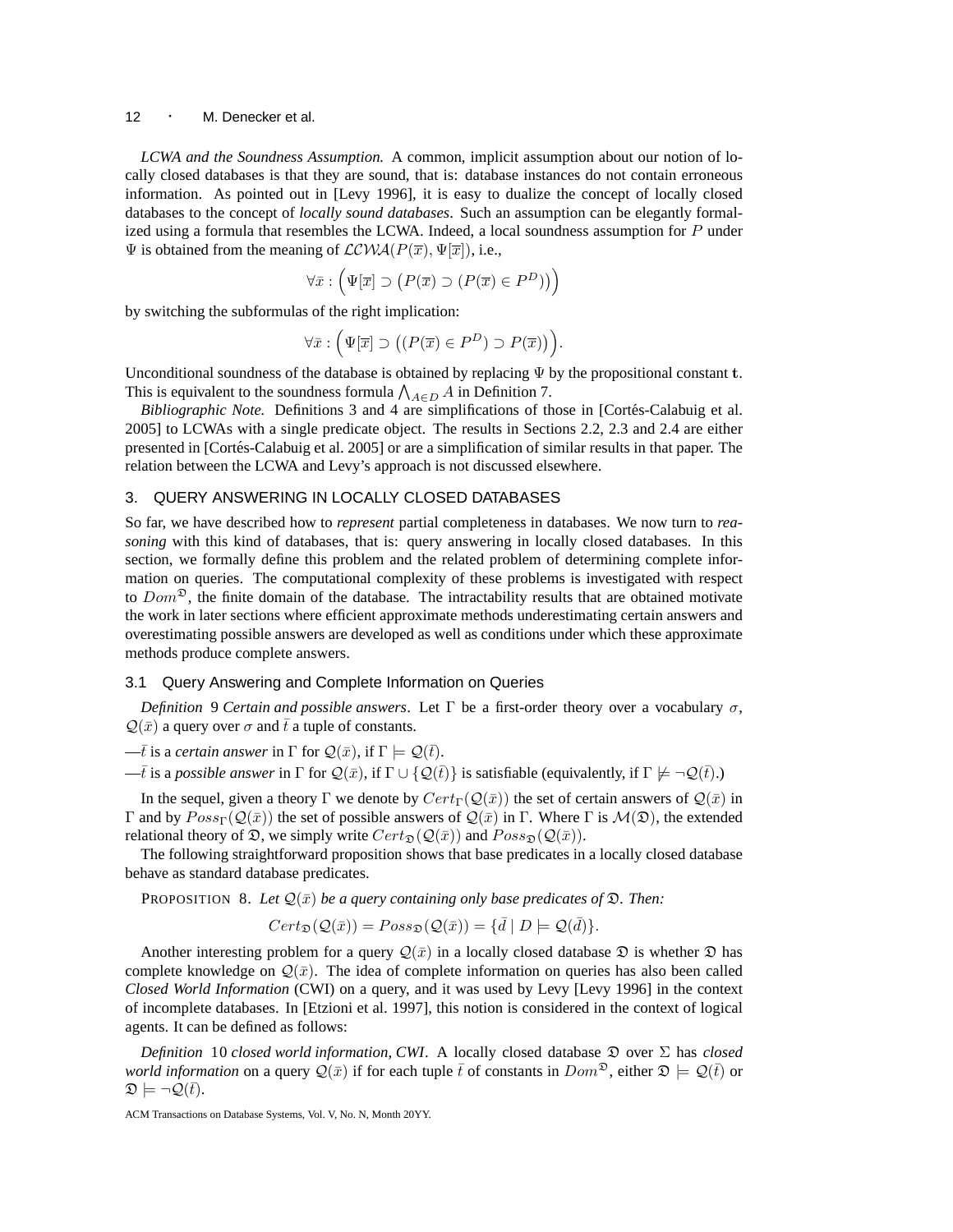Obviously, when  $\mathfrak{D}$  has complete information about  $\mathcal{Q}(\bar{x})$  then certain and possible answers coincide, i.e.,  $Cert_{\mathcal{D}}(Q(\bar{x})) = Poss_{\mathcal{D}}(Q(\bar{x}))$ . Such queries are of practical importance, since there is no uncertainty on their answers.

PROPOSITION 9.  $\mathfrak D$  *conveys CWI on query*  $\mathcal Q(\bar x)$  *iff* 

$$
Cert_{\mathfrak{D}}(\mathcal{Q}(\bar{x})) = Poss_{\mathfrak{D}}(\mathcal{Q}(\bar{x})) = \{ \bar{d} \mid D \models \mathcal{Q}(\bar{d}) \}.
$$

PROOF. Since  $D$  is a model of  $\mathfrak{D}$ , the following equation holds:

$$
\{\bar{d} \mid D \models \mathcal{Q}(\bar{d})\} \subseteq Poss_{\mathfrak{D}}(\mathcal{Q}(\bar{x})) = Cert_{\mathfrak{D}}(\mathcal{Q}(\bar{x})) \subseteq \{\bar{d} \mid D \models \mathcal{Q}(\bar{d})\}.
$$

 $\Box$ 

By Proposition 9 it follows that queries with CWI can be answered directly in the database D. This was Levy's motivation to study CWI.

*Note* 1. Observe that the LCWA and CWI are related concepts that capture different phenomena. The LCWA expresses completeness of a part of a *database table* in a relational database, while the CWI identifies completeness of a *query* posed to the database.

Frequently, LCWA's induce CWI on queries. For example, a locally closed database  $\mathfrak{D} = (D, \mathcal{L})$ , such that  $LCWA(P(x), x=a) \in \mathcal{L}$ , conveys CWI on  $P(a)$ , no matter what D is. As the following proposition shows, this observation can be generalized.

PROPOSITION 10. *If*  $\theta = \mathcal{LCWA}(P(\bar{x}), \Psi[\bar{x}])$  *is an LCWA of*  $\mathfrak{D}$  *and, for some formula*  $\Phi[\bar{x}]$ *,*  $\mathfrak{D}$ *conveys CWI on*  $\Phi[\bar{x}] \wedge \Psi[\bar{x}]$ *, then*  $\mathfrak{D}$  *conveys CWI on the queries*  $\Phi[\bar{x}] \wedge \Psi[\bar{x}] \wedge (\neg)P(\bar{x})$ *, where*  $(\neg)P(\bar{x})$  *denotes the positive or negative literal containing*  $P(\bar{x})$ *.* 

PROOF. Since we have CWI on the first part of the formula, it holds that for each tuple  $\bar{t}$  of  $Dom^{\mathfrak{D}}$ , the sentence  $\Phi[\vec{t}] \wedge \Psi[\vec{t}]$  is either false in all models of  $\mathfrak{D}$  or true in all of them. In the first case,  $\Phi[\vec{t}] \wedge \Psi[\vec{t}] \wedge (\neg)P(\vec{t})$  is also false in all models of  $\mathfrak{D}$  and  $\mathfrak{D} \models \neg(\Phi[\vec{t}] \wedge \Psi[\vec{t}] \wedge (\neg)P(\vec{t}))$ , so CWI holds in this case. In the second case,  $\Psi[\bar{t}]$ , the window of expertise is true and we have complete information about  $P(\bar{t})$  and either  $\mathfrak{D} \models P(\bar{t})$  or  $\mathfrak{D} \models \neg P(\bar{t})$ . Hence either  $\mathfrak{D} \models \Phi[\bar{t}] \land \Phi$  $\Psi[\vec{t}] \wedge (\neg)P(\vec{t})$  or  $\mathfrak{D} \models \neg(\Phi[\vec{t}] \wedge \Psi[\vec{t}] \wedge (\neg)P(\vec{t}))$  and CWI also holds in this case.  $\Box$ 

*Note* 2. In relation to proposition 10, we note the following:

- (1) For the case that  $\Phi[\bar{x}] = t$ , the proposition implies that CWI holds for  $\Psi[\bar{x}]\wedge(\neg)P(\bar{x})$  whenever CWI holds for the window of expertise  $\Psi[\bar{x}]$  of predicate P. This is the case when the window of expertise contains only base predicates.
- (2) The condition that  $\mathfrak D$  should have CWI on  $\Phi[\bar x]\wedge \Psi[\bar x]$  is necessary. Assume that  $\mathfrak D$  contains  $\mathcal{LCWA}(P(x), Q(x))$  and no LCWA for Q. Clearly, there is no CWI on the query  $Q(x) \wedge P(x)$ . For example, if  $Q(c) \notin D$ , then  $c \in Poss_{\mathfrak{D}}(Q(x) \wedge P(x)) \setminus Cert_{\mathfrak{D}}(Q(x) \wedge P(x))$ , whether  $P(c) \in D$  or not.

The next proposition shows that the class of queries with CWI is closed under certain operations.

PROPOSITION 11. Let  $\mathfrak{D} = (D, \mathcal{L})$  be a locally closed database and  $\Psi[\bar{x}], \Phi[\bar{y}]$  be queries on *which*  $\mathfrak D$  *conveys CWI. Then*  $\mathfrak D$  *conveys CWI* on  $\neg \Psi[\bar x], \Psi[\bar x] \wedge \Phi[\bar y]$ ,  $\Psi[\bar x] \vee \Phi[\bar y]$ *, and, when*  $x \in \bar x$  $and \bar{x}' = \bar{x} \setminus \{x\}, on (\exists x : \Psi)[\bar{x}'] and (\forall x : \Psi)[\bar{x}'].$ 

PROOF. As an example we prove the case of  $(\exists x : \Psi)[\bar{x}']$  (assuming that CWI exists for  $\Psi[\bar{x}]$ ). Let  $\bar{t}'$  be a tuple of terms of the size of  $\bar{x}'$  and assume that  $\mathfrak{D} \not\models (\exists x : \Psi)[\bar{t}']$ . Then, for some model M of  $\mathfrak{D}$ , we have  $M \not\models (\exists x : \Psi)[\bar{t}'],$  or equivalently,  $M \models (\forall x : \neg \Psi)[\bar{t}'].$  Thus, for all  $c \in Dom^{\mathfrak{D}}$ ,  $M \models \neg \Psi | (\vec{t}', c)$ . Since there is CWI for the query  $\Psi | \vec{x} |$ , there is CWI for  $\neg \Psi | \vec{x} |$  as well. Therefore, for all models N of  $\mathfrak{D}$ , for all  $c \in Dom^{\mathfrak{D}}$ , we have  $N \models \neg \Psi[(\bar{t}', c)]$ , from which it follows that  $\mathfrak{D} \models (\forall x : \neg \Psi)[\bar{t}'],$  or equivalently,  $\mathfrak{D} \models \neg (\exists x : \Psi)[\bar{t}']$  and CWI holds for the latter query.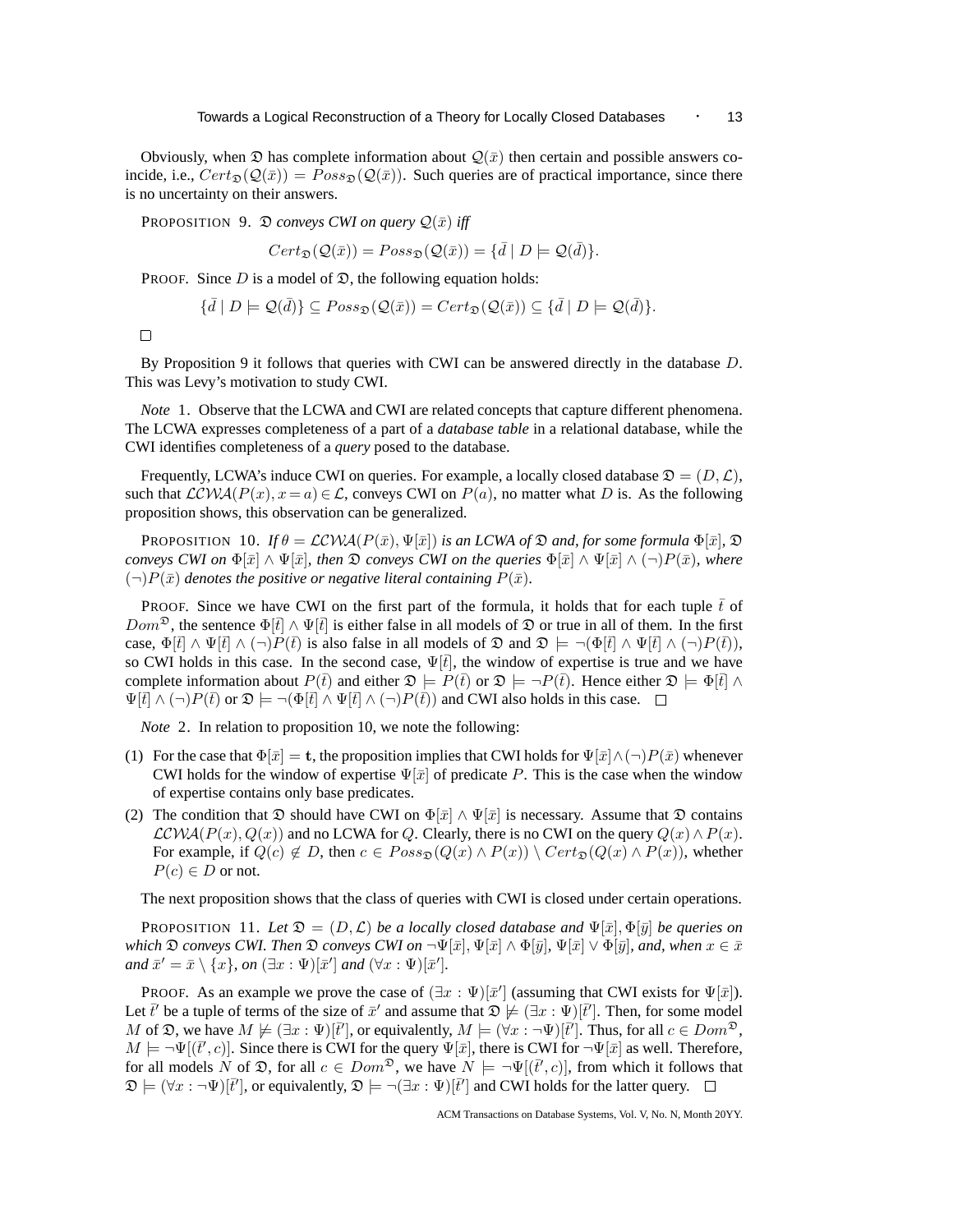*Example* 8. Consider the following set of local closed world assumptions:

$$
\mathcal{L} = \left\{ \begin{array}{lll} \mathcal{LCWA}(P_1(x), \mathbf{t}) & \mathcal{LCWA}(P_2(x), \mathbf{t}) & \mathcal{LCWA}(Q(x), P_1(x) \wedge P_2(x)) \\ \mathcal{LCWA}(Q(x), S(x)) & \mathcal{LCWA}(S(x), Q(x)) & \mathcal{LCWA}(R(x), Q(x)) \end{array} \right\}
$$

By the last proposition, some of the formulas to which  $\mathcal{M}(D,\mathcal{L})$  determines CWI can be inductively defined by the following stages:

- (1)  $(\neg)P_1(x)$ ,  $(\neg)P_2(x)$ ,
- (2)  $P_1(x) \wedge P_2(x)$ ,  $(\neg)P_1(x) \wedge P_2(x)$ ,  $P_1(x) \wedge (\neg)P_2(x)$ ,  $(\neg)P_1(x) \wedge (\neg)P_2(x)$ .
- (3)  $(\neg)Q(x) \land P_1(x) \land P_2(x)$ ,
- (4)  $(\neg)S(x) \land Q(x) \land P_1(x) \land P_2(x)$  and so forth.

#### 3.2 Complexity Results

In this section, we investigate the data complexity of querying locally closed databases over a vocabulary  $\sigma$ . First, we identify a useful tractable class. An *n*-ary query  $\mathcal{Q}(\bar{x})$  is called *monotone*, if for each pair I, I' such that  $Dom^I = Dom^{I'}$ ,  $C^I = C^{I'}$  for each  $C \in C(\sigma)$  and  $P^I \subseteq P^{I'}$  for each *n*-ary predicate  $P \in \mathcal{R}(\sigma)$ , it holds that  $\mathcal{Q}(\bar{d})^I \leq \mathcal{Q}(\bar{d})^{I'}$ , for all tuples  $\bar{d} \in (Dom^D)^n$ .

PROPOSITION 12. Let  $\mathfrak D$  *be a locally closed database. For every monotone query*  $\mathcal Q(\bar x)$  *of arity*  $n, \text{Cert}_{\mathfrak{D}}(\mathcal{Q}(\bar{x})),$  i.e., the set  $\{ \bar{d} \in (\text{Dom}^{\mathfrak{D}})^n \mid \mathfrak{D} \models \mathcal{Q}(\bar{d}) \}$ , is equal to  $\{ \bar{d} \in (\text{Dom}^{\mathfrak{D}})^n \mid D \models$  $\mathcal{Q}(\bar{d})\}$ . Moreover, this set can be computed in polynomial time in the size of the data.

PROOF. Consider a tuple  $\bar{d}$  such that  $D \models \mathcal{Q}(\bar{d})\}$ . Since D is the least model of  $\mathfrak D$  and  $\mathcal Q$  is monotone, it holds that  $\tilde{M} \models \mathcal{Q}(\bar{d})$  for every model M of  $\mathfrak{D}$ , i.e.,  $\mathfrak{D} \models \mathcal{Q}(\bar{d})$  and  $\bar{d}$  is a certain answer. Polynomial time follows from well-known complexity results of relational calculus query answering in [Vardi 1982].

Monotone queries include positive queries, i.e., queries in which all database predicates occur positively, and widely studied classes of queries such as conjunctive queries with inequalities.

In contrast to the last result, in Proposition 13 below we show that query answering in locally closed databases is in general a computationally hard problem.

Following the usual measure of complexity in databases, the results below are specified in terms of data complexity, that is, in terms of the size  $|Dom^{\mathfrak{D}}|$  of the domain of the database instance (assuming that all the rest is fixed). Accordingly, we consider the following decision problems:

$$
\begin{aligned} &\text{Poss}_{\mathcal{L}}(\mathcal{Q}(\bar{x})) = \{ (D,\bar{t}) \mid \bar{t} \in Poss_{(D,\mathcal{L})}(\mathcal{Q}(\bar{x})) \}, \\ &\text{Cert}_{\mathcal{L}}(\mathcal{Q}(\bar{x})) = \{ (D,\bar{t}) \mid \bar{t} \in Cert_{(D,\mathcal{L})}(\mathcal{Q}(\bar{x})) \}. \end{aligned}
$$

The rationale behind the definition of these decision problems is that it seems natural to assume that local closed world assumptions  $\mathcal{L}$ , just like integrity constraints, are fairly constant during the lifetime of a database  $\mathfrak D$  compared to the data in D, and that queries do not grow beyond certain limits. Therefore, we consider the complexity of fixed parameter problems of  $Poss_C(Q(\bar{x}))$  and  $Cert_{\mathcal{L}}(\mathcal{Q}(\bar{x}))$ , where both  $\mathcal L$  and  $\mathcal Q$  are fixed.

**PROPOSITION** 13. *The decision problem*  $Poss_{\mathcal{L}}(\mathcal{Q}(\bar{x}))$  *is in* NP *for all*  $\mathcal{L}$  *and*  $\mathcal{Q}(\bar{x})$  *and is* NP*hard for some of them.*  $\text{Cert}_{\mathcal{L}}(\mathcal{Q}(\bar{x}))$  *is in* coNP *for each*  $\mathcal{L}$  *and*  $\mathcal{Q}(\bar{x})$  *and is* coNP*-hard for some of them.*

PROOF. There is a one-to-one correspondence between models of  $\mathfrak D$  and supersets D' of D satisfying L. An algorithm to check whether  $\bar{t}$  is a possible or certain answer of  $\mathcal{Q}(\bar{x})$  in  $\mathcal{D} = (D, \mathcal{L})$ is to choose non-deterministically such a superset D' of D, and check whether D' satisfies  $\mathcal{Q}(\vec{t})$ and each  $\theta \in \mathcal{L}$ . As these checks are polynomial in the size of the domain of D, it follows that  $Poss_{\mathcal{L}}(\mathcal{Q}(\bar{x}))$  is in NP and Cert<sub>L</sub>( $\mathcal{Q}(\bar{x})$ ) is in coNP. Hardness is shown by a reduction from the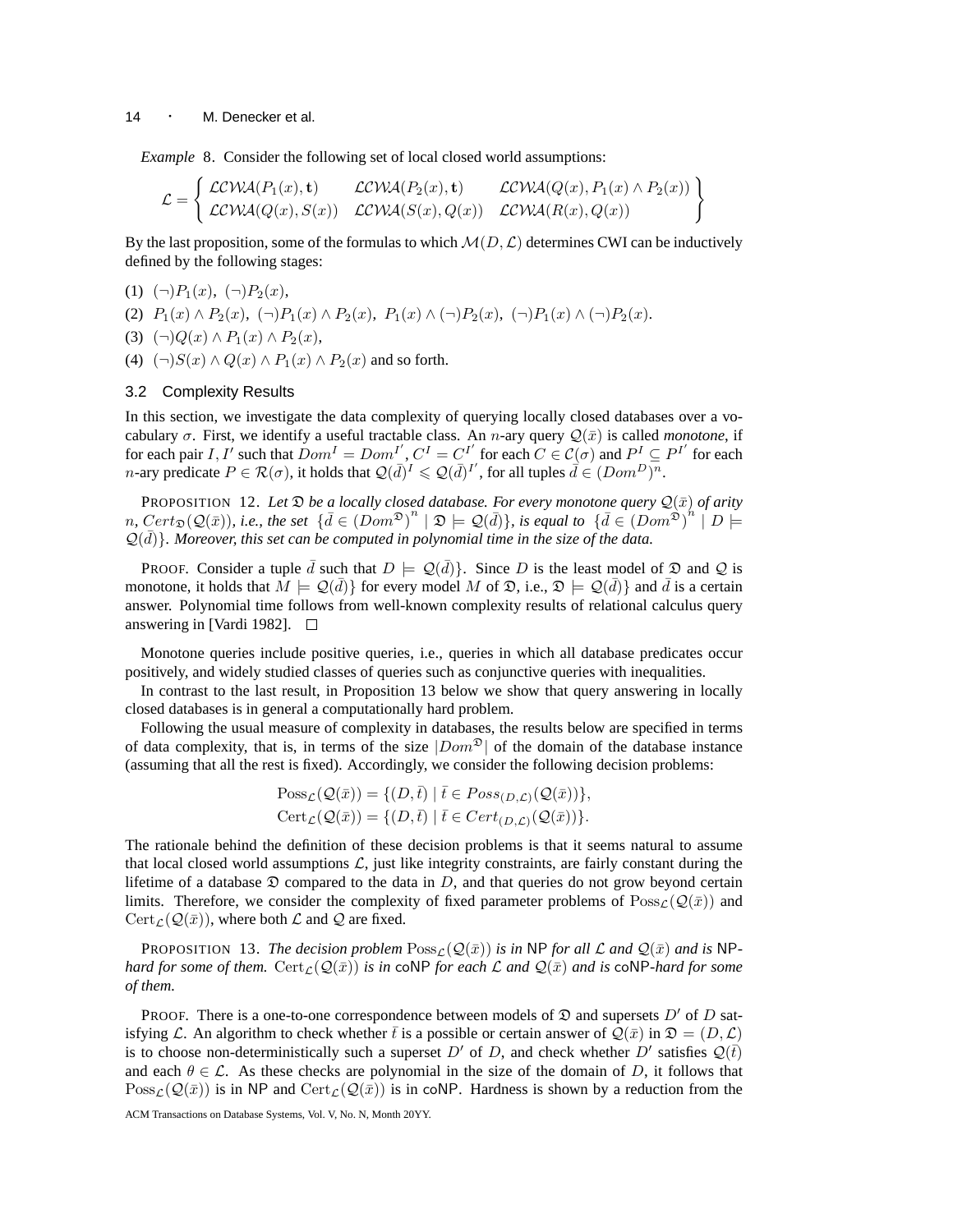graph kernel problem as follows: let  $\Sigma = \{Edge/2, Kernel/1, P/1\}$  and consider the following local closed world assumptions  $\mathcal{L}$ :

$$
\left\{\text{LCWA}(Edge(x, y), t), \text{LCWA}(P(c), \neg \Phi)\right\}
$$

where  $\Phi$  is the formula:

$$
\forall x : \forall y : (Kernel(x) \land Kernel(y) \supset \neg Edge(x, y)) \land \forall x : (\neg Kernel(x) \supset \exists y : (Kernel(y) \land Edge(y, x))).
$$

Clearly,  $\Phi$  expresses that *Kernel* is a kernel of the graph described by *Edge*. For a given graph  $G$ , let  $D$  be the database with the vertices of  $G$  as domain, the edges of  $G$  represented by  $Edge$ and  $Kernel^D = P^D = \emptyset$ . It is easy to show that  $\mathfrak{D} = (D, \mathcal{L})$  has a model in which P is a relation containing  $c$  iff  $G$  has a kernel. Since deciding whether a graph has a kernel is an NPcomplete problem, deciding whether c is a possible answer to the query  $P(x)$  is NP-hard, and deciding whether c is a certain answer to  $\neg P(x)$  is coNP-hard.  $\square$ 

Next we examine the complexity of determining CWI. For a given set  $\mathcal L$  of LCWA's and query  $\mathcal{Q}(\bar{x})$ , consider the following decision problem:

 $CWI_{\mathcal{L}}(\mathcal{Q}(\bar{x})) = \{ D \mid (D, \mathcal{L}) \text{ has } CWI \text{ on } \mathcal{Q}(\bar{x}) \}.$ 

As the following proposition shows, the decision problem whether a locally closed database has complete knowledge on a given query, is also not tractable:

**PROPOSITION** 14. *The decision problem* CWI<sub>L</sub>( $\mathcal{Q}(\bar{x})$ ) *is in* coNP *for each* L *and*  $\mathcal{Q}(\bar{x})$ *, and is* coNP*-hard for some of them.*

PROOF. Observe that D is a model of  $\mathfrak{D}$ . Therefore,  $\mathfrak{D}$  has CWI on a query  $\mathcal{Q}(\bar{x})$  iff for each model D' of  $\mathfrak{D}$ , it holds that  $\{\bar{t} \mid D' \models \mathcal{Q}(\bar{t})\} = \{\bar{t} \mid D \models \mathcal{Q}(\bar{t})\}$ . To compute this, we nondeterministically choose a superset  $D' \supseteq D$ , verify whether each  $\theta \in \mathcal{L}$  is satisfied and verify for all tuples  $\bar{t}$  whether  $\mathcal{Q}(\bar{t})^D = \mathcal{Q}(\bar{t})^{D'}$ ; if a  $\bar{D'}$  is found for which this does not hold then  $\mathfrak D$  has no CWI on  $\mathcal{Q}(\bar{x})$ . The second deterministic part of this process is polynomial in the size of D.

What remains to be shown is the existence of co-NP-hard instances for fixed parameters  $\mathcal L$  and  $\mathcal{Q}(\bar{x})$ . This follows from the fact that, in the case of the kernel-databases constructed in the proof of Proposition 13,  $\mathfrak D$  has complete information on  $P(c)$  iff  $\neg P(x)$  has c as a certain answer. The latter decision problem is coNP-hard.  $\square$ 

Proposition 14 gives us the complexity of deciding whether there is CWI on a query  $Q(\bar{x})$  in a specific database  $\mathfrak{D} = (D, \mathcal{L})$ . In [Levy 1996], Levy studies a more ambitious problem and presents an efficient (polynomial) decision procedure for determining whether, for a given set  $\mathcal L$  of local closed world assumptions and query  $Q(\bar{x})$ , there is CWI on  $Q(\bar{x})$  in *all* locally closed databases containing  $\mathcal{L}$ . This decision procedure takes advantage of the fact that Levy's windows of expertise are special cases of (positive) conjunctive queries (called by Levy variable-interval queries) and  $\mathcal{Q}(\bar{x})$  is the union of (positive) conjunctive queries. Not surprisingly, such a decision procedure does not exist for the more expressive formalism of the current paper.

PROPOSITION 15. *The question whether all locally closed databases*  $(\cdot, \mathcal{L})$  *convey CWI on a query*  $\mathcal{Q}(\bar{x})$  *is undecidable.* 

PROOF. The proof is a variant of the coNP-hardness proof; the main idea is that the problem at hand can be reduced to the validity checking problem of first-order formulas in the class of finite structures, and this problem is, by Trakhtenbrot's theorem, undecidable. Consider a relational database schema  $\Sigma$  such that  $P/1 \in \Sigma$ . Take  $\mathcal{Q}(\bar{x}) = P(c)$  and  $\mathcal{L} = \{\theta\}$  with  $\theta = \mathcal{LCWA}(P(c), \varphi)$ , where  $\varphi$  is a sentence not containing P. We observe that  $\neg \varphi$  has a finite model iff there exists a database  $(D, \mathcal{L})$  over  $\Sigma$  that has no CWI on  $P(c)$ . Indeed, if  $\neg \varphi$  has a finite model M, then take D to be M extended with the empty relation for P. Clearly, both D and the extension of D in which c is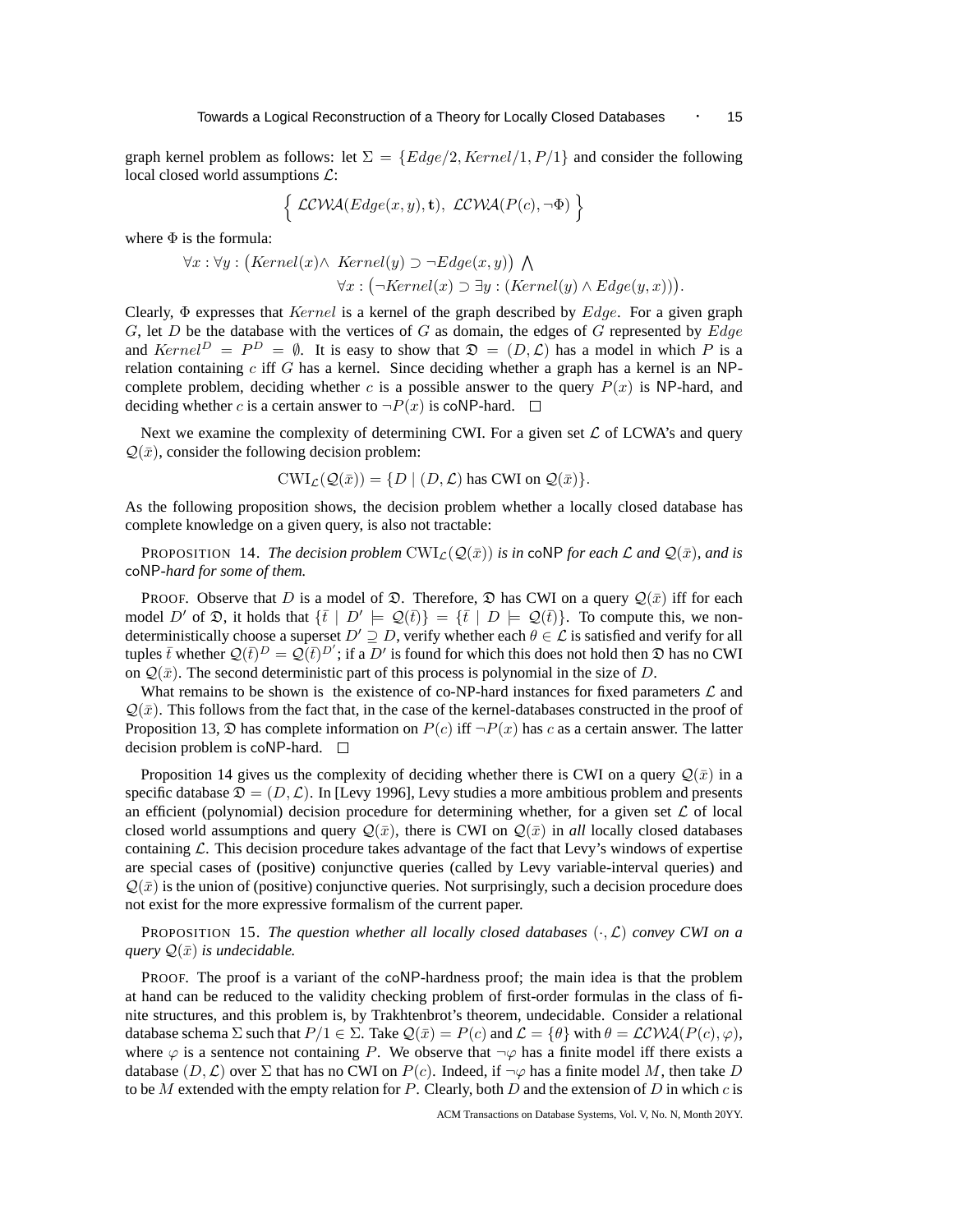added to P's table, are models of  $(D, \mathcal{L})$ , and hence this database has no CWI on  $P(c)$ . Conversely, a database  $(D, \mathcal{L})$  that has no CWI on  $P(c)$  does not contain  $P(c)$  but has a finite model M in which  $P(c)$  is true. This model satisfies  $\mathcal{M}_D(\theta) \equiv \varphi \supset (P(c) \supset P(c) \in D)$ , and hence,  $M \models \neg \varphi$ . It follows that there is CWI on  $P(c)$  in all databases  $(D, \mathcal{L})$  iff  $\varphi$  is satisfied in all finite structures. By Trakhtenbrot's theorem, this is undecidable (see [Trakhtenbrot 1963]).  $\square$ 

So far, the results in this section give little reason for optimism regarding practical applicability of local closed world assumptions. But, as it turns out, in many applications, there is no need to have *all* certain answers to a query; often, it suffices to have a sufficiently large subset of them. For instance, if a company searches an (incomplete) database for a provider of some urgently required service, it will be satisfied by finding *some* candidate providers. Likewise, in many applications, it would not harm if the answers to a possible query contain a few extra "impossible" elements. This is the case, for example, when a company wants to advertise one of its services and queries a database for a group of potential clients. It would not care to receive some *additional* companies that may not really be interested in its services. In both of these situations, tractable approximate methods may be very useful. This is the purpose of the next section.

The other, more conventional approach to the complexity problem is to restrict the expressiveness of the language so that efficient query processing would be possible. As it turns out, below we obtain such results as well, though in a slightly indirect way: we will show that for certain classes of queries and local closed world assumptions, the approximate methods are *optimal* in the sense that they compute exactly the certain and possible answers to queries. Thus, these combinations of queries and local closed world assumptions provide tractable sub-formalisms.

*Bibliographical note.* The main results in this section have been published before in [Cortés-Calabuig et al. 2007] (Propositions 13, 14 and 9) and [Cortés-Calabuig et al. 2008] (Propositions 9 and 15). Some proofs however have been rewritten to make them more accessible to the reader.

## 4. APPROXIMATIVE REASONING

The basic idea of the approximative reasoning is to compute a three-valued structure that provides a "good" approximation of all models of  $\mathfrak D$  and then to evaluate queries with respect to this structure. In the next sections, we present a (polynomial) algorithm to compute such an approximation and use it to obtain approximative answers for queries.

We shall then point out to two major weaknesses. The first one is that a naive application of the algorithm requires to re-compute the approximating structure for each database modification. To address it, we use fixpoint queries that leave the three-valued approximating structure implicit. This allows us to compute query answers based on the content of the database together with some symbolic manipulations on the LCWAs. The second weakness is with respect to the precision of the approximate reasoning. In Section 5 we address this issue and show that for a broad class of locally closed databases our methods provide optimal answers that can be obtained in a tractable manner.

## 4.1 Three-Valued Structures

We first review the needed concepts of three-valued logics. The truth values of the corresponding three-valued semantics,  $\mathcal{THREE} = \{t, f, u\}$ , standing for true, false, and unknown, are usually arranged in two orders: the truth order,  $\leq$ , which is a linear order in which  $f \leq u \leq t$ , and the precision order  $\leq_{\rm p}$ , which is a partial order on  $THREE$ , where u is the least element, and t and f are incomparable maximal elements. The structure of  $THREE$  can be drawn as a double Hasse diagram (Figure 4.1).

Conjunction in  $THREE$  is defined by the  $\le$ -glb (the greatest lower bound according to the truth order) of this structure; disjunction is defined by the  $\le$ -lub (the least upper bound according to the truth order), and the negation operator is associated with the  $\leq$ -involution, that is:  $\neg t = f$ ,  $\neg f = t$ , and  $\neg$ **u** = **u**. A three-valued relation (of arity *n*) on some domain *Dom* is a function from *Dom*<sup>*n*</sup> to THREE. A three-valued structure K of vocabulary  $\sigma$  consists of a domain Dom<sup>K</sup>, for each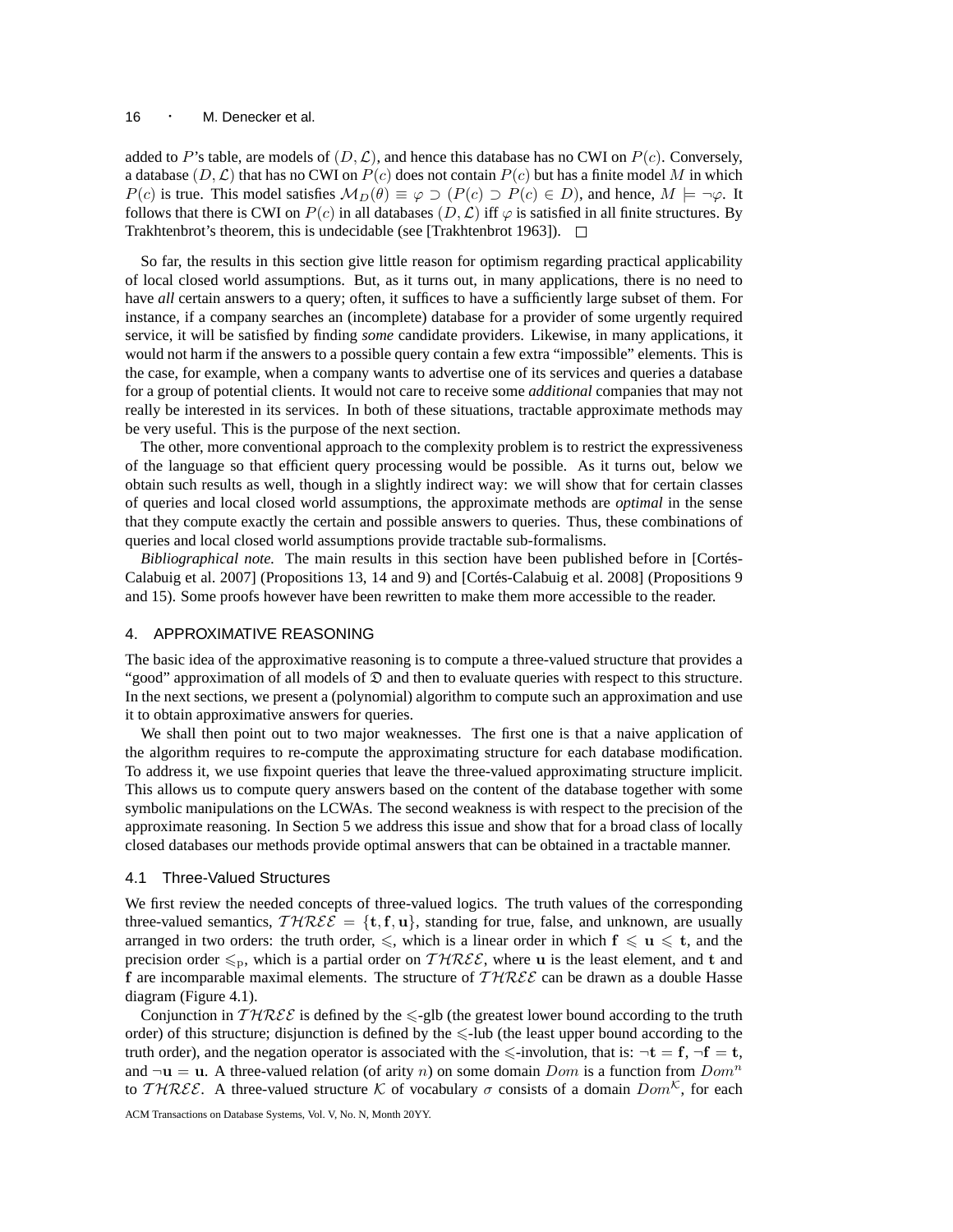

Fig. 3. Hasse diagram of  $THREE$ 

constant or variable symbol  $C \in \sigma$  an appropriate domain element  $C^{\mathcal{K}}$  in  $Dom^{\mathcal{K}}$ , and for each predicate symbol P a three-valued relation  $P^{\mathcal{K}}$  on  $Dom^{\mathcal{K}}$ . The predicates t, f and  $=$  are interpreted in the standard way. A structure K is two-valued if u is not in the reach of its relations  $P^{K}$ .

The concept of a Herbrand structure generalizes to the three-valued case. An equivalent representation of a three-valued Herbrand structure is as a function from the Herbrand base  $HB(\sigma)$ , the set of ground atoms of  $\sigma$ , to  $THREE$ . The collection of three-valued Herbrand interpretations of σ is denoted  $\mathcal{L}_{\sigma}^c$  and its subset of two-valued structures is denoted  $\mathcal{L}_{\sigma}$ . We will drop σ when clear from the context. On the set  $\mathcal{L}^c$ , the truth order  $\leq$  and precision order  $\leq_p$  are defined by pointwise extension of the corresponding orders in  $THREE$ , i.e.,  $I \leqslant J$  ( $I \leqslant_p J$ ) if for each atom  $P(\bar{a})$  in the Herbrand base,  $P(\bar{a})^I \leqslant P(\bar{a})^J$   $(P(\bar{a})^I \leqslant_P P(\bar{a})^J)$ . In  $\mathfrak{L}^c \leqslant$  is a lattice order and  $\leqslant_P$  is a chaincomplete order<sup>7</sup>. It is well-known that a monotone operator on a chain-complete poset has a least fixpoint. This property will be exploited in the following section.

The truth assignment for compound sentences can be extended to three-valued structures in several ways. In this paper, we will see two of them: the standard Kleene truth assignments and supervaluations (see Note 4 below). The standard Kleene truth assignment [Kleene 1952] is defined through the same recursive rules as two-valued truth assignment. For instance,

$$
(\psi \wedge \phi)^{\mathcal{K}} = Min_{\leq} (\psi^{\mathcal{K}}, \phi^{\mathcal{K}});
$$
  
\n
$$
(\neg \psi)^{\mathcal{K}} = \neg (\psi^{\mathcal{K}});
$$
  
\n
$$
(\forall x : \psi[x])^{\mathcal{K}} = Min_{\leq} {\{\psi[a]^{\mathcal{K}} \mid a \in Dom^{\mathcal{K}}\}}.
$$

A well-known and, in this paper, useful result is that Kleene's truth assignment can be simulated by two-valued truth assignment.

*Definition* 11 *Simulation*. For vocabulary  $\sigma$ , define  $\sigma'$  as the set of all constant symbols of  $\sigma$ together with, for each predicate  $P \in \mathcal{R}(\sigma)$ , the predicate symbols  $P^c$  and  $P^{c-1}$ .

- —Let K be a three-valued  $\sigma$ -structure. We say that a two-valued  $\sigma'$ -structure I simulates K, iff K and I have the same domain and assign the same interpretations to constant symbols, and for each predicate  $P \in \mathcal{R}(\sigma)$ ,  $(P^c)^I = {\{\bar{d} \mid P^{\mathcal{K}}(\bar{d}) = \mathbf{t}\}\text{ and }\overline{(P^{c-})^I} = {\{\bar{d} \mid P^{\mathcal{K}}(\bar{d}) = \mathbf{f}\}}.$
- —For any  $\sigma$ -formula  $\varphi[\bar{x}]$ , let  $\varphi^c[\bar{x}]$  be the formula obtained by substituting  $P^c(\bar{t})$  for positive occurrences of atoms  $P(\bar{t})$  and substituting  $\neg P^{c}(\bar{t})$  for negative occurrences of atoms  $P(\bar{t})$ , for all  $P \in \mathcal{R}(\sigma)$ .

The following proposition is well known.

PROPOSITION 16. If I simulates K, then for each formula  $\varphi[\bar{x}]$  and suitable tuple of domain  $\vec{a}$  elements  $\bar{d}$ , it holds that  $(\varphi[\bar{d}])^{\mathcal{K}}=\mathbf{t}$  iff  $(\varphi^c[\bar{d}])^I=\mathbf{t}$  and  $(\varphi[\bar{d}])^{\dot{\mathcal{K}}}=\mathbf{f}$  iff  $((\neg\varphi^c[\bar{d}]))^{\hat{I}}=\mathbf{f}$ .

As a corollary we obtain tractability of three-valued truth evaluation and query answering.

<sup>&</sup>lt;sup>7</sup> In a chain complete order, each chain, i.e., each totally ordered subset, has a least upperbound.

<sup>&</sup>lt;sup>8</sup>Intuitively,  $P^c$  stands for *certainly*  $P$  and  $P^{c-}$  for *certainly not*  $P$ .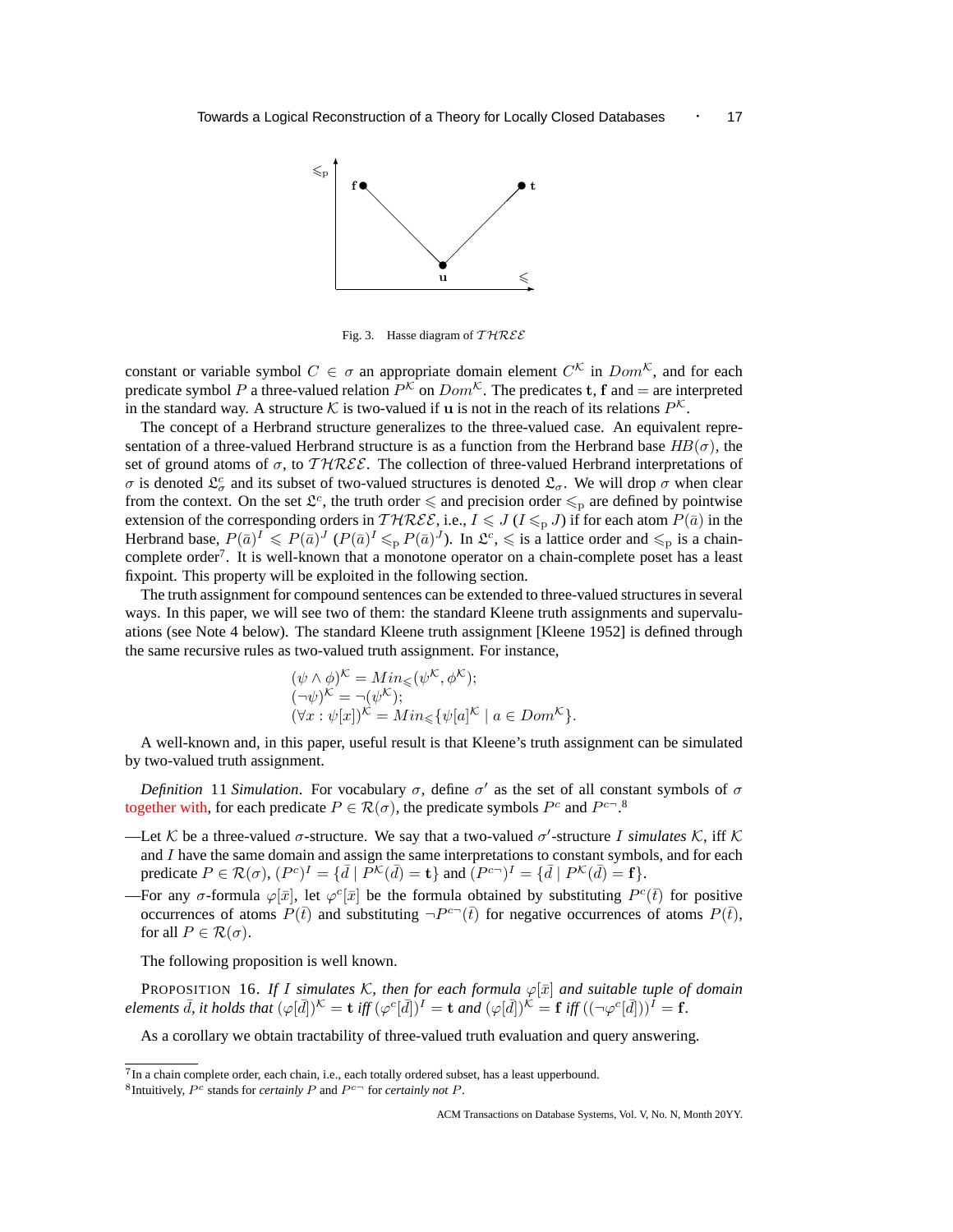COROLLARY 1. *Given a finite three-valued*  $\sigma$ -structure K, for each formula  $\varphi[\bar{x}]$ , the sets  $\{\bar{d}\}$  $(\varphi[\bar{d}])^{\mathcal{K}} = \mathbf{t}$ ,  $\{\bar{d} \mid (\varphi[\bar{d}])^{\mathcal{K}} = \mathbf{f}\}$ , and  $\{\bar{d} \mid (\varphi[\bar{d}])^{\mathcal{K}} = \mathbf{u}\}$  *can be computed in polynomial time in the size of*  $K$  *(and exponential in the size of*  $\varphi$ *).* 

*Note* 3. An important property of Kleene's truth assignment is its  $\leq_{p}$ -monotonicity. I.e.,  $\mathcal{K} \leqslant_{p} \mathcal{K}'$  implies that  $\varphi^{\mathcal{K}} \leqslant_{p} \varphi^{\mathcal{K}'}$  for every sentence  $\varphi$ .

*Note* 4. An alternative truth assignment satisfying the same monotonicity property is *supervaluation* [van Fraassen 1966]. The supervaluation  $sv_{\mathcal{K}}(\varphi)$  of a sentence  $\varphi$  in a three-valued structure K is defined as  $sv_{\mathcal{K}}(\varphi) = lub_{\leq p} \{\varphi^M \mid M \in \mathfrak{L} : \mathcal{K} \leq_p M\}$ . It is easy to prove that for each K and  $\varphi, \varphi^{\mathcal{K}} \leq_{\mathrm{p}} sv_{\mathcal{K}}(\varphi)$ . The price for this augmented precision is complexity: for a given  $\varphi$ , deciding whether  $sv_{\mathcal{K}}(\varphi) = \mathbf{t}$  for finite  $\mathcal{K}$ , is in coNP, and coNP-hard for some  $\varphi$ .

## 4.2 Approximating Theories by Three-Valued Structures

Below, we view a database as a logic theory containing  $UNA(\sigma) \wedge DCA(\sigma)$ . Let  $\sigma$  be a vocabulary consisting of finitely many predicates and constants.

*Definition* 12 *Optimal approximation*,  $\mathcal{O}_{\Gamma}$ . Let  $\Gamma$  be a satisfiable theory based on  $\sigma$  containing UNA( $\sigma$ )  $\land$  DCA( $\sigma$ ).<sup>9</sup> We say that a three-valued Herbrand  $\sigma$ -interpretation  $\mathcal K$  *approximates*  $\Gamma$  (from below) iff for every two-valued Herbrand model M of  $\Gamma$ ,  $K \leq_{p} M$ . The *optimal approximation for*  $\Gamma$  is the three-valued Herbrand structure  $glb_{\leq p}(\lbrace M \mid M \models \Gamma \rbrace)$  where M ranges over all the two-valued Herbrand models of Γ. This structure will be denoted  $\mathcal{O}_{\Gamma}$ .

*Note* 5. The structure  $\mathcal{O}_\Gamma$  is the most precise of all three-valued Herbrand  $\sigma$ -structures approximating Γ. It is well-defined since the set of its Herbrand models is non-empty and every nonempty set  $S \subseteq \mathcal{L}^c$  has a greatest  $\leq_p$ -lower bound.

An obvious alternative characterization of  $\mathcal{O}_\Gamma$  is given in the following proposition:

**PROPOSITION** 17. *For each ground atom*  $P(\bar{a}) \in HB(\sigma)$ ,  $P(\bar{a})^{\mathcal{O}_{\Gamma}} = \mathbf{t}$  *iff*  $\Gamma \models P(\bar{a})$  *and*  $P(\bar{a})^{\mathcal{O}_{\Gamma}} = \mathbf{f}$  *iff*  $\Gamma \models \neg P(\bar{a})$ *.* 

Since all models of a theory containing  $UNA(\sigma) \wedge DCA(\sigma)$  are isomorphic to a Herbrand structure, the following proposition holds.

PROPOSITION 18. Let  $K$  be an approximation of  $\Gamma$ . For any sentence  $\varphi$ , if  $\varphi^{\mathcal{K}} = \mathbf{t}$ , then  $\Gamma \models \varphi$ *and if*  $\varphi^{\mathcal{K}} = \mathbf{f}$ *, then*  $\Gamma \models \neg \varphi$ *.* 

The inverse, of course, does not hold, not even when  $\mathcal{K} = \mathcal{O}_\Gamma$ . For a simple example, consider a vocabulary  $\sigma$  with a predicate symbol P and a constant a and let  $\Gamma = \emptyset$ . It holds that  $P(a)^{O_\emptyset} = \mathbf{u}$ . It also holds that  $\emptyset = P(a) \vee \neg P(a)$  while  $(P(a) \vee \neg P(a))^{\mathcal{O}_{\emptyset}} = \mathbf{u}$ . Likewise, it does not suffice that  $\varphi^{\mathcal{K}} = \mathbf{u}$  to guarantee that  $\Gamma \cup {\varphi}$  or  $\Gamma \cup {\neg \varphi}$  is satisfiable. E.g.,  $(P(a) \wedge \neg P(a))^{\mathcal{O}_{\emptyset}} = \mathbf{u}$ , but this formula is not satisfiable.

*Definition* 13 *Certain and possible answers w.r.t. a 3-valued interpretation.* Given a query  $Q(\bar{x})$ in  $\sigma$  and a three-valued  $\sigma$ -interpretation K, denote by d a tuple of domain elements.

- $-\bar{d}$  is a *certain answer* in K for  $\mathcal{Q}(\bar{x})$ , if  $\mathcal{Q}(\bar{d})^{\mathcal{K}} = \mathbf{t}$ . We denote the set of certain answers by  $Cert_{\mathcal{K}}(\mathcal{Q}(\bar{x})).$
- $-\bar{d}$  is a *possible answer* in K for  $\mathcal{Q}(\bar{x})$ , if  $\mathcal{Q}(\bar{d})^{\mathcal{K}} \geq \mathbf{u}$ . We denote the set of possible answers by  $Poss_{\mathcal{K}}(\mathcal{Q}(\bar{x})).$

Given that truth values of sentences can be computed in polynomial time, we have the following tractability result.

<sup>&</sup>lt;sup>9</sup>Hence, all its models are (isomorphic to) Herbrand models.

ACM Transactions on Database Systems, Vol. V, No. N, Month 20YY.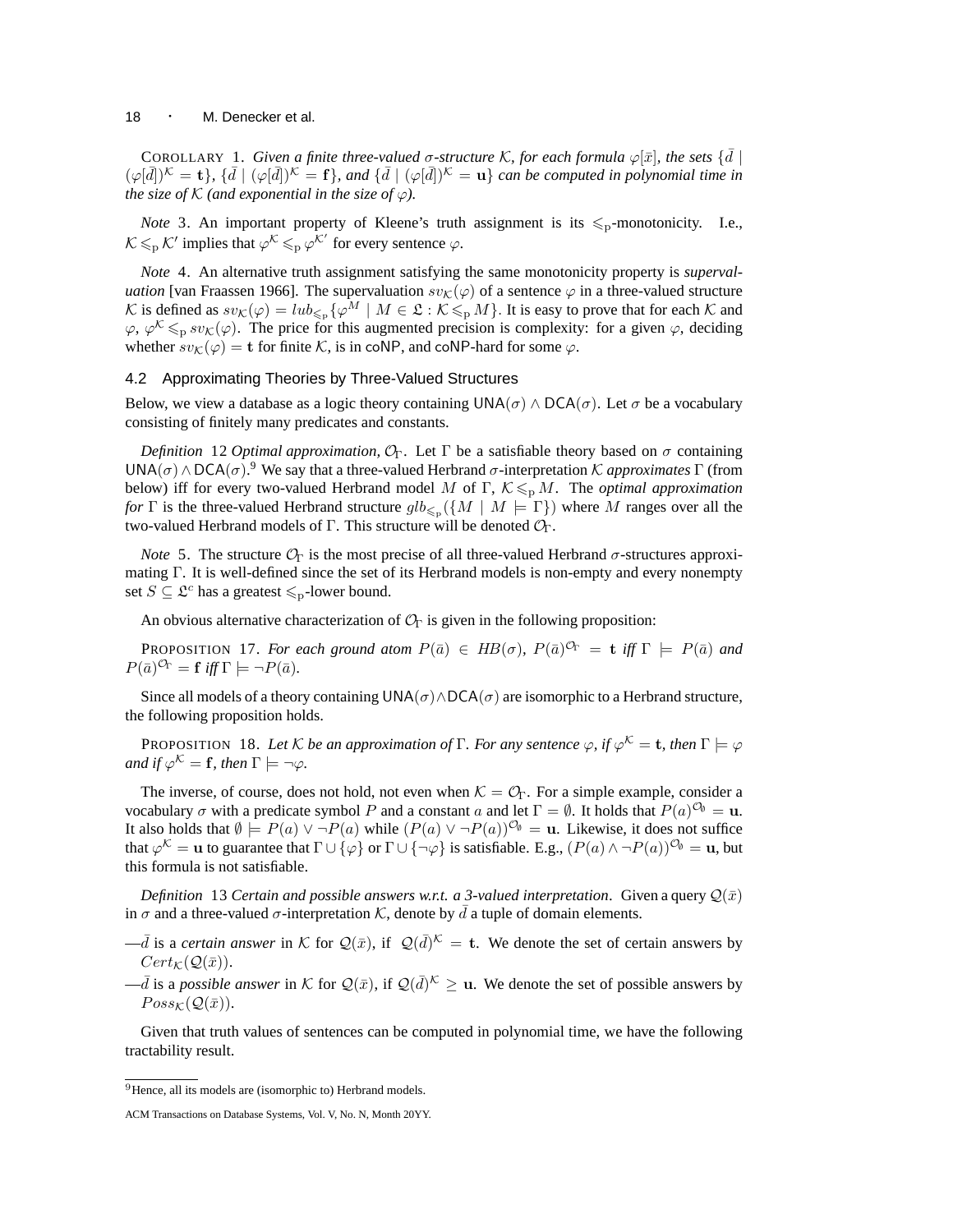PROPOSITION 19. *For each finite three-valued*  $\sigma$ -structure K and a query  $\mathcal{Q}(\bar{x})$  *over*  $\sigma$ *, the sets*  $Cert_{\mathcal{K}}(\mathcal{Q}(\bar{x}))$  *and*  $Poss_{\mathcal{K}}(\mathcal{Q}(\bar{x}))$  *are polynomially computable in the size of* K *(and exponentially computable in the size of*  $Q(\bar{x})$ *.* 

A locally closed database  $\mathfrak{D} = (D, \mathcal{L})$  corresponds to a theory  $\mathcal{M}(\mathfrak{D})$  which is satisfiable and includes UNA( $\sigma_{\mathfrak{D}}$ ) ∧ DCA( $\sigma_{\mathfrak{D}}$ ). In what follows, by an approximation K of  $\mathfrak{D}$ , we mean a threevalued structure K that approximates  $\mathcal{M}(\mathcal{D})$ . As a corollary to the Notes 3 and 5, and Proposition 18, we have the following proposition.

PROPOSITION 20. Let  $\mathfrak{D} = (D, \mathcal{L})$  be a locally closed database and K an approximation of  $\mathfrak{D}$ . *It holds that*

$$
Cert_{\mathcal{K}}(\mathcal{Q}(\bar{x})) \subseteq Cert_{\mathcal{O}_{\mathcal{M}(\mathfrak{D})}}(\mathcal{Q}(\bar{x})) \subseteq \text{Cert}_{\mathfrak{D}}(\mathcal{Q}(\bar{x})) \subseteq
$$
  

$$
\text{Poss}_{\mathfrak{D}}(\mathcal{Q}(\bar{x})) \subseteq Poss_{\mathcal{O}_{\mathcal{M}(\mathfrak{D})}}(\mathcal{Q}(\bar{x})) \subseteq Poss_{\mathcal{K}}(\mathcal{Q}(\bar{x})).
$$

It thus appears that an approximation  $K$  of  $\mathfrak D$  allows us to compute an underestimate of the certain answers and an overestimate of the possible answers of a query, in polynomial time. From these results it is clear that a tractable method to compute three-valued approximations produces a tractable sound approximative query answering method. Such a method is provided in the next section.

In the same spirit, an approximation  $K$  of  $\mathfrak D$  gives us also a tractable, sound but incomplete method to verify CWI for queries. Indeed, by Proposition 9 it follows that:

**PROPOSITION** 21. Let K be an approximation of  $\mathfrak{D}$ .  $\mathfrak{D}$  has CWI on  $\mathcal{Q}(\bar{x})$  if Cert<sub>K</sub>( $\mathcal{Q}(\bar{x})$ ) =  $Poss_{\mathcal{K}}(\mathcal{Q}(\bar{x}))$ .

Given K, testing whether  $Cert_{\mathcal{K}}(\mathcal{Q}(\bar{x})) = Poss_{\mathcal{K}}(\mathcal{Q}(\bar{x}))$  amounts to check whether  $\{d \in$  $HU^{n}Q(\bar{d})^{\mathcal{K}} = \mathbf{u}$  is empty. This can be done in polynomial time in the size of the database.

## 4.3 Constructing Approximations by Fixpoint Computations

Let  $\mathfrak D$  be a locally closed database with a domain  $Dom = \mathcal C(\sigma_{\mathfrak D})$ . In order to construct a threevalued approximation for  $\mathfrak{D}$ , we first introduce a fixpoint operator on  $\mathfrak{L}^c$ , the set of three-valued Herbrand structures with domain Dom.

*Definition* 14 *The operator*  $App_{\mathfrak{D}}$ *.* The operator  $App_{\mathfrak{D}}: \mathfrak{L}^c \to \mathfrak{L}^c$  maps a three-valued structure K to  $K' = App_{\mathfrak{D}}(K)$  such that, for every predicate P of  $\Sigma$  and every tuple  $\overline{d}$ :

$$
P(\bar{a})^{\mathcal{K}'} = \begin{cases} \mathbf{t} & \text{if } P(\bar{d}) \in D, \\ \mathbf{f} & \text{if } P(\bar{d}) \notin D \text{ and there exists } \mathcal{LCWA}(P(\bar{x}), \Psi_P[\bar{x}]) \in \mathcal{L} \\ & \text{such that } \Psi_P[\bar{d}]^{\mathcal{K}} = \mathbf{t}, \\ \mathbf{u} & \text{otherwise.} \end{cases}
$$

The idea for constructing an approximation of  $\mathfrak D$  is to start from the structure with total ignorance (the valuation  $\mathcal{K}_{\perp}$  that assigns u to every ground atom), and to iterate  $App_{\mathcal{D}}$ , thereby gradually extending the definite knowledge using the database and its LCWAs.

PROPOSITION 22.  $App_{\mathfrak{D}}$  is a  $\leq_p$ -monotone operator on the chain complete poset  $\mathfrak{L}^c$ , thus it has  $a \leqslant_{p}$ -least fixpoint. Moreover, the least fixpoint can be computed in polynomial time in the size of *the database (although exponential in the size of the windows of expertise).*

**PROOF.** It is straightforward to verify that  $App_{\mathcal{D}}$  is  $\leq_p$ -monotone. By (an extension of) the well-known Knaster-Tarski theorem, it follows that the sequence of three-valued structures, starting with the least precise structure and constructed by iterating  $App_{\mathcal{D}}$  is monotonically increasing in precision and reaches  $App_{\mathcal{D}}$ 's  $\leq_{p}$ -least precise fixpoint. Polynomial complexity follows from the fact that per application of the operator, the number of queries to be solved is polynomial in the size of the database and each query can be solved in polynomial time, while the number of iterations is at most polynomial in the size of the database.  $\square$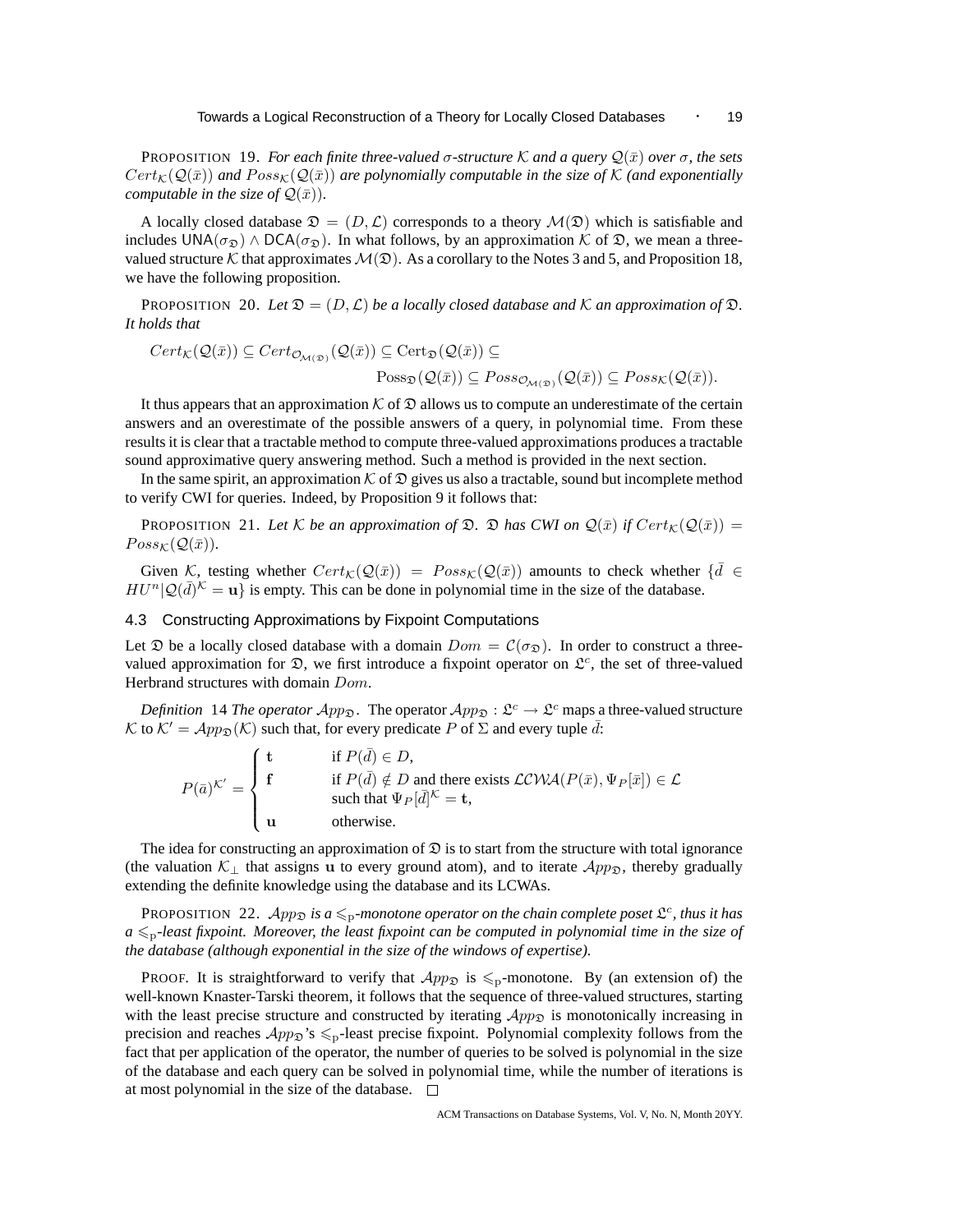*Definition* 15 *The 3-valued interpretation*  $C_{\mathfrak{D}}$ . The three-valued interpretation that is the  $\leq_p$ least fixpoint of  $App_{\mathcal{D}}$  is denoted as  $\mathcal{C}_{\mathcal{D}}$ .

PROPOSITION 23. For base predicates P, it holds that  $P^{\mathcal{C}_{\mathfrak{D}}} = P^D$ .

*Example* 9. Below are some examples of computing  $C_{\mathfrak{D}}$ .

- (1) Consider  $D = \emptyset$ ,  $Dom^D = \{a\}$ , and  $\theta_1 = \mathcal{LCWA}(P(x), R(x))$ . In the first iteration, none of the first two rules of the operator apply: the first one is not applicable since the database is empty; the second because  $P(a)$ 's window of expertise  $R(a)$  does not evaluate to t. As a consequence,  $R(a)^{C_{\mathfrak{D}}} = \mathbf{u}$  and  $P(a)^{C_{\mathfrak{D}}} = \mathbf{u}$ .
- (2) Consider  $D = \emptyset$ ,  $Dom^D = \{a\}$ ,  $\theta_1 = \mathcal{LCWA}(Q(x), \mathbf{t})$ , and  $\theta_2 = \mathcal{LCWA}(P(x), \neg Q(x))$ . In the first iteration, the windows of expertise of  $Q(a)$  is true and D is empty, hence the second rule applies and we derive  $Q(a)^{C_{\mathfrak{D}}} = \mathbf{f}$ . In the second iteration, the window of expertise of  $P(a)$ holds, and the second rule yields  $P(a)^{C_{\mathfrak{D}}} = \mathbf{f}$ . Here, a fixpoint is reached.
- (3) Consider again the database of Example 1 and the first two LCWA expressions of Example 5:  $LCWA(Dept(x, y), y = CS)$ . In the first iteration, we obtain that  $Dept(a, b)^{C_{\mathfrak{D}}} = \mathbf{t}$  for all the tuples  $(a, b)$  in  $Depth^D$ . In the second iteration, we can derive that  $Depth(a, CS)^{C_{\mathfrak{D}}} = \mathbf{f}$  for all  $a \notin \{BD, TD\}$ . For the remaining tuples  $(a, b)$  not covered by the previous two cases, we have  $Depth(a,b)^{\mathcal{C}_{\mathfrak{D}}}=\mathbf{u}.$

The following theorem shows that  $\mathcal{C}_{\mathfrak{D}}$  is a sound approximation of  $\mathfrak{D}$ .

THEOREM 1 SOUNDNESS.  $\mathcal{C}_{\mathfrak{D}}$  *approximates*  $\mathfrak{D}$ .

**PROOF.** For each Herbrand model M of  $\mathfrak{D}$ , we have to show that  $\mathcal{C}_{\mathfrak{D}} \leq_{\mathfrak{p}} M$ . According to the definition of  $App_{\mathfrak{D}}$ , any true atom in  $App_{\mathfrak{D}}(M)$  belongs to the database and hence is true in M. By the same definition, an atom  $P(\bar{d})$ , false in  $App_{\mathfrak{D}}(M)$  does not belong to the database; moreover,  $\Psi_P[\bar{d}]$  is true in M. Since M satisfies the local closed world assumption,  $P(\bar{d})$  is also false in M. Hence  $App_{\mathfrak{D}}(M) \leq_{\mathfrak{D}} M$  and M is a prefixpoint of  $App_{\mathfrak{D}}$ . Since  $\mathcal{C}_{\mathfrak{D}}$  is the least fixpoint of  $App_{\mathfrak{D}}$ , it is also the least prefixpoint, and hence  $\mathcal{C}_{\mathfrak{D}} \leq_{\mathfrak{p}} M$ .  $\square$ 

As a corollary to Proposition 20, we obtain the soundness theorem of the approximate method.

COROLLARY 2. *For any locally closed database*  $\mathfrak{D} = (D, \mathcal{L})$ *, it holds that* 

 $Cert_{\mathcal{C}_{\mathcal{D}}}(\mathcal{Q}(\bar{x})) \subseteq \text{Cert}_{\mathcal{D}}(\mathcal{Q}(\bar{x})) \subseteq \text{Poss}_{\mathcal{D}}(\mathcal{Q}(\bar{x})) \subseteq Poss_{\mathcal{C}_{\mathcal{D}}}(\mathcal{Q}(\bar{x})).$ 

The previous results give us a tractable method for computing possible and certain answers to queries: by first computing  $\mathcal{C}_{\mathfrak{D}}$  and then evaluating queries against it. The latter can be implemented using standard techniques from databases, by transforming queries and solving them in a database *simulating*  $C_{\mathcal{D}}$ , as explained in Proposition 16. Since the transformed query has the same size as the original query, there is no loss of efficiency compared to standard (two-valued) database querying. By application of Proposition 9, we also obtain a tractable approximate method for checking CWI.

Tractability, however, has a price. As the following examples shows, by applying this method, in certain cases, we lose accuracy.

*Example* 10. Let us compare  $C_{\mathfrak{D}}$  and  $\mathcal{O}_{\mathfrak{D}}$  of  $\mathfrak{D} = (D, \mathcal{L})$  where  $D = \emptyset$ ,  $Dom^D = \{a\}$ ,  $\theta =$  $LCWA(Q(x), P(x) \vee \neg P(x))$ . This database has models in which  $P(a)$  is true and others in which  $P(a)$  is false but, because of its LCWA,  $Q(a)$  is false in all of them. Thus  $P(a)^{O_{\mathfrak{D}}} = u$  and  $Q(a)^{O_{\mathfrak{D}}} = \mathbf{f}$ . However, since  $P(a) \vee \neg P(a)$  evaluates to **u** in each structure K for which  $P(a)^{\mathcal{K}} = \mathbf{u}$ , we have that  $Q(a)^{C_{\mathfrak{D}}} = \mathbf{u}$ . The answer for the query  $\neg Q$  in  $C_{\mathfrak{D}}$  is  $\mathbf{u}$ , while it is t when posed with respect to  $\mathfrak{D}$  or  $\mathcal{O}_{\mathfrak{D}}$ .

In Section 5, the loss of accuracy and when it can be prevented will be studied in more detail. But we first address an important drawback of the approach, the need to recompute  $\mathcal{C}_{\mathfrak{D}}$  each time the database changes.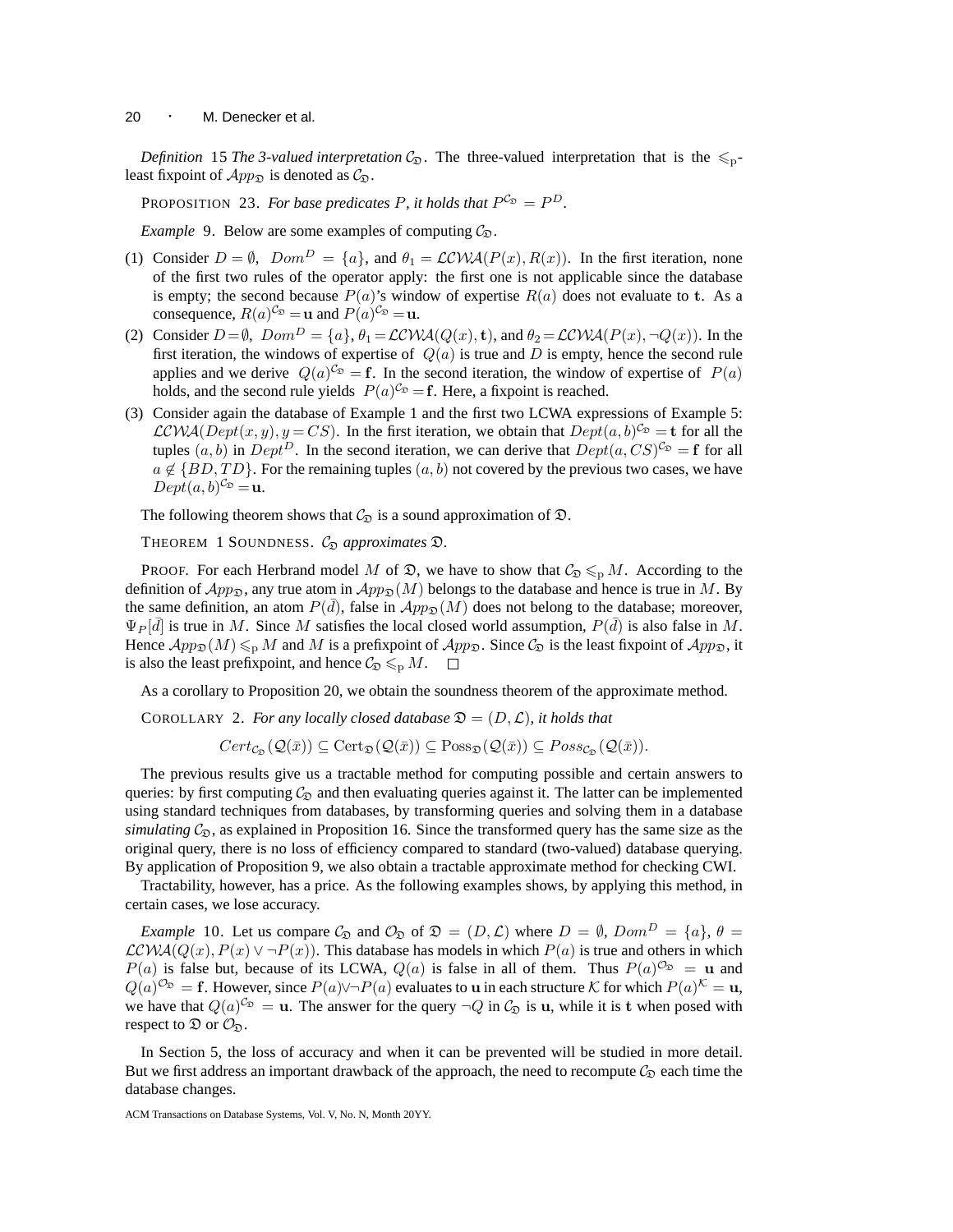#### 4.4 Simulating Approximate Query Answering by Fixpoint Queries

The recomputation of  $\mathcal{C}_{\mathfrak{D}}$  after each update of D in the locally closed database  $\mathfrak{D} = (D, \mathcal{L})$  over  $\Sigma$  can be (partially) avoided by using fixpoint formulas or Datalog programs that symbolically describe the construction of  $\mathcal{C}_{\mathfrak{D}}$ . Using these expressions, certain or possible answers to queries can be computed by transforming the query into a fixpoint query or in a query with respect to some Datalog program. Running the resulting query directly against D avoids the explicit construction of  $C_{\mathcal{D}}$ .

We will represent a query for certain or possible answers by a fixpoint expression in the logic LFP<sup>simult</sup> of simultaneous fixpoints [Libkin 1995]. For reasons of clarity, we use a slightly unusual notation for such expressions and write them in the form of

$$
[\mathbf{lfp}_{R_i,\Delta}](\bar{t})
$$

where  $\bar{t}$  is a tuple of terms of length  $n_i$ ,  $R_i$  is a predicate variable of arity  $n_i$  and  $\Delta$  is a collection of rules

$$
\{\forall \bar{x}_j : R_j(\bar{x}_j) \leftarrow \varphi_j[\bar{x}_j] \mid 1 \le j \le n\}
$$

where each  $\varphi_i$  is an arbitrary first-order formula over  $\Sigma \cup \{R_1, \ldots, R_n\}, R_1, \ldots, R_n$  are predicate variables with only positive occurrences in  $\varphi_j$ , and the arity of each  $R_j$  is  $n_j$ , the length of  $\bar{x}_j$ <sup>10</sup>.

We now extend the two-valued truth assignment to fixpoint expressions. Let I be a  $\sigma_{\mathfrak{D}}$ -structure and  $[\mathbf{lip}_{R,\Delta}](\bar{t})$  a fixpoint expression without free variables (but possibly containing domain elements of *I*). We define  $([\mathbf{Ifp}_{R_i,\Delta}](\bar{t}))^I = \mathbf{t}$  iff  $\bar{t}^I \in \mathcal{R}_i$ , where  $\mathcal{R}_i$  is the *i*'th argument in the least fixpoint  $(\mathcal{R}_1,\ldots,\mathcal{R}_n)$  of the operator  $\Gamma_{\Delta,I}$  associated to  $\Delta$  and I. The operator  $\Gamma_{\Delta,I}$  operates on tuples  $(S_1, \ldots, S_n)$  of relations of arity  $n_1, \ldots, n_n$  and such that  $\Gamma_{\Delta,I}(S_1, \ldots, S_n) = (S'_1, \ldots, S'_n)$ for

$$
S'_{i} = \{\bar{d} \mid I[R_{1} : S_{1}, \ldots, R_{n} : S_{n}] \models \varphi_{i}[\bar{d}]\}.
$$

Here,  $I[R_1 : S_1, \ldots, R_n : S_n]$  denotes the structure extending I by interpreting each  $R_i$  by  $S_i$ . The defined operator is indeed a monotone lattice operator and its least fixpoint is well-defined.

It is worth noting that ∆ is an extended Datalog program as defined in [Van Gelder 1993] or a *positive definition* as defined in FO[ID] [Denecker and Ternovska 2004] and that its semantics, i.e., its least fixpoint, coincides with the well-founded model of ∆. In Datalog, the fixpoint query [lf ${\bf p}_{R_i,\Delta}$ ]( $\bar{t}$ ) would be posed as the query  $R_i(\bar{t})$  with respect to the Datalog program  $\Delta$ .

In the context of I, the collection of rules  $\Delta$  co-inductively defines the tuple  $(\mathcal{R}'_1,\ldots,\mathcal{R}'_n)$  as the greatest fixpoint of  $\Gamma_{\Delta}$ . A greatest fixpoint expression is of the form

$$
[\mathbf{gfp}_{R_i,\Delta}](\bar{t}).
$$

If  $[\mathbf{gfp}_{R_i,\Delta}](\bar{t})$  contains no free variables, we have  $([\mathbf{gfp}_{R_i,\Delta}](\bar{t}))^I = \mathbf{t}$  if  $\bar{t}^I \in \mathcal{R}'_i$ .

Least fixpoints and greatest fixpoints are connected through a duality result. Given the set  $\Delta$ , define  $\Delta'$  as the collection of rules

$$
\{\forall \bar{x}_j : R'_j(\bar{x}_j) \leftarrow \varphi'_j[\bar{x}_j] \mid 1 \leq j \leq n\}
$$

where,  $\varphi'_j[\bar{x}_i]$  denotes the formula obtained from  $\neg \varphi_j[\bar{x}_j]$  by replacing each occurrence of an atom  $R_i(\bar{t})$  by  $\neg R'_i(\bar{t})$ . The formulas  $\varphi'_j$  are positive in the  $R'_k$ 's. It is well known that for  $(\mathcal{R}_1, \ldots, \mathcal{R}_n)$ the least fixpoint of  $\Gamma_{\Delta}$ , and for  $(\mathcal{R}'_1, \ldots, \mathcal{R}'_n)$  the greatest fixpoint of  $\Gamma_{\Delta'}$ , the relations  $\mathcal{R}_i, \mathcal{R}'_i$  are complements. It follows that  $[\mathbf{Ifp}_{R_i,\Delta}](\bar{t})$  and  $\neg[\mathbf{gfp}_{R'_i,\Delta'}](\bar{t})$  are logically equivalent.

We now proceed with formalizing approximate queries using such fixpoint queries. Assume that the database schema  $\Sigma$  contains predicates  $P_1, \ldots, P_n$ . For each of these predicate symbols, we

 $\overline{^{10}}$ In the standard notation of LFPsimult, the fixpoint expression  $[\mathbf{Ifp}_{R_i,\Delta}](\bar{t})$  would be denoted  $[\mathbf{lfp}_{R_1(\bar{x}_1),...,R_n(\bar{x}_n)}(\varphi_1[\bar{x}_1],\ldots,\varphi_n[\bar{x}_n]),R_i](\bar{t}),$  denoting that  $\bar{t}$  belongs to relation  $R_i$  where  $R_1,\ldots,R_n$  are defined by simultaneous monotone induction by the formulas  $\varphi_1, \ldots, \varphi_n$  respectively. Both notations are syntactic variants. The rule notation is more convenient for linking predicates and the formulas defining them and, more importantly, for showing the close relationship to Datalog.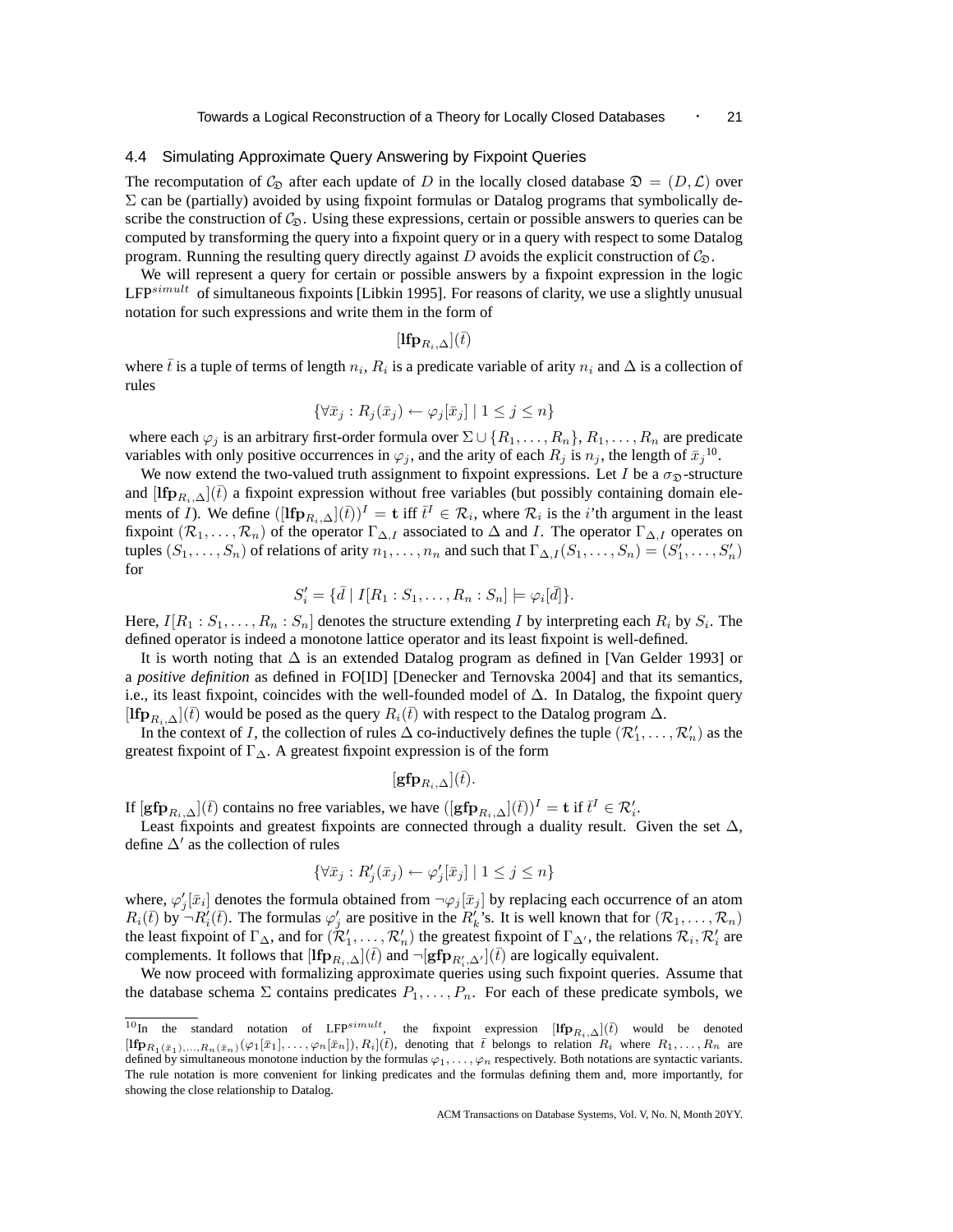introduce four new predicate variables  $P_i^c, P_i^p, P_i^{c-}$  and  $P_i^{p-}$  of the same arity as  $P_i$ , to represent the information about  $P_i$  that is present in the least fixpoint  $\mathcal{C}_{\mathfrak{D}}$ :  $P_i^c$  and  $P_i^p$  for respectively the certain and the possible tuples of  $P_i$  and  $P_i^{c-}$  and  $P_i^{p-}$  for respectively the tuples that certainly and possibly do not belong to  $P_i$ . Along this intuition, it is clear that  $P_i^p$  and  $P_i^{c-}$ , respectively  $P_i^c$  and  $P_i^{p-}$ represent each others complements.

To each formula  $\Psi$  with predicate symbols among  $P_1, \ldots, P_n$ , we associate two formulas, representing the certain instances and the possible instances of the formula when interpreted as a query:

- $-\Psi^c$  is the formula obtained by substituting  $P_i^c(\bar{t})$  for each positive occurrence of  $P_i(\bar{t})$  in  $\Psi$ , and substituting  $\neg P_i^{c-}(\bar{t})$  for each negative occurrence of  $P_i(\bar{t})$  in  $\Psi$ . As mentioned in Proposition 16, this formula can be used to compute three-valued answers for Ψ.
- $-\Psi^p$  is, inversely, the formula obtained by substituting  $P_i^p(\bar{t})$  for each positive occurrence of  $P_i(\bar{t})$ in  $\Psi$ , and substituting  $\neg P_i^{p\rightarrow}(\bar{t})$  for each negative occurrence of  $P_i(\bar{t})$  in  $\Psi$ .

Observe that  $\Psi^c$  contains only predicate variables of the form  $P_i^c$  and  $P_i^{c-}$ , and  $\Psi^p$  only  $P_i^p(\bar{t})$  and  $P_i^{p-}(\bar{t})$  and that both  $\Psi^c$  and  $\Psi^p$  contain only positive occurrences of the new predicate variables.

*Definition* 16 *Certain rules*,  $\Delta_{Q,\mathcal{L}}^c$ . Let  $\mathfrak{D} = (D,\mathcal{L})$  be a locally closed database over  $\Sigma$  and  $\mathcal{Q}(\bar{x})$  a query. In addition to the predicate variables  $P_i^c$  and  $P_i^{c-}$ , we introduce two extra predicate variables  $Q^c$  and  $Q^{c-}$  with arity the number of free variables of  $\mathcal{Q}(\bar{x})$  and define the set of *certain rules*  $\Delta_{\mathcal{Q},\mathcal{L}}^c$  as the following collection of rules:

—two rules for the query:

$$
Q^c(\bar{x}) \leftarrow \mathcal{Q}(\bar{x})^c
$$
  

$$
Q^{c-\gamma}(\bar{x}) \leftarrow (\neg \mathcal{Q}(\bar{x}))^c
$$

—for each database predicate  $P_i$ , two rules:

$$
P_i^c(\bar{x}_i) \leftarrow P_i(\bar{x}_i)
$$
  

$$
P_i^{c}(\bar{x}_i) \leftarrow \neg P_i(\bar{x}_i) \land (\Psi_{P_i}[\bar{x}_i])^c
$$

where  $\Psi_{P_i}$  is the window of expertise of  $P_i$ .

We define the certain answer query for  $Q(\bar{x})$  as  $[\text{Ifp}_{Q^c,\Delta_{\mathcal{Q},\mathcal{L}}^c}](\bar{x})$  and the possible answer query for  $\mathcal{Q}(\bar{x})$  as  $\neg[\mathbf{Ifp}_{Q^{c-},\Delta_{\mathcal{Q},\mathcal{L}}^c}](\bar{x})$ .

Intuitively, these definitions define  $Q^c$  as the collection of certain instances of  $\mathcal{Q}(\bar{x})$  and  $Q^{c-}$  as the collection of certain instances of  $\neg Q(\bar{x})$ . The rule for  $P_i^c$  captures the idea that elements of  $P_i^c$ , i.e., certain elements of  $P_i$ , are those in  $P_i$ 's table, and the rule for  $P_i^{c-}$  that tuples for which  $P_i$  is certainly false, are those that do not occur in the database and for which the window of expertise is certainly satisfied. The two fixpoint queries are legal LFP $^{simult}$  queries. In particular, all new symbols occur positively in the formulas of the rules.

Similarly, we can define a set of possible rules.

*Definition* 17 *Possible rules*,  $\Delta_{\mathcal{Q},\mathcal{L}}^p$ . Under the same assumptions as in Definition 16 we introduce variables  $Q^p$  and  $Q^{p-}$  and define the set of possible rules  $\Delta_{Q,\mathcal{L}}^p$  as the following collection of rules:

—two rules for the query:

$$
Q^{p}(\bar{x}) \leftarrow \mathcal{Q}(\bar{x})^{p}
$$

$$
Q^{p}(\bar{x}) \leftarrow (\neg \mathcal{Q}(\bar{x}))^{p}
$$

—for each database predicate  $P_i$ , two rules:

$$
P_i^p(\bar{x}_i) \leftarrow P_i(\bar{x}_i) \vee (\neg \Psi_{P_i}[\bar{x}_i])^p
$$
  

$$
P_i^{p-}(\bar{x}_i) \leftarrow \neg P_i(\bar{x}_i)
$$

ACM Transactions on Database Systems, Vol. V, No. N, Month 20YY.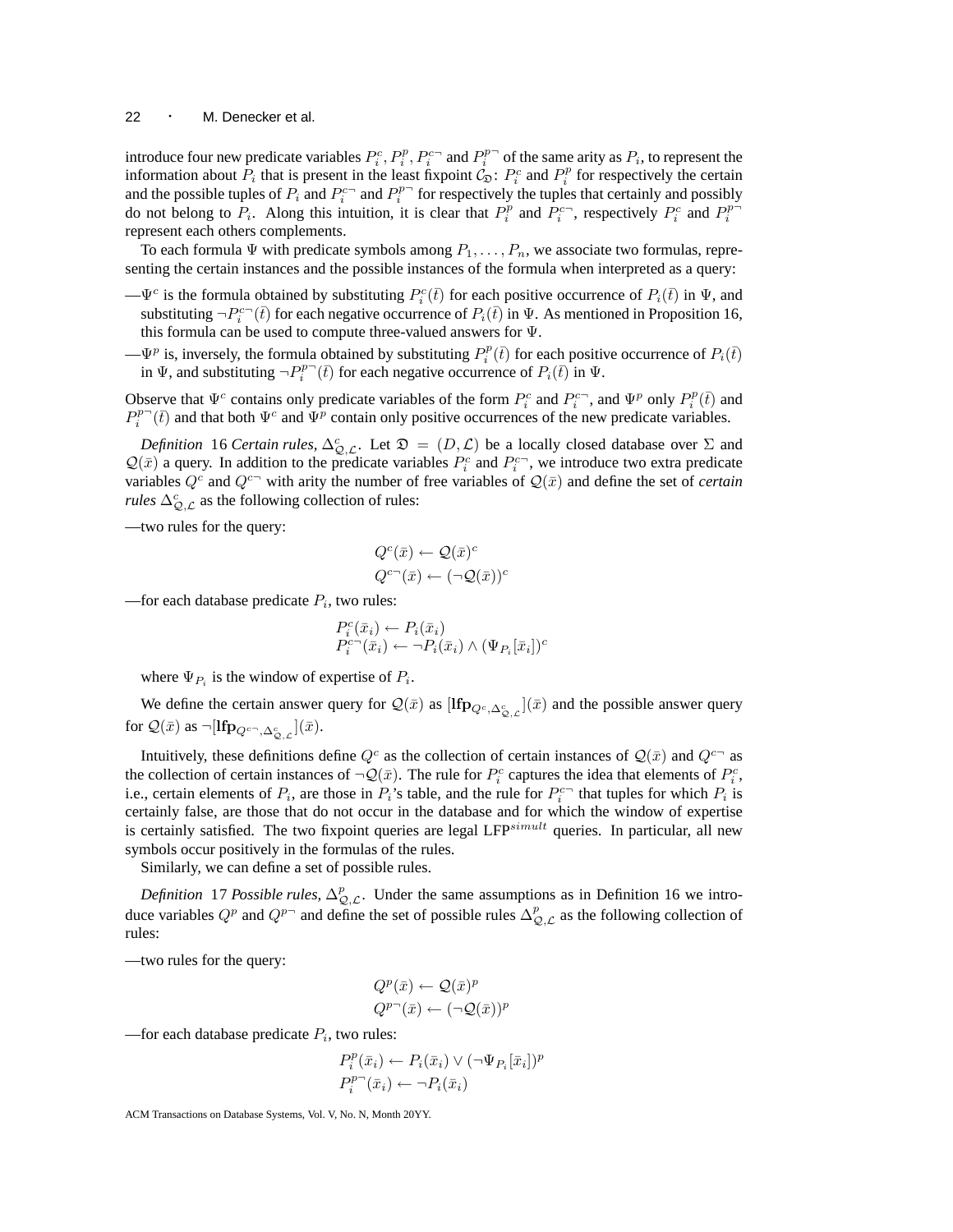*Note* 6. Clearly,  $\Delta_{\mathcal{Q},\mathcal{L}}^p$  is equivalent to the dual of  $\Delta_{\mathcal{Q},\mathcal{L}}^c$ . It follows, then, that  $\neg[\mathbf{Ifp}_{Q^{c-},\Delta_{\mathcal{Q},\mathcal{L}}^c}](\bar{x})$ and  $[gfp_{Q^p,\Delta^p_{Q,\mathcal{L}}]}(\bar{x})$  are equivalent, and so are  $[Ifp_{Q^c,\Delta^c_{Q,\mathcal{L}}]}(\bar{x})$  and  $\neg [gfp_{Q^{p-},\Delta^p_{Q,\mathcal{L}}]}(\bar{x})$ .

*Example* 11. Consider again the database instance of Example 2. For convenience we abbreviate the CarOwners predicate as  $CarO$  and its tuples as  $(PS, M, Q1), (JS, V, B1)$  and  $(MC, B, B2)$ and the Location predicate as Loc and its tuples as  $(PS, Qs)$ ,  $(JS, Bx)$  and  $(MC, Bx)$ .

Assume we have the following two local closed world assumptions:

- (1)  $\mathcal{LCWA}(CarO(n, m, id), Loc(n, Bx))$ , expressing that the database contains all car owners living in Bronx, and
- (2)  $\mathcal{LCWA}(Loc(n, l), (l = Bx \land \exists m, id : CarO(n, m, id))$ , expressing that the database knows all people living in Bronx that own a car.

Our interest is in what is certain and possible for the  $CarO$  relation. There are two equivalent ways to express this. The first one uses the set of certain rules (in the rules below, implicit universal quantification is assumed):

$$
\Delta_{\mathcal{Q},\mathcal{L}}^c = \begin{cases}\nQ^c(n,m, id) \leftarrow CarO^c(n,m, id).\n\cr Q^{c\frown}(n,m, id) \leftarrow CarO^{c\frown}(n,m, id).\n\cr CarO^c(n,m, id) \leftarrow CarO(n,m, id).\n\cr CarO^{c\frown}(n,m, id) \leftarrow \neg CarO(n,m, id) \land Loc^c(n,Bx).\n\cr Loc^c(n,l) \leftarrow Loc(n,l).\n\cr Loc^{c\frown}(n,l) \leftarrow \neg Loc(n,l) \land l = Bx \land \exists m, id : CarO^c(n,m, id).\n\end{cases}
$$

Interestingly, this rule set is non-recursive. It follows that its least and greatest fixpoint coincide. Also, the query  $[\mathbf{Ifp}_{Q^c,\Delta_{\mathcal{Q},\mathcal{L}}^c}](n,m,id)$  returns all elements of  $Q^c$ , and this relation can be computed by simply unfolding its rule body. By two unfolding steps,  $Q^c(n, m, id)$  is rewritten to the database query  $CarO(n, m, id)$ . Thus, the certain answer is, not surprisingly, the set of database tuples of CarO:

$$
{(PS, M, Q1), (JS, V, B1), (MC, B, B2)}.
$$

Similarly, to obtain the certainly false tuples for the query, we unfold the fixpoint expression [lf $\mathbf{p}_{Q^{c-},\Delta_{\mathcal{Q},\mathcal{L}}^c}$ ] $(n,m,id)$ , yielding the database query ¬ $CarO(n,m,id) \wedge Loc(n,Bx)$ . Its answer is the following set:

$$
\{(JS, m, id) \mid (m, id) \neq (V, B1)\} \cup \{(MC, m, id) \mid (m, id) \neq (B, B2)\},\
$$

which, for the two inhabitants of the Bronx, contains all tuples not in the database. Finally, the set of possible but uncertain answers is the complement of the union of the certain answers and the certainly false answers. This set is specified by the query  $\neg CarO(n, m, id) \wedge (CarO(n, m, id) \vee$  $\neg Loc(n, Bx)$ , which can be simplified to  $\neg CarO(n, m, id) \wedge \neg Loc(n, Bx)$ . Its answer is the set:

$$
\{(PS, m, id) \mid (m, id) \neq (M, Q1)\}.
$$

Indeed, as Peter Steward does not live in Bronx, we do not know whether he owns other cars. Moreover, the database does not contain the integrity constraints that a license plate is used for only one car, hence he can own any of the models in the domain while the license plate can also be any of those in the domain.

Alternatively, to compute the above sets we could also use the set of possible rules:

$$
\Delta_{\mathcal{Q},\mathcal{L}}^{p} = \left\{\n\begin{array}{l}\nQ^{p}(n,m,id) \leftarrow \operatorname{CarO}^{p}(n,m,id). \\
Q^{p}^{-}(n,m,id) \leftarrow \operatorname{CarO}^{p-}(n,m,id). \\
\operatorname{CarO}^{p}(n,m,id) \leftarrow \operatorname{CarO}(n,m,id) \lor \operatorname{Loc}^{p-}(n,Bx). \\
\operatorname{CarO}^{p-}(n,m,id) \leftarrow \neg \operatorname{CarO}(n,m,id). \\
\operatorname{Loc}^{p}(n,l) \leftarrow \operatorname{Loc}(n,l) \lor l \neq Bx \lor \forall m,id : \operatorname{CarO}^{p-}(n,m,id). \\
\operatorname{Loc}^{p-}(n,l) \leftarrow \neg \operatorname{Loc}(n,l).\n\end{array}\n\right\}
$$

ACM Transactions on Database Systems, Vol. V, No. N, Month 20YY.

 $\mathcal{L}$  $\overline{\mathcal{L}}$ 

 $\int$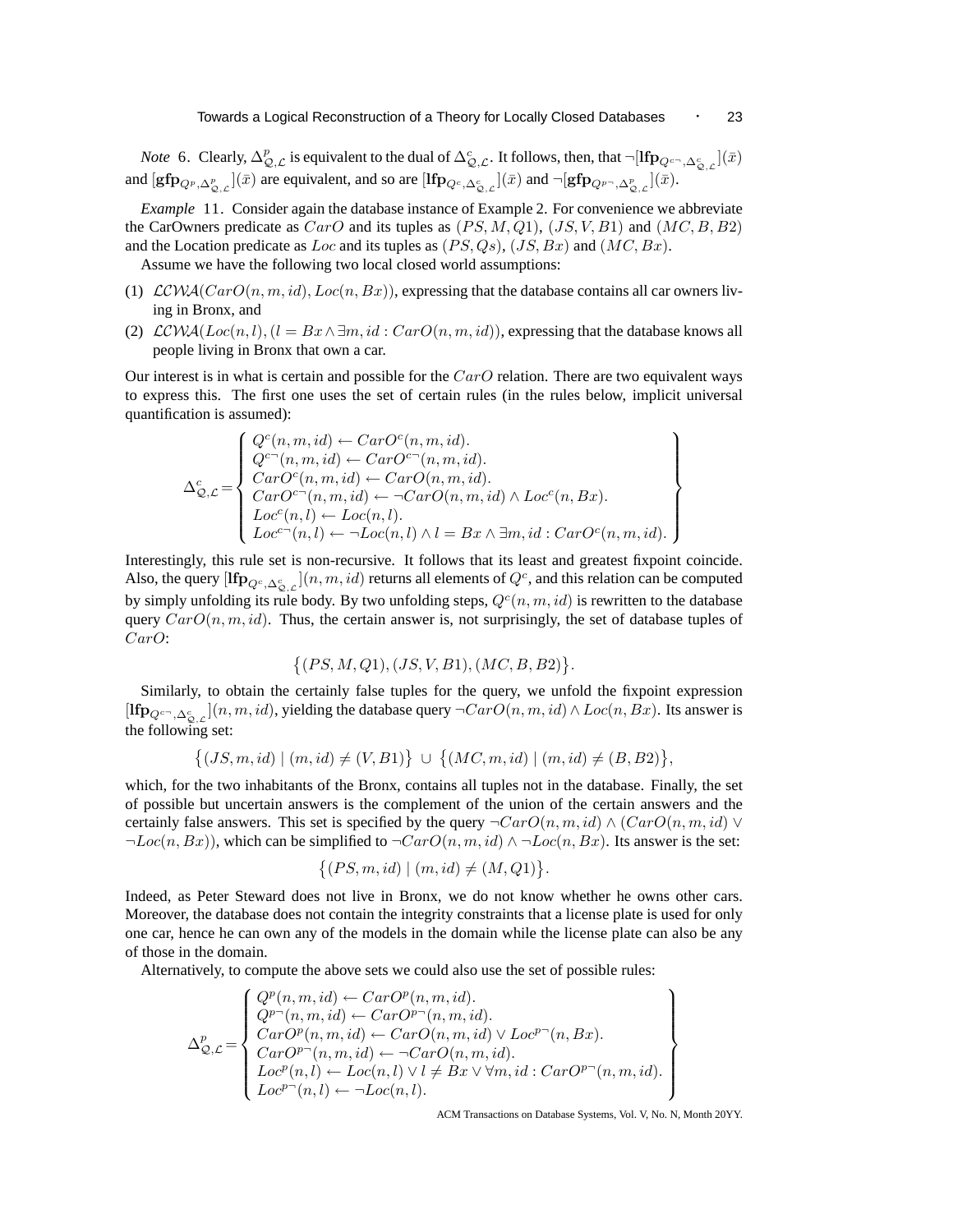Again, this is a non-recursive rule set. The expression  $[\mathbf{gfp}_{Q^p, \Delta^p_{Q,\mathcal{L}}}] (n, m, id)$  can be unfolded to the database query  $CarO(n, m, id) \vee \neg Loc(n, Bx)$ , which is indeed the negation of database query solving  $[\mathbf{lfp}_{Q^{c-}, \Delta_{\mathcal{Q}, \mathcal{L}}^c}](n, m, id)$ . Similarly,  $[\mathbf{gfp}_{Q^{p-}, \Delta_{\mathcal{Q}, \mathcal{L}}^p}](n, m, id)$  rewrites to  $\neg CarO(n, m, id)$ , the negation of the database query representing the certain answers of  $CarO(n, m, id)$ .

THEOREM 2. *Given*  $\mathfrak{D} = (D, \mathcal{L})$  *a locally closed database over*  $\Sigma$ ,  $\mathcal{Q}(\bar{x})$  *an arbitrary query,* and  $(\mathcal{R}_{\mathcal{Q}}^c, \mathcal{R}_{\mathcal{Q}}^{c-}, \mathcal{R}_1^c, \mathcal{R}_1^{c-}, \ldots, \mathcal{R}_n^c, \mathcal{R}_n^{c-})$  the relations defined by  $\Delta_{\mathcal{Q},\mathcal{L}}^c$  in D. It holds that:

 $-\mathcal{R}_i^c = \{\bar{d} \mid P_i(\bar{d})^{c_{\mathfrak{D}}} = \mathbf{t}\},$  for each  $1 \leq i \leq n$ ,  $-\mathcal{R}_i^{c-} = {\{\bar{d} \mid P_i(\bar{d})^{C_{\mathfrak{D}}}} = \mathbf{f}}$ *, for each*  $1 \leq i \leq n$ *,*  $-\mathcal{R}_{\mathcal{Q}}^{c} = \{\bar{d} \mid \mathcal{Q}(\bar{d})^{\mathcal{C}_{\mathfrak{D}}} = \mathbf{t}\},$  and  $-\mathcal{R}_{\mathcal{Q}}^{c-} = {\{\bar{d} \mid \mathcal{Q}(\bar{d})^{\mathcal{C}_{\mathfrak{D}}}} = {\bf f}}.$ 

PROOF. The proof is by comparison of the fixpoint computations of the operator  $App_{\mathcal{D}}$  that constructs  $C_{\mathfrak{D}}$  and the operator  $\Gamma_{\Delta_{\mathcal{Q},\mathcal{L}}^c}$ . The first one constructs a sequence of three-valued  $\sigma_{\mathfrak{D}}$ structures  $\mathcal{K}_\alpha$ , the second one a sequence of tuples of relations, or equivalently, a sequence of  $\sigma'_{\mathfrak{D}}$ structures  $I_\alpha$  where  $\sigma'_\mathfrak{D}$  contains the new predicates  $P_i^c$  and  $P_i^{c-}$ . Note that the predicates  $Q^c, Q^{c-}$ have no recursive occurrences in the bodies of  $\Delta_{\mathcal{Q},\mathcal{L}}^c$ , and hence, do not influence the construction of the  $P_i^{c}$ 's and the  $P_i^{c-}$ 's. Hence, for the moment, allow us to ignore them.

We will show that each  $I_\alpha$  *simulates*  $K_\alpha$  in the sense of Section 4.1. It is obvious that  $I_0$  simulates  $\mathcal{K}_0$ , so it suffices to show that applying  $\mathcal{A}pp_{\mathfrak{D}}$  and  $\Gamma_{\Delta_{\mathcal{Q},\mathcal{L}}^c}$  preserves this property. Assume that I simulates K and  $I' = \Gamma_{\Delta_{\mathcal{Q},\mathcal{L}}^c}(I), \mathcal{K}' = \mathcal{A}pp_{\mathcal{D}}(\mathcal{K})$ . We need to show that I' simulates K'.

—For predicate  $P_i$ ,  $P_i(\bar{d})^{\mathcal{K}'} = \mathbf{t}$  iff  $P_i(\bar{d}) \in D$  iff  $P_i^c(\bar{d})^{I'} = \mathbf{t}$ .

—Since I simulates  $K$ ,  $\Psi_{P_i}[\bar{d}]^{\mathcal{K}} = \mathbf{t}$  iff  $(\Psi_{P_i}^c[\bar{d}])^I = \mathbf{t}$ . Therefore,  $P_i(\bar{d})^{\mathcal{K}'} = \mathbf{f}$  iff  $P_i(\bar{d}) \notin D$  and  $\Psi_{P_i}[\bar d]^{\mathcal{K}} = \mathbf{t} \text{ iff } P_i(\bar d) \not\in D \text{ and } (\Psi^c_{P_i}[\bar d])^I = \mathbf{t} \text{ iff } P^{c\to}_i(\bar d)^{I'} = \mathbf{t}.$ 

It follows that  $I'$  indeed simulates  $K'$ .

The consequence of this is that when  $App_{\mathfrak{D}}$  reaches a fixpoint, say at  $\alpha$  (i.e.,  $\mathcal{K}_{\alpha} = \mathcal{C}_{\mathfrak{D}}$ ), then  $\Gamma_{\Delta_{\mathcal{Q},\mathcal{L}}^c}$  reaches a fixpoint on all predicates  $P_i^c$  and  $P_i^{c-}$  at  $\alpha$ , and the fixpoint of  $\Gamma_{\Delta_{\mathcal{Q},\mathcal{L}}^c}$  simulates  $\mathcal{C}_{\mathfrak{D}},$ the fixpoint of  $App_{\mathfrak{D}}$ . After one more iteration,  $\Gamma_{\Delta_{\mathfrak{D},\mathcal{L}}^c}$  reaches a fixpoint also on the predicates  $Q^c$ and  $Q^{c-}$ . It holds that  $\bar{d} \in \mathcal{R}_{\mathcal{Q}}^c$  iff  $(\mathcal{Q}^c(\bar{d}))^{I_{\alpha}} = \mathbf{t}$  iff  $(\mathcal{Q}(\bar{d}))^{K_{\alpha}} = \mathbf{t}$  (by Proposition 16). Likewise,  $\bar{d} \in \mathcal{R}_{\mathcal{Q}}^{c-}$  iff  $(\mathcal{Q}(\bar{d}))^{\mathcal{K}_{\alpha}} = \mathbf{f}$ . This finishes the proof.

COROLLARY 3.  $[\mathbf{Ifp}_{Q^c,\Delta_{\mathcal{Q},\mathcal{L}}^c}](\overline{x}) = Cert_{\mathcal{C}_{\mathfrak{D}}}(\mathcal{Q}(\overline{x}))$  and  $[\mathbf{gfp}_{Q^p,\Delta_{\mathcal{Q},\mathcal{L}}^p}](\overline{x}) = Poss_{\mathcal{C}_{\mathfrak{D}}}(\mathcal{Q}(\overline{x})).$ 

The proof of the above theorem shows that a naive bottom-up computation of the fixpoint query [lfp<sub>Q<sup>c</sup>, $\Delta_{\mathcal{Q},\mathcal{L}}^c$ ]</sub>( $\bar{x}$ ) boils down to the same as first computing  $\mathcal{C}_{\mathfrak{D}}$  and then evaluating  $\mathcal{Q}(\bar{x})$ . In fact, the worst case complexity of this method is not better than that of the naive method. Of course, in practice, it is typically not necessary to compute all relations: it suffices to compute the relations that are relevant for the query. Moreover, goal directed methods such as unfolding (see next section), magic sets [Bancilhon et al. 1986] or tabling [Swift 1999], will often construct only fractions of those relations. This was illustrated in Example 11. On the other hand, if the database is relatively stable, in the sense that many queries are to be solved with respect to the same database, it might prove a good idea to compute  $\mathcal{C}_{\mathfrak{D}}$  after all, and pose all queries directly against it. The gain of computing  $\mathcal{C}_{\mathfrak{D}}$ grows with the following parameters:

- (1) The number of queries that can be answered with it (which is dictated by the ratio of queries posed to the database over the number of updates performed to it),
- (2) The size of the windows of expertise and the complexity of the dependency relations, for these determine to a great extent the complexity of the fixpoint queries.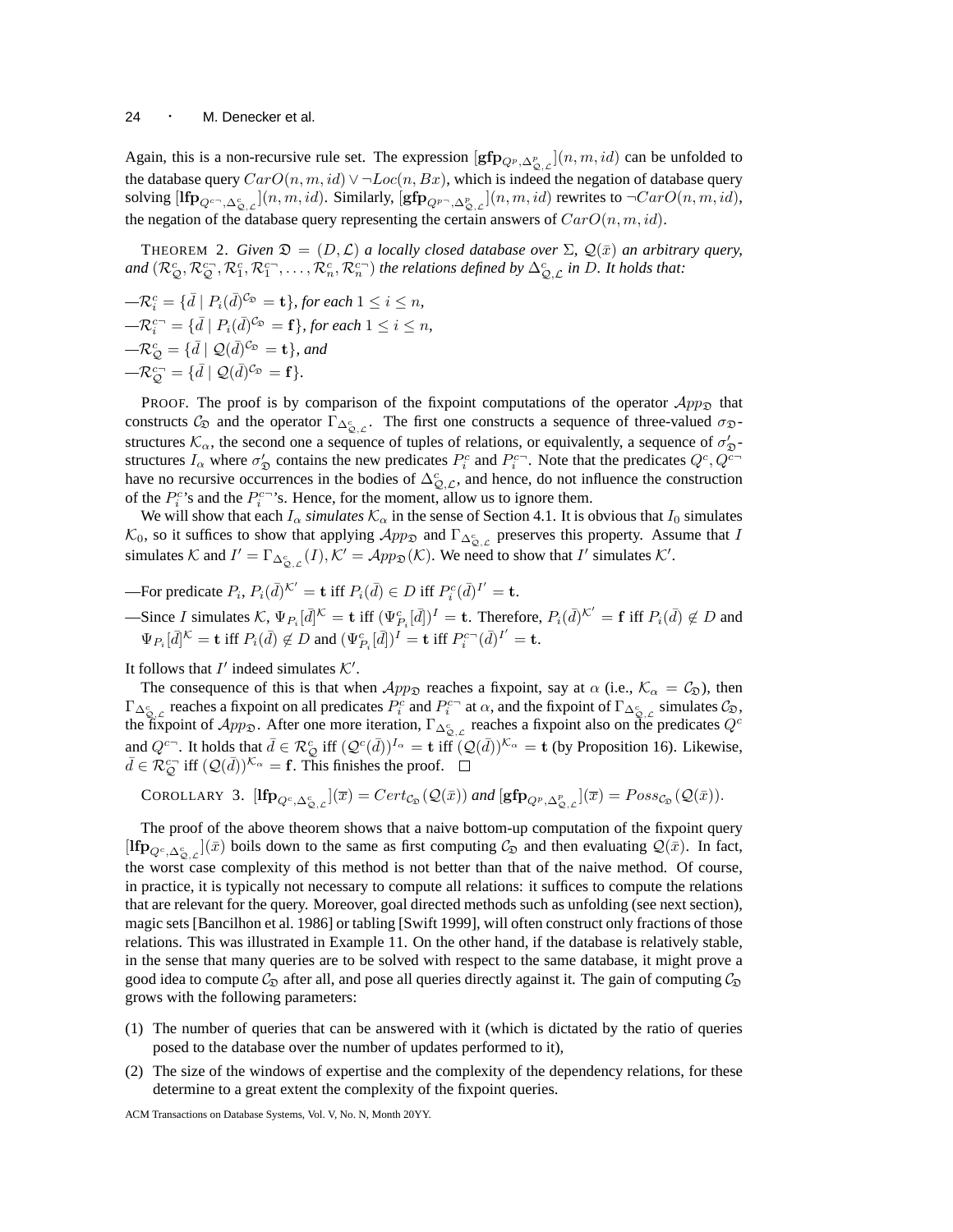Note that, after an update of D, we must update (the simulation of)  $\mathcal{C}_{\mathfrak{D}}$  but this can be done by applying incremental methods for *view updating* on the rule set  $\Delta_{\mathcal{L}}^c$ .

A special case arises when  $\Delta_{\mathcal{Q},\mathcal{L}}^c$  is non-recursive. This is studied in the next section.

#### 4.5 Hierarchically Closed Databases

*Definition* 18 *Hierarchically closed database*. Given a locally closed database  $\mathfrak{D} = (D, \mathcal{L})$  over Σ. The *LCWA dependency graph* of L is the directed graph on Σ, containing a directed edge from predicate Q to P iff there exists  $\mathcal{LCWA}(P(\overline{x}), \Psi[\overline{x}]) \in \mathcal{L}$  such that Q occurs negatively in  $\Psi$ . A *hierarchically closed* database  $\mathfrak D$  is one in which the LCWA dependency graph is cycle-free.

By inspection of the constructions of  $\Delta_{\mathcal{Q},\mathcal{L}}^c$  and  $\Delta_{\mathcal{Q},\mathcal{L}}^c$  in Definitions 16 and 17, the next proposition follows.

PROPOSITION 24. *A locally closed database*  $\mathfrak D$  *is hierarchically closed iff for arbitrary query*  $\mathcal{Q}(\bar{x})$ , both the set of certain rules  $\Delta_{\mathcal{Q},\mathcal{L}}^c$  and the set of possible rules  $\Delta_{\mathcal{Q},\mathcal{L}}^p$  are non-recursive.

An important observation is that positive occurrences of predicates in windows of expertise do not lead to cycles in the LCWA-dependency graph or to recursion in the query definitions  $\Delta_{\mathcal{Q},\mathcal{L}}^c$  and  $\Delta_{Q,\mathcal{L}}^p$ . The relevance of this is that, in practical applications, recursive  $\Delta_{Q,\mathcal{L}}^p$  will likely be quite rare. For example, if we reconsider the examples of the computer science telephone database or the database of the traffic tax administration, we see a pattern that such database are specialized in a specific topic: members of the department, or car owners in the county. The predicates representing these topics yield the windows of expertise of other database predicates. These predicates occur positively in the windows of expertise, and moreover, windows of expertise are relatively simple formulas. If this pattern is general, as we expect, then locally closed databases with cyclic LCWAdependency graphs will be rare indeed.

The observation is important for several reasons. One is that, as shown in the next section, for hierarchically closed world databases, the constructed  $C_{\mathfrak{D}}$  will often coincide with the optimal approximation  $\mathcal{O}_{\mathfrak{D}}$ . Second,  $\Delta_{\mathcal{Q},\mathcal{L}}^c$  and  $\Delta_{\mathcal{Q},\mathcal{L}}^p$  have a unique fixpoint and hence, least and greatest (and partial) fixpoints coincide. In particular, both the certain answer query  $[\text{Ifp}_{Q^c,\Delta_{\mathcal{Q},\mathcal{L}}^c}](\bar{x})$  and the (alternative) possible answer query  $[\bf{gfp}_{Q^p, \Delta^p_{Q,\mathcal{L}}}] (\bar{x})$  can be transformed in equivalent first-order queries by unfolding the definitions of all predicates. Below we represent a rewrite algorithm that takes as input a query  $\mathcal{Q}(\bar{x})$  and transforms it into queries for certain or possible answers that can be posed directly against D.

**Algorithm 1** : Query rewriting function  $R^c$  (resp.,  $R^p$ )

1: **Input:** a set  $\mathcal L$  of LCWA's of a hierarchically closed database and a query  $\mathcal Q(\bar x)$  over  $\Sigma$ .

2: Define  $R^c(\mathcal{Q}(\bar{x}))$  and  $R^p(\mathcal{Q}(\bar{x}))$  by simultaneous induction on the structure of  $\mathcal{Q}(\bar{x})$  as follows: If P is **t**, **f** or = then  $R^c(P(\bar{t})) := R^p(P(\bar{t})) := P(\bar{t}).$ Else

 $-R^c(P(\bar{t})) := P(\bar{t}).$  $-R^p(P(\bar{t})) := (P(\bar{t}) \vee \neg R^c(\Psi_P(\bar{t})).$  $-R^{c}(\neg\varphi) := \neg R^{p}(\varphi).$  $-R^p(\neg \varphi) := \neg R^c(\varphi).$ 

— $R^c$  and  $R^p$  distribute over  $\wedge$ ,  $\vee$ ,  $\exists$ ,  $\forall$ .

3: **Output:** a query  $R^c(\mathcal{Q}(\bar{x}))$  (resp.,  $R^p(\mathcal{Q}(\bar{x})))$  over  $\Sigma$ .

*Example* 12. Let  $\Sigma = \{P, Q\}$  and  $\mathfrak{D} = (D, \mathcal{L})$  where  $D = {P(a), Q(c)}, \mathcal{L} = {LCWA(P(x), Q(x)), LCWA(Q(x), x=c)}.$ ACM Transactions on Database Systems, Vol. V, No. N, Month 20YY.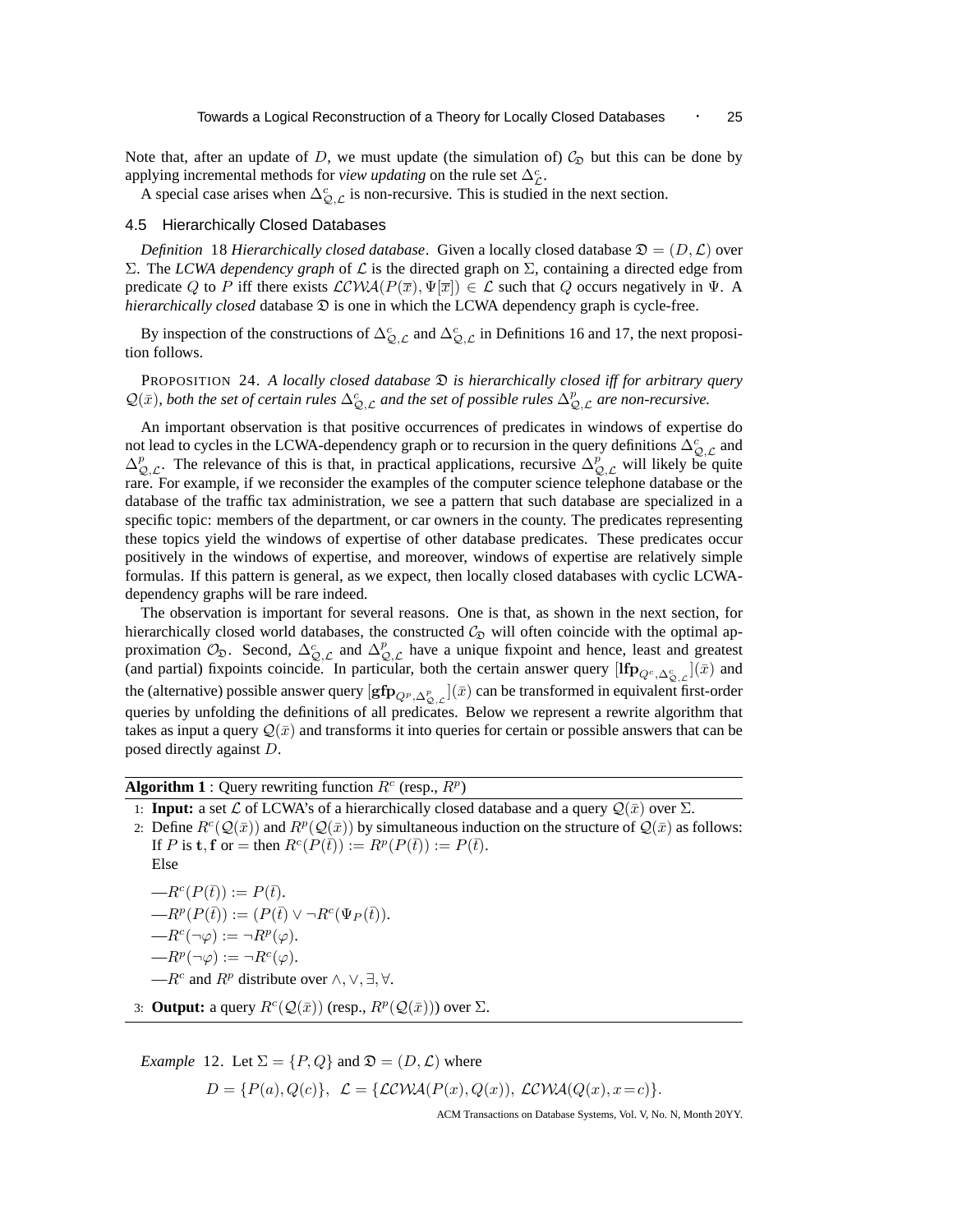$\mathfrak D$  is clearly hierarchically closed. Now, consider the query  $\mathcal Q(x) = P(x)$ .

- —For certain query answers, we evaluate  $R^{c}(P(x)) = P(x)$  with respect to D. The answer of this query is  $\{a\}$ .
- —For possible answers we start with  $R^p(P(x)) = (P(x) \vee \neg R^c(Q(x))$ . After evaluating  $R^c(Q(x))$ we get  $P(x) \vee \neg Q(x)$ . Evaluating this expression with respect to D we obtain  $Dom^D \setminus \{c\}$ .

These sets are exactly the certain and possible answers of the query  $P(x)$  in  $\mathfrak{D}$ .

*Example* 13. The procedures  $R^c$  and  $R^p$  correspond to the unfolding process as mentioned in Example 11. Not surprisingly, if we apply them to the query  $CarO(n, m, id)$  of Example 11, we obtain

$$
R^c(CarO(n,m,id)) = CarO(n,m,id),
$$

$$
Rp(CarO(n, m, id)) = CarO(n, m, id) \lor \neg Loc(n, Bx)
$$

which are exactly the queries obtained in the example.

THEOREM 3 SOUNDNESS OF  $R^c$  AND  $R^p$ . *The functions*  $R^c$  *and*  $R^p$  *are well-defined. For each*  $query \mathcal{Q}(\bar{x}), \{\bar{d} \mid D \models R^c(Q[\bar{d}])\} = Certz_{\mathcal{Q}}(\mathcal{Q}(\bar{x}))$  and  $\{\bar{d} \mid D \models R^p(Q[\bar{d}])\} = Poss_{\mathcal{C}_{\mathcal{D}}}(\mathcal{Q}(\bar{x})).$ 

PROOF SKETCH. It is not difficult to see that the operation  $R^{c}(\mathcal{Q}(\bar{x}))$  basically simulates the process of, first, the construction of  $\Delta_{\mathcal{Q},\mathcal{L}}^c$  from  $\mathcal{L}$  and  $\mathcal{Q}(\bar{x})$ , and second, the subsequent unfolding of the atom  $Q^c(\bar{x})$ . In the construction of  $\Delta_{\mathcal{Q},\mathcal{L}}^c$ , all positive occurrences of database predicates  $P_i$ in  $\mathcal{Q}(\bar{x})$  are first replaced by  $P_i^c$ ; in the unfolding of  $Q^c(\bar{x})$ , these occurrences are re-replaced by  $P_i$ . Correspondingly,  $R<sup>c</sup>$  preserves positive occurrences of database predicates. In the construction of  $\Delta_{\mathcal{Q},\mathcal{L}}^c$ , all negative occurrences of database predicates  $P_i(\bar{t})$  in  $\mathcal{Q}(\bar{x})$  are replaced by  $\neg P_i^{c-}(\bar{t})$ , and in the unfolding phase, these negative literals are replaced by  $P_i(\bar{t}) \vee \neg \Psi_{P_i}^c[\bar{t}]$ . As for the rewrite procedure,  $R<sup>c</sup>$  calls  $R<sup>p</sup>$  for negative occurrences of database predicates, and this procedure replaces such negative occurrences by the corresponding formula  $P_i(\bar{t}) \vee \neg R^c(\Psi_{P_i}[\bar{t}])$ . By iterating the above argument, we see that  $R^c(\Psi_{P_i}[\bar{t}])$  is the result of unfolding  $\neg P_i^{c}(\bar{t})$ .

Similarly, we have that  $R^p(Q(\bar{x}))$  simulates the construction of  $\Delta^p_{Q,\mathcal{L}}$  and the subsequent unfolding of the atom  $Q^p(\bar{x})$ . Given the correctness and termination of the unfolding process in nonrecursive definitions, the soundness of  $R^c$  and  $R^p$  follows from Theorem 2.

PROPOSITION 25. *Algorithm 1 produces a query whose size is:*<sup>11</sup>

- *—Constant in the size of the database* D*.*
- *—Linear in the size of the original query* Q*, where the linear factor* C *is:*
	- *—Polynomial in the maximal size of the windows of expertise.*
	- *—Exponential in the depth of the dependency relation between relations (i.e., the rank of the highest predicate).*

PROOF. The size of a rewritten query is obviously constant in |D| since  $R^c$  and  $R^p$  do not depend on D. Termination of the rewriting process implemented by  $R<sup>c</sup>$  and  $R<sup>p</sup>$  follows from the fact that  $\mathfrak D$  is hierarchically closed. Let us define the rank of a database predicate  $P_i$  as the longest path in the LCWA-dependency graph from one of **t**, **f** to  $P_i$ . Reducing an atom of rank n to a formula with atoms of at most rank  $n - 1$  blows up the atom with a factor less than W, the size of the largest window of expertise. Continuing the reduction till the end blows up the atom with a factor  $W<sup>n</sup>$ where *n* is the highest rank of a database predicate. So, a database atom in  $\mathcal{Q}(\bar{x})$  is blown up to a formula of maximally  $W^n$ . This is the factor  $C$ .  $\square$ 

As a corollary, we obtain that the algorithm retains tractability in the size of the database. Since solving first-order queries is  $AC^0$  in data complexity [Libkin 1995], we obtain the following result.

THEOREM 4 COMPLEXITY. *Given a hierarchically closed database* D *and a query* Q*, the com*putation time of  $Cert_{\mathcal{C}_{\mathfrak{D}}}(\mathcal{Q}(\bar{x}))$  and  $Poss_{\mathcal{C}_{\mathfrak{D}}}(\mathcal{Q}(\bar{x}))$  by Algorithm 1 is AC<sup>0</sup> in data complexity.

<sup>&</sup>lt;sup>11</sup>The size of a formula is expressed in number of atoms.

ACM Transactions on Database Systems, Vol. V, No. N, Month 20YY.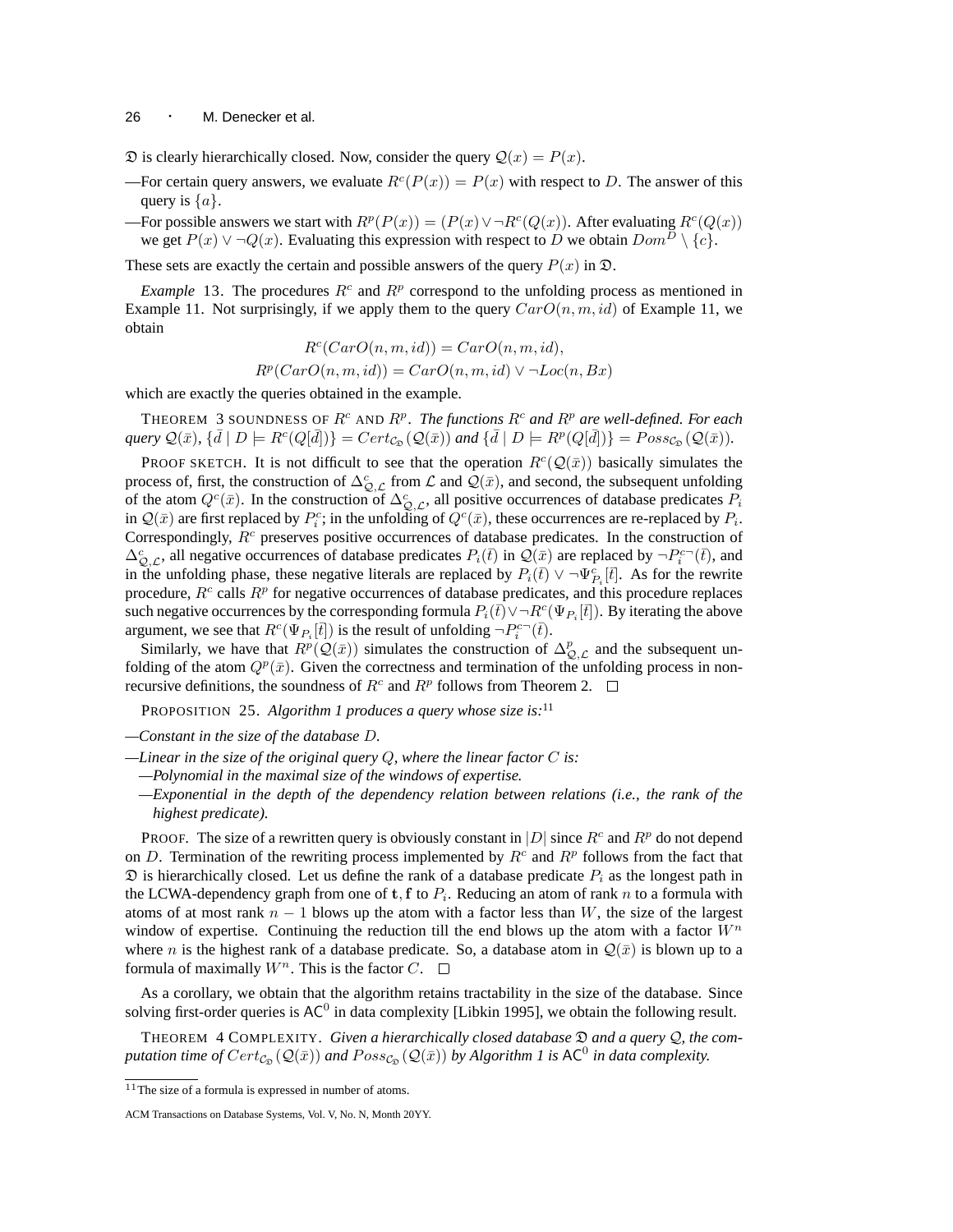### 4.6 Towards Approximate Query Answering with Integrity Constraints

So far, local closed world assumptions were the only source of negative information (i.e., of provably false database atoms). In practice, another important source of negative information are integrity constraints, functional dependency constraints in particular. Assume that for the  $n^{th}$  argument position of n-ary predicate P functionally depends on the argument positions  $(1, \ldots, n-1)$ . In that case, the presence of the atom  $P(a_1, \ldots, a_{n-1}, a)$  in the database entails the falsity of any atom  $P(a_1, \ldots, a_{n-1}, b)$  for which  $b \neq a$ .

In this section, we show how the approximate reasoning method can be extended for handling functional dependency constraints. For the rest of this section, let a locally closed database  $\mathfrak D$  consist of a database instance  $D$ , a set of local closed world assumptions  $\mathcal L$  and a set of functional dependency constraints  $F$ . The constraint that position  $l$  of predicate  $P$  functionally depends on argument positions  $i_1, \ldots, i_k$  will be denoted  $P : (i_1, \ldots, i_k) \to l$ . The extended relational formula of such a constraint is the following first-order formula:

$$
\forall x_1, \ldots, x_n, y_1, \ldots, y_n : P(x_1, \ldots, x_n) \wedge P(y_1, \ldots, y_n) \wedge x_{i_1} = y_{i_1} \wedge \cdots \wedge x_{i_k} = y_{i_k} \supset x_l = y_l
$$

For such a database  $\mathfrak D$  and query  $\mathcal Q(\bar x)$ , we define  $\Delta_{\mathcal Q,\mathfrak D}^c$  as in Definition 16, except that for each  $P: (i_1, \ldots, i_k) \to l \in F$ , the following rule is added:

$$
P^{c-}(x_1,\ldots,x_n)\leftarrow P^{c}(y_1,\ldots,y_n)\wedge x_{i_1}=y_{i_1}\wedge\cdots\wedge x_{i_1}=y_{i_1}\wedge x_i\neq y_i.
$$

This rule infers that  $P(x_1, \ldots, x_n)$  is false if D contains an atom  $P(y_1, \ldots, y_n)$  which is identical with the previous one on argument positions  $i_1, \ldots, i_k$  and different on position l.

*Example* 14. In Example 11, each identification plate identifies the car, and hence the car brand. This is the constraint  $CarO: 3 \rightarrow 2$ . Its extended relational formula is given by the following formula:

$$
\forall n, m, id, n_1, m_1 : CarO(n, m, id) \land CarO(n_1, m_1, id) \supset m = m_1
$$

The rule set in the fixpoint expression can now be extended to:

$$
\Delta_{\mathcal{Q},\mathcal{L}}^c = \begin{cases} Q^c(n,m, id) \leftarrow CarO^c(n,m, id). \\ Q^{c-}(n,m, id) \leftarrow CarO^{c-}(n,m, id). \\ CarO^c(n,m, id) \leftarrow CarO(n,m, id). \\ CarO^{c-}(n,m, id) \leftarrow \neg CarO(n,m, id) \wedge Loc^c(n,Bx). \\ Loc^c(n,l) \leftarrow Loc(n,l). \\ Loc^{c-}(n,l) \leftarrow \neg Loc(n,l) \wedge l = Bx \wedge \exists m, id : CarO^c(n,m, id). \\ \textbf{CarO}^{c-}(n,m, id) \leftarrow \textbf{CarO}^c(n,m, id) \wedge m \neq m_1. \end{cases}
$$

The last rule is the additional one. The two rules for  $CarO<sup>c</sup>$  in this set can be replaced by the unique rule:

$$
CarO^{c-}(n, m, id) \leftarrow \neg CarO(n, m, id) \land Loc^{c}(n, Bx) \lor \exists n_1, m_1 : CarO^{c}(n_1, m_1, id) \land m \neq m_1.
$$

Unfolding the query  $\neg[\mathbf{Ifp}_{Q^p, \Delta^p_{Q, \mathcal{L}} }](n, m, id)$  for the possible answers of  $CarO(n, m, id)$  yields:

 $(CarO(n, m, id) \vee Loc(n, Bx)) \wedge \forall n_1, m_1 : \neg CarO(n_1, m_1, id) \vee m = m_1.$ 

Or equivalently:

$$
(CarO(n, m, id) \lor Loc(n, Bx)) \land \forall n_1, m_1 : CarO(n_1, m_1, id) \supset m = m_1.
$$

In particular, for Peter Steward, the possible answers in the extended database are as follows:

$$
\{(PS, M, Q1), (PS, V, B1), (PS, B, B2)\}.
$$

If, in addition, a car could belong to at most one person (i.e.,  $CarO: 3 \rightarrow 1$ ), the additional rule is:

 $CarO<sup>c</sup>\neg (n, m, id) \leftarrow CarO<sup>c</sup>(n_1, m_1, id) \wedge n \neq n_1.$ 

ACM Transactions on Database Systems, Vol. V, No. N, Month 20YY.

 $\mathcal{L}$ 

 $\overline{\mathcal{L}}$ 

 $\int$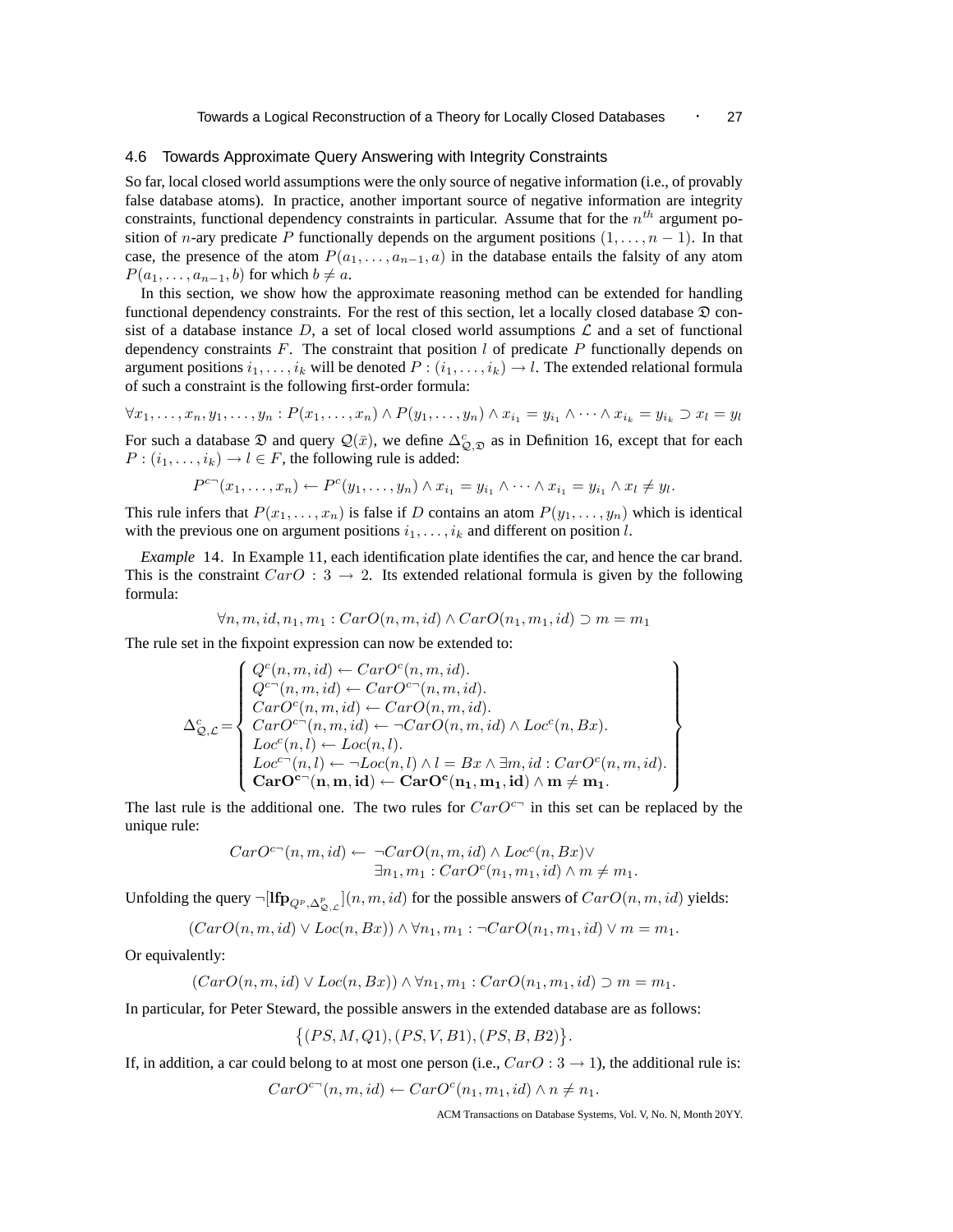Possible answers for  $CarO(PS, n, m)$  are now reduced to  $\{ (PS, M, Q1) \}$ , i.e., there is CWI on this query.

**THEOREM 5.** Given a locally closed database  $\mathfrak{D}$  and query  $\mathcal{Q}(\bar{x})$ . Let C denote the answers of  $[\mathop{\rm Ifp}\nolimits_{Q^c,\Delta_{\mathcal{Q},\mathfrak{D}}^c}](\bar{x})$  *in D, and*  $\mathcal P$  *the answers of*  $\neg[\mathop{\rm Ifp}\nolimits_{Q^{c-},\Delta_{\mathcal{Q},\mathfrak{D}}^c}](\bar{x})$  *in D. It holds that* 

$$
\mathcal{C} \subseteq \mathit{Cert}_{\mathfrak{D}}(\mathcal{Q}(\bar{x})) \subseteq \mathit{Poss}_{\mathfrak{D}}(\mathcal{Q}(\bar{x})) \subseteq \mathcal{P}.
$$

PROOF SKETCH. It is easy to extend the fixpoint operator  $App_{\mathcal{D}}$  to incorporate functional dependencies. The extended operator is defined as follows:

$$
P(\bar{a})^{K'} = \begin{cases} \mathbf{t} & \text{if } P(\bar{d}) \in D, \\ \mathbf{f} & \text{if } P(\bar{d}) \notin D \text{ and there exists } \mathcal{LCWA}(P(\bar{x}), \Psi_P[\bar{x}]) \in \mathcal{L} \\ & \text{such that } \Psi_P[\bar{d}]^{K} = \mathbf{t}, \\ \mathbf{f} & \text{if } P(\bar{d}) \notin D \text{ and } P : (i_1, \ldots, i_k) \to l \in \mathfrak{D} \text{ and} \\ & \text{for some } P(\bar{d}) \colon P^{K}(\bar{d}) = \mathbf{t} \text{ and } d_{i_1} = a_{i_1}, \ldots, d_{i_k} = a_{i_k} \text{ and } d_l \neq a_l, \\ \mathbf{u} & \text{otherwise.} \end{cases}
$$

It is easy to extend the proof of Theorem 1 to show that this operator produces an approximation of all models of  $\mathfrak D$  (which now contains also functional dependency constraints). To show that the extended fixpoint query is correct, one can show that the operator of the extended rule set simulates  $App_{\mathfrak{D}}$ . This is a straightforward extension of the proof of Theorem 2.  $\Box$ 

*Bibliographic note.* The use of approximations and fixpoint methods for the LCWA as well as the concept of hierachically closed databases were first introduced in [Cortes-Calabuig et al. 2006], were ´ also a naive algorithm for query answering was presented. Simulating approximate query answering by fixpoint queries and the related complexity results were first presented in [Cortés-Calabuig et al. 2008]. The discussion on incorporating integrity constraints (Section 4.6) is novel.

#### 5. ACCURACY OF APPROXIMATE QUERY ANSWERING

A weakness of the soundness Theorem 2 is that it gives no guarantee whatsoever on the accuracy of the returned answers of the approximate query answering method. As the next example illustrates, in certain "degenerated" cases, all accuracy in approximate query answering might be lost.

*Example* 15. Let  $\mathfrak{D} = (D, \mathcal{L})$  be a locally closed database with a vocabulary  $\sigma$ . Assume that  $\sigma$  contains a unary predicate symbol P and the constant a but that D contains no tuples about P, and L contains for each database predicate Q (including P) the LCWA  $\mathcal{LCWA}(Q(\bar{x}), P(a) \vee P(a))$  $\neg P(a)$ ). Since this window of expertise is a tautology, this database has complete knowledge on all its predicates. Hence  $\mathfrak D$  is equivalent with the standard database D under CWA. On the other hand, it is easy to see that  $(P(a) \vee \neg P(a))^{\mathcal{C}_{\mathfrak{D}}} = \mathbf{u}$ . It follows that for each atom  $Q(\bar{d})$ , we have  $Q(\bar{d})^{\mathcal{C}_{\mathfrak{D}}} = \mathbf{u}$  whenever  $Q(\bar{d}) \notin D$ . This boils down to the fact that  $\mathcal{C}_{\mathfrak{D}}$  represents the database under OWA. Many queries cannot be accurately answered using  $C_{\mathfrak{D}}$ . For example,  $(\neg Q(\bar{d}))^{C_{\mathfrak{D}}} = \mathbf{u}$ whenever  $Q(\bar{d}) \notin D$ , although  $\mathfrak D$  implies  $\neg Q(\bar{d})$ .

Example 15 justifies the need to investigate the accuracy of our methods of approximating query answers. We will investigate conditions on  $\mathfrak D$  that guarantee that  $Cert_{\mathcal{C}_{\mathfrak D}}(\mathcal{Q}(\bar x)) = \text{Cert}_{\mathfrak D}(\mathcal{Q}(\bar x)).$ We will not be concerned here with the accuracy of possible answers. Indeed, it follows from the proposition below that such conditions follow immediately from those for certain answers.

PROPOSITION 26. For a locally closed database  $\mathfrak D$  and a query  $\mathcal Q(\bar x)$ , we have  $Poss_{\mathcal{C}_{\mathfrak{D}}}(\mathcal{Q}(\bar{x})) = Poss_{\mathfrak{D}}(\mathcal{Q}(\bar{x}))$  *iff*  $Cert_{\mathcal{C}_{\mathfrak{D}}}(\neg \mathcal{Q}(\bar{x}))$  = Cert<sub> $\mathfrak{D}(\neg \mathcal{Q}(\bar{x}))$ *.*</sub>

PROOF. By Definition 9, for a tuple  $\bar{t}$  of constants of the appropriate arity,  $\bar{t} \in Poss_{\mathcal{C}_{\mathcal{D}}}(\mathcal{Q}(\bar{x}))$ iff  $\bar{t} \notin \text{Cert}_{\mathcal{C}_\mathcal{D}}(\neg \mathcal{Q}(\bar{x}))$ . Similarly,  $\bar{t} \in \text{Poss}_{\mathcal{D}}(\mathcal{Q}(\bar{x}))$  iff  $\bar{t} \notin \text{Cert}_{\mathcal{D}}(\neg \mathcal{Q}(\bar{x}))$ . Hence,  $Poss_{\mathcal{C}_{\mathfrak{D}}}(\mathcal{Q}(\bar{x})) = Poss_{\mathfrak{D}}(\mathcal{Q}(\bar{x}))$  iff  $Cert_{\mathcal{C}_{\mathfrak{D}}}(\neg \mathcal{Q}(\bar{x})) = Cert_{\mathfrak{D}}(\neg \mathcal{Q}(\bar{x})).$ 

 $\Box$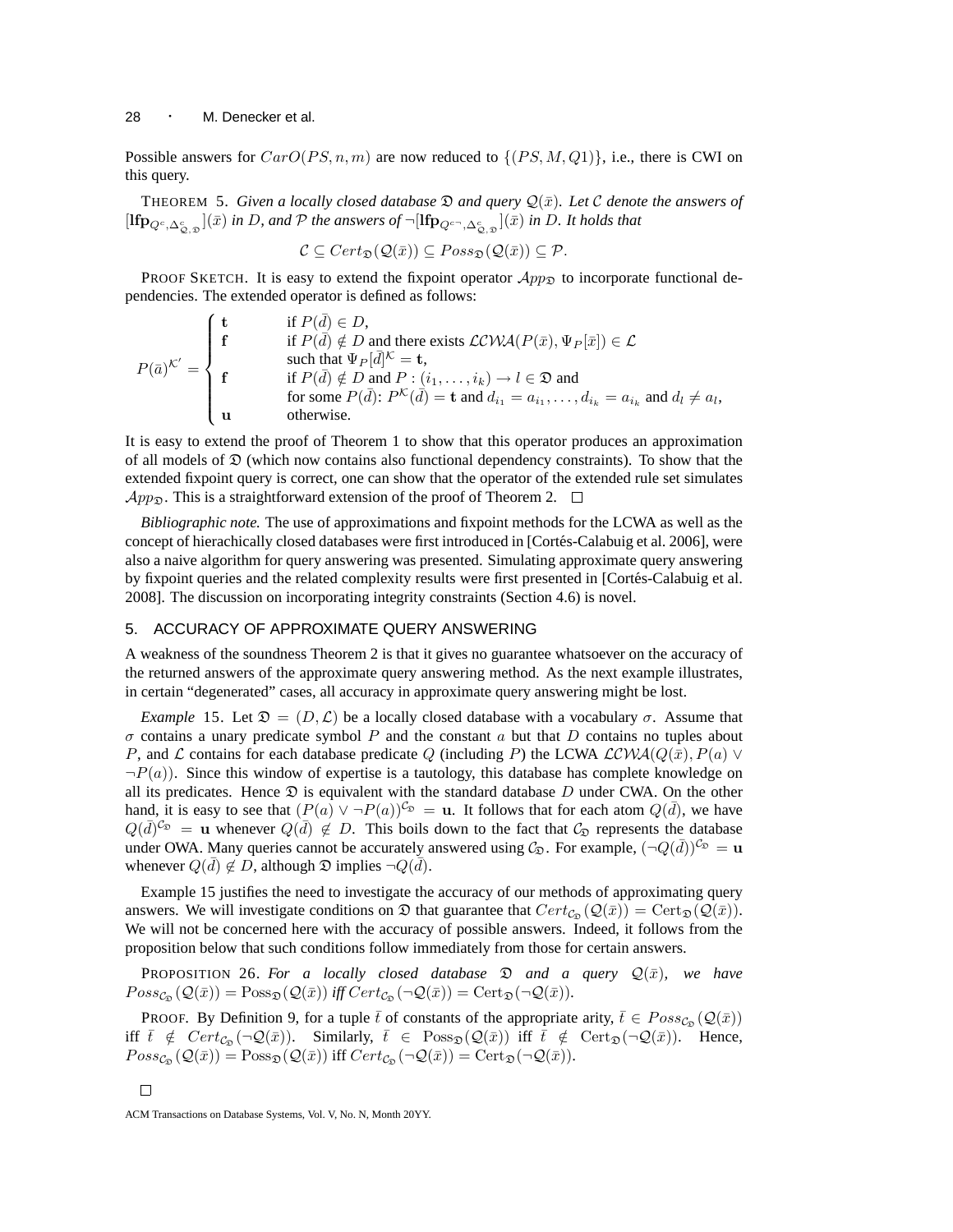In the remainder of this section, we will study when the accuracy of the approximate methods can be guaranteed. As the material concerning our analysis is rather technical, and since the more substantial results of this section build on a considerable amount of preliminary definitions, we put in the electronic appendix everything that is not essential for the formulation (and the understanding) of our main results, as well as the relevant proofs.

#### 5.1 Dependencies and modularity in Locally Closed Databases

The construction of  $C_{\mathfrak{D}}$  is through a propagation process over the windows of expertise. These formulas thus induce different sorts of dependencies between database predicates. From these, we can derive a modularity property that will prove useful in the accuracy analysis.

As defined in Definition 18, the LCWA-dependency graph of  $\mathfrak D$  consists of edges  $(Q, P)$  such that Q occurs negatively in a window of expertise of P. Its transitive closure will be denoted  $\prec^-$ . If  $Q \prec^- P$  we say that P depends negatively on Q. Recall from Proposition 24 that  $\prec^-$  is cycle-free iff for any query  $\mathcal{Q}(\bar{x})$ , the set  $\Delta_{\mathcal{Q},\mathcal{L}}^c$  (and also  $\Delta_{\mathcal{Q},\mathcal{L}}^p$ ) is non-recursive. The *full LCWA-dependency graph* is the graph on  $\Sigma$  consisting of edges  $(Q, \overrightarrow{P})$ , such that  $Q$  occurs (positively or negatively) in a window of expertise of P. Its transitive closure is denoted  $\prec$ . If  $Q \prec P$  we say that P depends on Q. A *strict hierarchically closed database* is one with a cycle-free full LCWA-dependency graph. Sometimes, given a query  $\mathcal{Q}(\bar{x})$ , it will be convenient to extend the LCWA-dependency graph with  $\mathcal{Q}(\bar{x})$  by adding the query as a node and adding edges to it from each predicate P that occurs negatively in  $\mathcal{Q}(\bar{x})$ . Also the full LCWA-dependency graph can be extended in this way, but here edges are added from each predicate with an arbitrary occurrence in  $\mathcal{Q}(\bar{x})$ .

*Example* 16. The locally closed database of Example 11, with

$$
\mathcal{L} = \left\{ \begin{array}{l} \mathcal{LCWA}(CarO(n, m, id), Loc(n, Bx)), \\ \mathcal{LCWA}(Loc(n, l), (l = Bx \land \exists n, m : CarO(n, m, id)) \end{array} \right\}
$$

is hierarchically closed but not strict hierarchically closed.

Let  $\mathfrak{D} = (D, \mathcal{L})$  be a locally closed database. Let P be a subset of  $\Sigma$  which is  $\prec$ -downward closed, i.e., if  $P \in \mathcal{P}$  and  $R \prec P$  then  $R \in \mathcal{P}$ . Note that predicates of  $\mathcal{P}$  may occur in the windows of expertise of predicates  $Q \in \Sigma \setminus \mathcal{P}$  but not vice versa. For such a set, it makes sense to consider the restriction of  $\mathfrak D$  to the predicates in  $\mathcal P$ .

NOTATION 3. The pair  $(D|_{\mathcal{P}}, \mathcal{L}|_{\mathcal{P}})$  consisting of the restrictions of the structure D to the pred*icates in* P *and the restriction of* L *to the LCWA's of the predicates in* P *is denoted*  $\mathfrak{D}|_{\mathcal{P}}$ *. Clearly,*  $\mathfrak{D}|_{\mathcal{P}}$  *is a locally closed database with the same domain as*  $\mathfrak{D}$ *. The*  $\prec$ *-downward closed sets*  $\{Q \mid$  $∀P ∈ P Q ∠ P$ *and*  $P ∪ {Q ∣ ∀P ∈ P Q ∠ P}$  *are denoted*  $≺P$  *and*  $≺∪P$ *, respectively.* 

LEMMA 1 EXTENDIBILITY. *If*  $\overline{P}$  *is a*  $\prec$ *-downward closed set of predicates, then each model M of*  $\mathfrak{D}|_{\mathcal{P}}$  *can be expanded to a model* N *of*  $\mathfrak{D}$  *by setting*  $Q^N = Q^D$ *, for every*  $Q \in \Sigma \setminus \mathcal{P}$ *.* 

PROOF. Let M and N as above. Clearly, N satisfies all database atoms, all LCWA's of  $\mathfrak{D}|_{\mathcal{P}}$  and all LCWA's for predicates  $Q \in \Sigma \setminus \mathcal{P}$  (since  $N \models \forall \bar{x} : (Q(\bar{x}) \supset Q(\bar{x}) \in D)$ ). Hence,  $N \models \mathfrak{D}$ .

Lemma 1 allows us to derive some interesting modularity properties of query answering.

PROPOSITION 27. *For any query*  $Q(\bar{x})$ *, we have:* 

$$
Cert_{\mathfrak{D}}(\mathcal{Q}(\bar{x})) = Cert_{\mathfrak{D}|_{\prec \mathcal{Q}}}(\mathcal{Q}(\bar{x})),
$$
  

$$
Poss_{\mathfrak{D}}(\mathcal{Q}(\bar{x})) = Poss_{\mathfrak{D}|_{\prec \mathcal{Q}}}(\mathcal{Q}(\bar{x})).
$$

PROOF. It follows from the Extendibility Lemma 1 that for any  $\prec$ -downward closed set P and any P-formula  $\varphi$ ,  $\mathfrak{D} \models \varphi$  iff  $\mathfrak{D}|_{\mathcal{P}} \models \varphi$ , and  $\mathfrak{D} \cup {\varphi}$  is satisfiable iff  $\mathfrak{D}|_{\mathcal{P}} \cup {\varphi}$  is satisfiable. Both equations follow immediately.  $\square$ 

As a corollary to this proposition, we have the following proposition on CWI.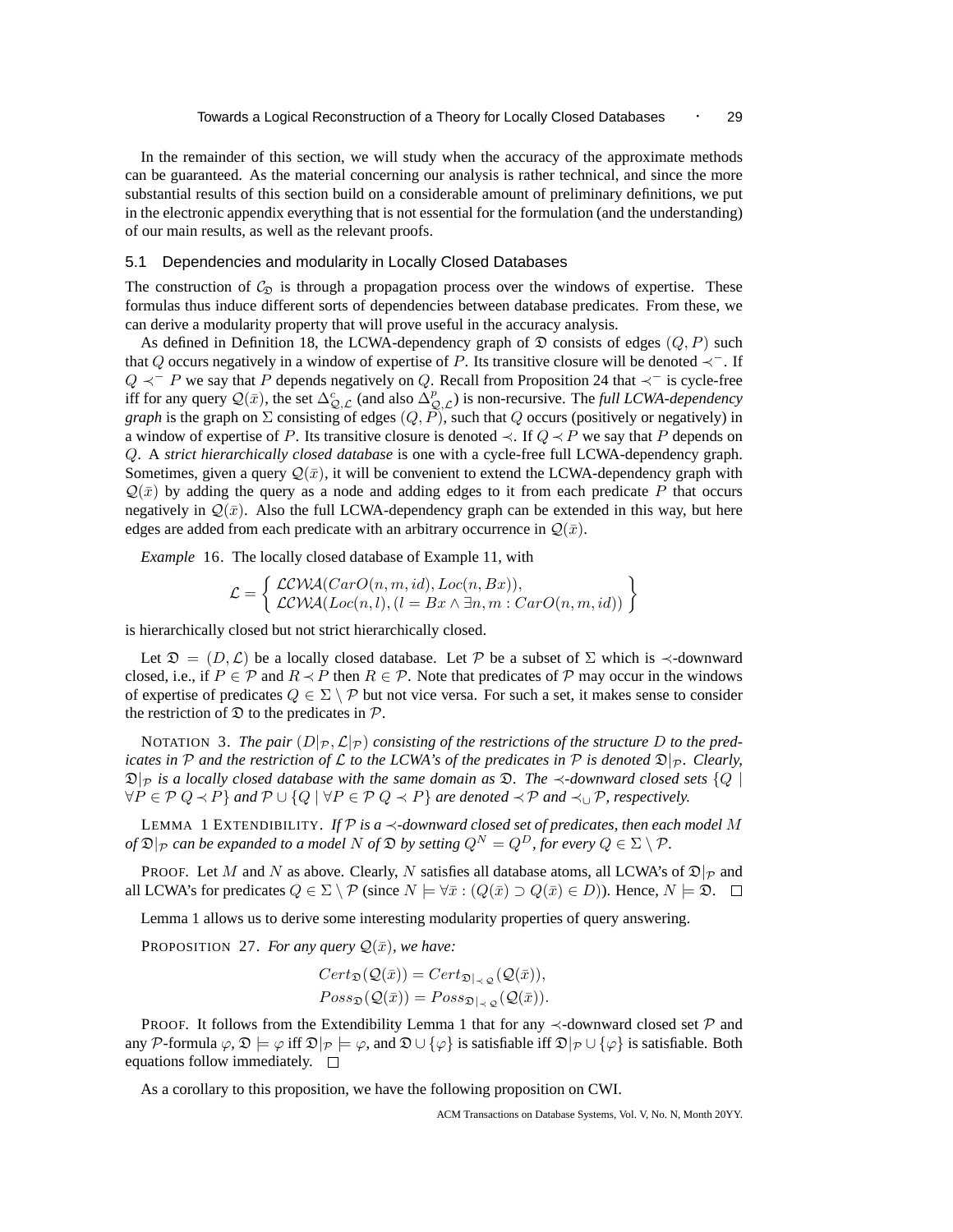COROLLARY 4.  $\mathfrak D$  *has CWI on*  $\mathcal Q(\bar x)$  *iff*  $\mathfrak D|_{\prec O(\bar x)}$  *has CWI on*  $\mathcal Q(\bar x)$ *.* 

PROPOSITION 28. *For any query*  $\mathcal{Q}(\bar{x})$ *, we have that*  $\mathcal{O}_{\mathfrak{D}}|_{\prec \mathcal{Q}} = \mathcal{O}_{(\mathfrak{D}|_{\prec \mathcal{Q}})}$  *and*  $\mathcal{C}_{\mathfrak{D}}|_{\prec \mathcal{Q}} =$  $\mathcal{C}_{(\mathfrak{D}|_{\prec \mathcal{Q}})}.$ 

PROOF. The first equation is an easy consequence of the Extendibility Lemma 1. For the second, observe that in computing the predicates of P, the operator  $App_{\mathcal{D}}$  only uses  $\mathfrak{D}|_{\mathcal{P}}$ .  $\square$ 

*Note* 7. A direct consequence of Proposition 28 is that  $Cert_{\mathcal{O}_{\mathfrak{D}}}(\mathcal{Q}(\bar{x})) = Cert_{\mathcal{O}_{\mathfrak{D}}|\ltq \mathcal{Q}}(\mathcal{Q}(\bar{x}))$ and  $Cert_{\mathcal{C}_{\mathfrak{D}}}(\mathcal{Q}(\bar{x})) = Cert_{\mathcal{C}_{(\mathfrak{D})_{\prec \mathcal{Q}}}}(\mathcal{Q}(\bar{x})).$ 

The last propositions show that the accuracy of approximate answers for a query  $\mathcal{Q}(\bar{x})$  can be studied in the potentially much smaller database  $\mathfrak{D}|_{\prec \mathcal{Q}}$ .

## 5.2 Sufficient Conditions for Assuring Completeness

In this section we specify conditions for assuring that an approximation of query answers is precise. A basic concept of this accuracy analysis is that of *squared queries*. A query is squared with respect to a database  $\mathfrak D$  when all its certain answers are true in the optimal approximation  $\mathcal O_{\mathfrak D}$ . We define this concept more in general for theories containing UNA  $\land$  DCA. Formally:

*Definition* 19 *Squared queries*. Let  $\Gamma$  be a satisfiable first-order theory over  $\sigma$  containing  $DCA(\sigma) \wedge UNA(\sigma)$ , and let HU be the Herbrand universe for  $\sigma$ . We say that a query  $\mathcal{Q}(\bar{x})$  of arity *n* is *squared* in  $\Gamma$  if for every  $\bar{d} \in HU^n$ , if  $\Gamma \models \mathcal{Q}(\bar{d})$  then  $\mathcal{Q}(\bar{d})^{\mathcal{O}_{\Gamma}} = \mathbf{t}$ .

Since  $\mathcal{Q}(\bar{d})^{\mathcal{O}_{\Gamma}} = \mathbf{t}$  entails that  $\Gamma \models \mathcal{Q}(\bar{d})$ , the query  $\mathcal{Q}(\bar{x})$  is squared iff the stronger condition holds that for every  $\bar{d} \in HU^n$ ,  $\Gamma \models Q(\bar{d})$  iff  $Q(\bar{d})^{C_{\Gamma}} = t$ . Yet another way to define that  $Q(\bar{x})$  is squared is that for arbitrary  $\bar{d} \in H\!U^n$ ,  $\mathcal{Q}(\bar{d})^{O_T} = \mathbf{u}$  implies that  $\Gamma \cup \{\neg \mathcal{Q}(\bar{d})\}$  is satisfiable. However, this does not mean that  $\Gamma \cup \{Q(\bar{d})\}$  is satisfiable for each  $\bar{d} \in H\bar{U}^n$ . For instance,  $P(x) \wedge \neg P(x)$  is squared in the empty  $\mathfrak D$  but  $P(d) \wedge \neg P(d)$  is not satisfiable.

The following proposition shows that squaredness is the key concept for the study accuracy of certain answers.

**PROPOSITION** 29. *The query*  $Q(\bar{x})$  *is squared in*  $\Gamma$  *iff*  $Cert_{\mathcal{O}_{\Gamma}}(Q(\bar{x})) = cert_{\Gamma}(Q(\bar{x}))$ *. The*  $query \neg \mathcal{Q}(\bar{x})$  *is squared in*  $\Gamma$  *iff*  $Poss_{\mathcal{O}_{\Gamma}}(\mathcal{Q}(\bar{x})) = Poss_{\Gamma}(\mathcal{Q}(\bar{x})).$ 

**PROOF.** By Proposition 20,  $Cert_{\mathcal{O}_{\Gamma}}(\mathcal{Q}(\bar{x})) \subseteq Cert_{\Gamma}(\mathcal{Q}(\bar{x}))$ . Vice versa, if  $\bar{d} \in Cert_{\Gamma}(\mathcal{Q}(\bar{x}))$ , then  $\Gamma \models \mathcal{Q}(\bar{d})$ . By squaredness,  $\mathcal{Q}(\bar{d})^{\hat{O}_{\Gamma}} = \mathbf{t}$ , hence  $\bar{d} \in \text{Cert}_{\mathcal{O}_{\Gamma}}(\mathcal{Q}(\bar{x}))$ .

The above proposition shows that the replacement of a locally closed database by its optimal approximation induces no loss of certain answers on squared queries. The next one shows that the approximation need not to be optimal in all predicates when the theory has a least model  $I$ . When the latter is the case, observe that for any atom  $P(\bar{a})$ ,  $P(\bar{a})^I = \mathbf{t}$  iff  $P(\bar{a})^{O_T} = \mathbf{t}$ .

NOTATION 4. *We write*  $P \in \mathcal{Q}(\bar{x})$  *if* P has a negative occurrence in  $\mathcal{Q}(\bar{x})$  and  $P \in \mathcal{+}$   $\mathcal{Q}(\bar{x})$  *if P* has a positive occurrence in  $\mathcal{Q}(\bar{x})$ .

**PROPOSITION** 30. Let  $\mathcal{Q}(\bar{x})$  be squared in  $\Gamma$ . Assume that  $\Gamma$  has a least model I and let K be *an approximation of*  $\Gamma$  *such that for each atom*  $P(\bar{a})$ ,  $P(\bar{a})^I = \bf{t}$  *iff*  $P(\bar{a})^K = \bf{t}$ *. If*  $P^K = P^{O_T}$  *for every predicate*  $P \in \mathcal{Q}(\bar{x})$ *, then*  $Cert_{\mathcal{K}}(\mathcal{Q}(\bar{x})) = Cert_{\Gamma}(\mathcal{Q}(\bar{x}))$ *.* 

PROOF. Since  $K \leqslant_{p} \mathcal{O}_{\Gamma}$ , we have that  $Cert_{\mathcal{K}}(\mathcal{Q}(\bar{x})) \subseteq Cert_{\mathcal{O}_{\Gamma}}(\mathcal{Q}(\bar{x})) = Cert_{\Gamma}(\mathcal{Q}(\bar{x}))$ . To prove the other direction, let us observe that all predicates such that  $P^{\mathcal{K}} \neq P^{\mathcal{O}_{\Gamma}}$  occur only positively in  $\mathcal{Q}(\bar{x})$  and moreover  $P^{\mathcal{O}_{\Gamma}} \leq P^{\mathcal{K}}$  (where  $\leq$  is the truth order, not the precision order). Indeed, for any atom  $P(\bar{a})$ , if  $P(\bar{a})^{\mathcal{O}_{\Gamma}} = \mathbf{u}$ , then since  $K \leqslant_p \mathcal{O}_{\Gamma}$ , we have  $P(\bar{a})^{\mathcal{K}} = \mathbf{u}$ , and if  $P(\bar{a})^{\mathcal{O}_{\Gamma}} = \mathbf{t}$ , then  $P(\bar{a})^I = \mathbf{t} = P(\bar{a})^K$ . It follows from a standard monotonicity property of standard first-order logic that for arbitrary  $\overline{d}$ ,  $\mathcal{Q}(\overline{d})^{\mathcal{O}_{\Gamma}} \leq \mathcal{Q}(\overline{d})^{\mathcal{K}}$ . Hence,  $Cert_{\mathcal{K}}(\mathcal{Q}(\overline{x})) \supseteq Cert_{\mathcal{O}_{\Gamma}}(\mathcal{Q}(\overline{x}))$ .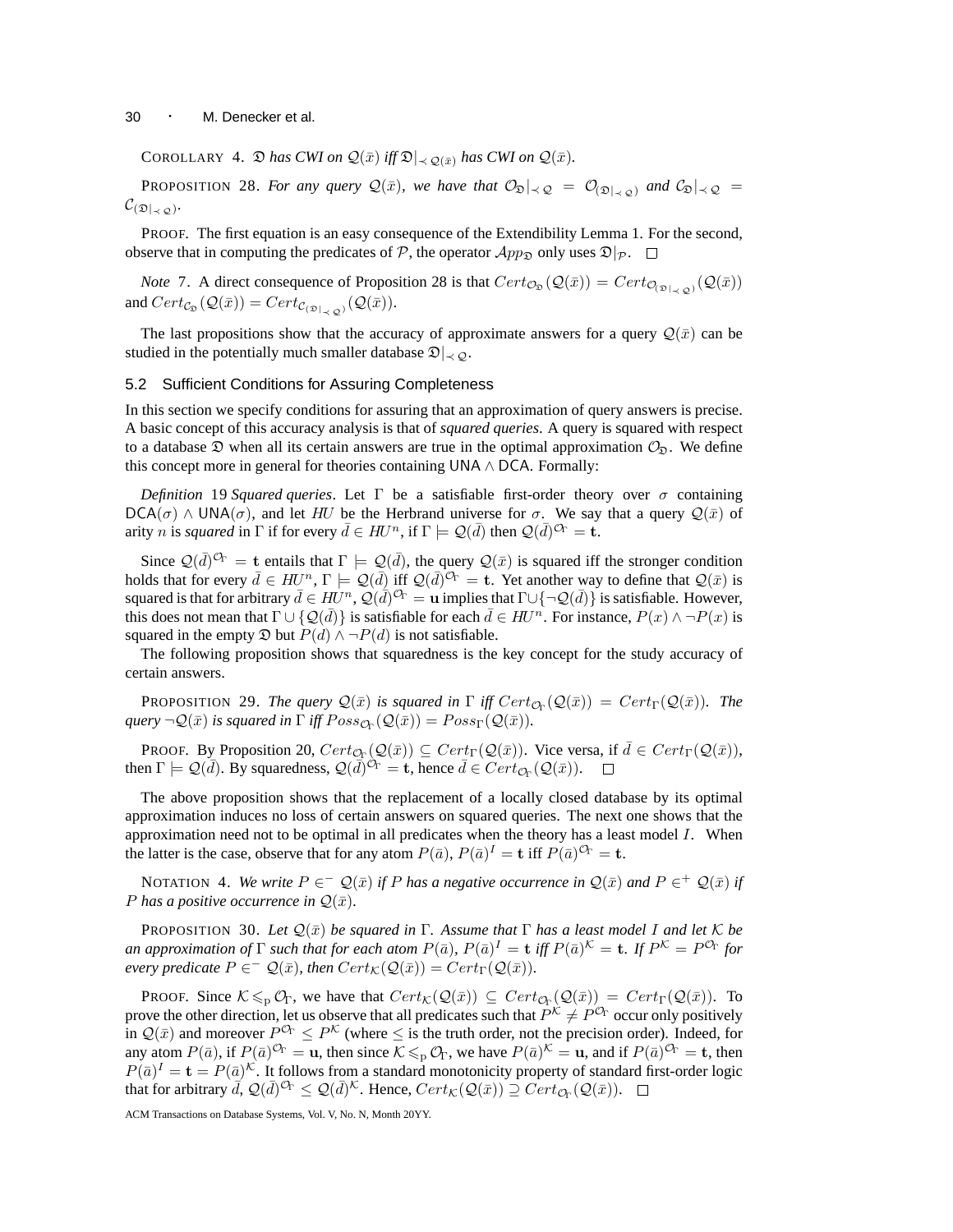The proposition expresses that we can compute certain answers for  $\mathcal{Q}(\bar{x})$  using a weaker than optimal approximation K which is unknown on atoms  $P(\bar{a})$  that are false in  $\mathcal{O}_\Gamma$ , as long as the predicates P occur only positively in the query.

As the following theorem shows, squaredness may guarantee maximal accuracy of approximate query answering.

THEOREM 6 COMPLETENESS. *It holds that*  $Cert_{\mathcal{C}_{\mathfrak{D}}}(\mathcal{Q}(\bar{x})) = Cert_{\mathfrak{D}}(\mathcal{Q}(\bar{x}))$  *if*  $\mathcal{Q}(\bar{x})$  *is squared in locally closed database*  $\mathfrak{D}$  *and*  $P^{\mathcal{C}_{\mathfrak{D}}} = P^{\mathcal{O}_{\mathfrak{D}}}$ *, for every database predicate*  $P \in \mathcal{D}(\bar{x})$ *.* 

PROOF.  $\mathfrak D$  has a least model, namely D; moreover, by construction,  $P(\bar a)^{C_{\mathfrak D}} = \mathbf{t}$  iff  $P(\bar a) \in D$ . Hence Proposition 30 applies and the theorem follows.  $\Box$ 

This theorem gives a condition under which the use of an approximation avoids the loss of certain answers. It points to two potential reasons why precision can get lost: the query can be non-squared, or the computed approximation can be too imprecise. The latter is clearly the case in Example 15. This is a database with CWA and each query is squared with respect to it. On the other hand, for each  $P(\bar{a}) \notin D$ , the query  $\neg P(\bar{a})$  is inaccurately answered since  $(\neg P(\bar{a}))^{C_{\mathfrak{D}}} = \mathbf{u}$  while  $\mathfrak{D} \models \neg P(\bar{a})$ . A case where not the inaccuracy of  $C_{\mathfrak{D}}$  is the problem is the query  $P(\bar{a}) \vee \neg P(\bar{a})$ . This tautological query is entailed by any database  $\mathfrak D$  while it evaluates to unknown whenever  $P(\bar a)^{C_{\mathfrak D}} = \mathbf u$ .

The theorem thus raises two further questions. Firstly, when is a query squared? Secondly, when is the approximation  $\mathcal{C}_{\mathfrak{D}}$ , as defined in Section 4, optimal with respect to some predicate. We start with investigating the first question.

PROPOSITION 31. *The data complexity of deciding whether a query is squared in a locally closed database*  $\mathfrak{D}$  *is in*  $\Delta_2^P$  *and is* NP-*hard for some queries.* 

PROOF. To verify squaredness, we need to compute  $\mathcal{O}_{\mathfrak{D}}$  and, for all  $\bar{d} \in HU^n$ ,  $\mathcal{Q}[\bar{d}]^{\mathcal{O}_{\mathfrak{D}}}$  and whether  $\mathfrak{D} \models \mathcal{Q}[\bar{d}]$ .  $\mathcal{O}_{\mathfrak{D}}$  can be constructed with a polynomial number of calls to an NP-oracle. Then for a polynomial number of tuples  $\bar{d} \in HU^n$ , we have an NP-call to decide whether  $\mathfrak{D} \models \mathcal{Q}[\bar{d}]$ and we can compute  $\mathcal{Q}[\bar{d}]^{\mathcal{O}_{\mathfrak{D}}}$  in polynomial time. Hence, the problem is in  $\Delta_2^P$ .

To prove that there are NP-hard instances, consider again the class of locally closed databases  $\mathfrak{D} = (D, \mathcal{L})$  from Proposition 13. In each,  $Edge^D$  is a graph and  $Kernel^D$  and  $P^D$  are empty. Edge is a base predicate (i.e., its window of expertise is  $t$ ),  $Kernel$  is open (i.e., its window of expertise is f), and the databases has complete knowledge on  $P(c)$  if Kernel is not a kernel of *Edge.* It follows that  $\mathfrak{D} \models \neg P(c)$  iff the graph has no kernel. On the other hand,  $P(c)$  is always unknown in the optimal approximation. Indeed,  $\neg P(c)$  is true in D. On the other hand, the structure D' obtained from D by setting  $P(c)$  to true is also a model of  $\mathfrak{D}$ , since  $Kernel^{D'} = \emptyset$  is not a kernel. Consequently,  $\neg P(c)$  is squared iff  $Edge^D$  has no kernel. Hence, to decide whether  $\neg P(c)$ is squared for this class of databases is an NP-complete problem.

This negative results motivates a deeper analysis and the identification of sufficient conditions for squaredness. The following proposition is a direct consequence of the definition of squaredness and the properties of the conjunction operator.

PROPOSITION 32. A literal is squared in any theory. If  $\mathcal{Q}(\bar{x})$  is a conjunction of formulas *squared in* Γ*, then* Q(¯x) *is squared in* Γ*. In particular, a conjunction of literals is squared in any theory.*

PROOF. If  $\mathcal{Q}[\bar{x}]$  is a literal and  $\Gamma \models \mathcal{Q}[\bar{d}]$ , i.e.,  $\mathcal{Q}[\bar{d}]^I = \mathbf{t}$  for every two-valued Herbrand model I of Γ, then  $\mathcal{Q}[\vec{d}]^{\vec{C}_\Gamma}$  = t by definition of  $\mathcal{O}_\Gamma$ . The rest of the proposition follows from the fact that if  $\Gamma \models \psi \land \phi$  then  $\Gamma \models \psi$  and  $\Gamma \models \phi$ .  $\Box$ 

A more general syntactic condition for squaredness in locally closed databases (i.e., when  $\Gamma = \mathfrak{D}$ ) can be formulated using the following notion: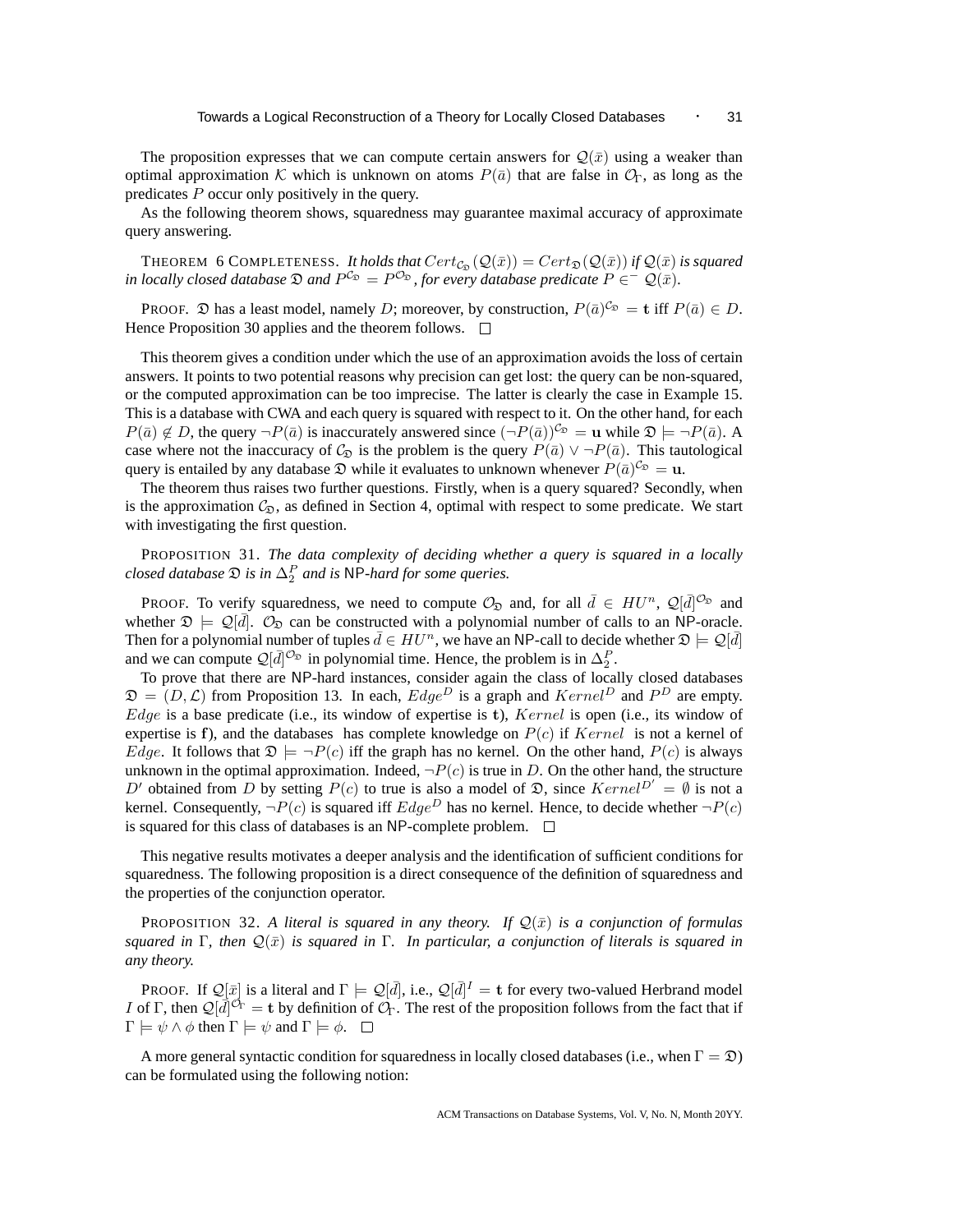*Definition* 20 *Mutually exclusive conjunctions*. A set of conjunctions  $\{C_1[\bar{x}], \ldots, C_n[\bar{x}]\}\$ is *mutually exclusive* with respect to a three-valued structure K if for each  $\bar{d} \in HU^n$ , at most one  $C_i[\bar{d}]$  is not false in  $K$ .

*Definition* 21 *Positive free predicates*. We call a predicate P negatively bound in query  $Q(\bar{x})$  if P occurs negatively in  $\mathcal{Q}(\bar{x})$  or a predicate occurring negatively in  $\mathcal{Q}(\bar{x})$  depends on P. Otherwise, P is called *positive free* in  $\mathcal{Q}(\bar{x})$ . I.e.,  $P \notin \mathcal{Q}(\bar{x})$  and there is no  $R \in \mathcal{Q}(\bar{x})$  such that  $P \prec R$ . The sets of negatively bound predicates and of positive free predicates are denoted  $Neg\mathcal{B}(Q(\bar{x}))$ and  $\mathcal{P}os\mathcal{F}(\mathcal{Q}(\bar{x}))$ , respectively.

THEOREM 7 SQUAREDNESS. A query  $\mathcal{Q}(\bar{x})$  *is squared in a locally closed database*  $\mathfrak D$  *when it* is of the form  $\forall \bar{y} : (C_1 \vee \cdots \vee C_n)$ , where each  $C_i$  is a conjunction such that (i) each non-literal  $conjunct\ C_{i_k}$  of the  $C_i$  consists of predicates which are either positive free in  $\mathcal{Q}(\bar{x})$  or two-valued in  $\mathcal{O}_{\mathfrak{D}}$ , and (ii) the set of conjunctions is mutually exclusive w.r.t.  $\mathcal{O}_{\mathfrak{D}}$ .

**PROOF.** See the electronic appendix.  $\Box$ 

Now we turn our attention to the second question, the optimality of the approximation  $\mathcal{C}_{\mathfrak{D}}$  with respect to some predicate P.

THEOREM 8 OPTIMALITY. Let  $\mathfrak{D} = (D, \mathcal{L})$  be a locally closed database. It holds that  $P^{\mathcal{C}_{\mathfrak{D}}} =$  $P^{\mathcal{O}_{\mathfrak{D}}}$  *if*  $\prec$  *is acyclic in*  $\prec_{\cup}^{\cdot} P^{12}$  *and for each*  $Q \in \prec_{\cup}^{\cdot} P$ *:* 

 $-Q \notin^+ \Psi_Q$  $-f$ *or all*  $R$  ≺<sup>−</sup>  $Q$ ,  $Q \notin$ <sup>+</sup>  $\Psi$ <sub>*R*</sub>,

 $-\Psi_{Q}[\bar{x}]$  *is squared in*  $\mathfrak{D}$ *.* 

**PROOF.** See the electronic appendix.  $\Box$ 

We now illustrate the need of some of the conditions of the theorem. We already saw the necessity of squaredness of windows of expertise to obtain an accurate  $P^{C_{\mathfrak{D}}}$  in Example 15.

*Example* 17. For the database  $\mathfrak{D} = (\{\}, \{\mathcal{LCWA}(P(x), x = a \land P(a))\})$ , we have that  $P(a)^{O_{\mathfrak{D}}} = \mathbf{f}$  but  $P(a)^{C_{\mathfrak{D}}} = \mathbf{u}$ . Indeed,  $P(a)$  is unknown in the initial step of the construction and remains unknown when applying  $App_{\mathcal{D}}$ . Here, it is the first condition about the predicates in  $\prec_{\cup} P$  of the optimality theorem that is not satisfied.

*Example* 18. The database  $\mathfrak{D} = (\{\}, \{\mathcal{LCWA}(P(x), \neg Q(x)), \mathcal{LCWA}(Q(x), P(x))\})$  is equivalent with the theory  $\{\forall x : (\neg P(x) \lor Q(x)), \forall x : (\neg Q(x) \lor \neg P(x))\}$  which is equivalent to  $\{\forall x : \neg P(x)\}.$  Hence, it holds for each  $d \in HU$  that  $P(d)^{O_{\mathfrak{D}}} = \mathbf{f}$  and  $Q(d)^{O_{\mathfrak{D}}} = \mathbf{u}$  while  $P(d)^{C_{\mathfrak{D}}} = Q(d)^{C_{\mathfrak{D}}} = \mathbf{u}$ . Here, the second condition about the predicates in  $\prec_{\cup} P$  is violated since  $Q \prec P \in \prec_{\bigcup} P$  and  $P \in^+ \Psi_Q$ .

We can summarize the above in the following result about the accuracy of certain answers.

THEOREM 9 COMPLETENESS. *It holds that*  $Cert_{C_{\mathcal{D}}}(Q(\bar{x})) = Cert_{\mathcal{D}}(Q(\bar{x}))$  *if*  $Q(\bar{x})$  *is squared*  $\hat{y}$  *in*  $\mathfrak{D}$  *and*  $\prec$ <sup>-</sup> *is acyclic in*  $\prec$ <sub>U</sub>  $\mathcal{Q}(\bar{x})$  *and for every database predicate*  $Q \prec Q(\bar{x})$ 

$$
-Q\not\in^+\Psi_Q,
$$

 $\rightarrow$  *for all*  $R \prec Q$ ,  $Q \notin V$ <sub>R</sub>,

 $-\Psi_{Q}[\bar{x}]$  *is squared in*  $\mathfrak{D}$ *.* 

PROOF. This is a corollary of Theorem 6 and Theorem 8.  $\Box$ 

Apart from checking squaredness, the cost of checking the conditions in Theorem 9 are negligible. Theorem 7 gives a condition for checking the squaredness of formulas of the form  $\forall \bar{y}: (C_1 \vee \cdots \vee C_n)$  $C_n$ ) where the  $C_i$  are conjunctions, namely:

<sup>&</sup>lt;sup>12</sup>Recall that this set is defined as  $\{P\} \cup \{Q|Q \prec P\}.$ 

ACM Transactions on Database Systems, Vol. V, No. N, Month 20YY.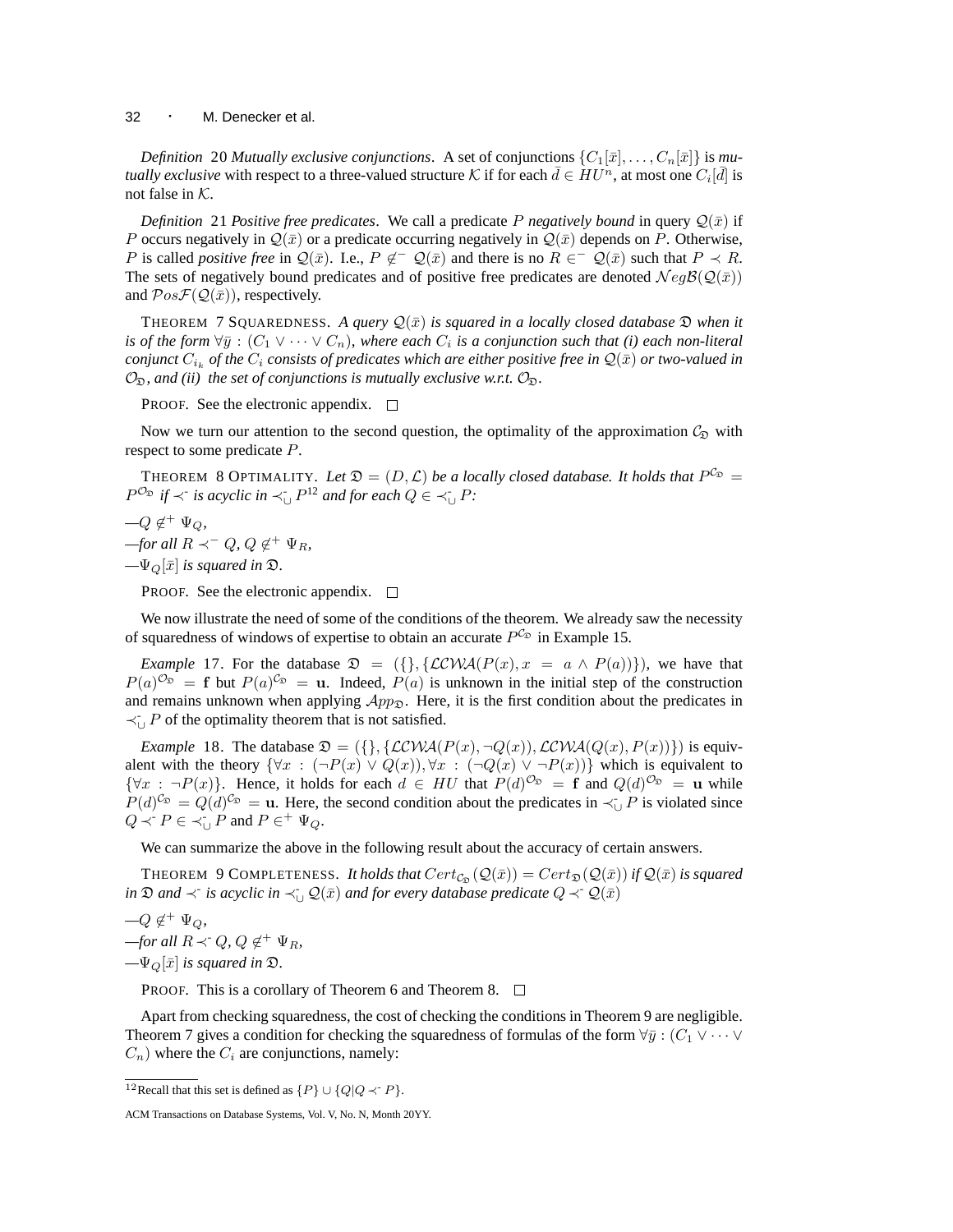- (1) each non-literal conjunct  $C_{i_k}$  of  $C_i$  consists of predicates which are either positive free in  $\mathcal{Q}(\bar{x})$ or two valued in the optimal approximation  $\mathcal{O}_{\mathfrak{D}}$ , and
- (2) the conjunctions  $C_i$  are mutually exclusive w.r.t.  $\mathcal{O}_{\mathfrak{D}}$ .

The main practical problem to check squaredness using this theorem is that we have to check twovaluedness of negatively bound predicates in  $\mathcal{O}_\mathfrak{D}$  and mutual exclusiveness in  $\mathcal{O}_\mathfrak{D}$ .  $\mathcal{O}_\mathfrak{D}$  is typically not available and is hard to compute. Fortunately, since  $C_{\mathfrak{D}} \leq_{\mathfrak{D}} O_{\mathfrak{D}}$ , we can use  $C_{\mathfrak{D}}$  instead of  $O_{\mathfrak{D}}$ . For example, all base predicates of  $\mathfrak D$  are two-valued in  $\mathcal{C}_{\mathfrak D}$ . However, it can happen that a predicate is two-valued in  $\mathcal{O}_\mathfrak{D}$  but three-valued in  $\mathcal{C}_\mathfrak{D}$ , in which case the squaredness of a query might not be discovered. An extreme case is in Example 15 where every predicate is two-valued in  $\mathcal{O}_\mathfrak{D}$  and none in  $C_{\mathfrak{D}}$ . In this database, the query  $P(a) \vee \neg P(a)$  is squared but this cannot be discovered using  $C_{\mathfrak{D}}$ . Some types of queries that can be discovered to be squared are the following:

—Conjunctions of literals, possibly prefixed with universal quantifiers.

- —Positive queries.
- —Formulas in which all predicates are two-valued in  $C_{\Omega}$ .
- —Queries whose form is similar to *decision trees* or *binary decision diagrams*, in which all test formulas in the non-leaf nodes contain only two-valued predicates in  $C_{\mathfrak{D}}$  and the leaves consist of conjunctions of literals. An example of such a query would be:

$$
\begin{array}{ll}\n\text{if } \exists x : P(x, y, z) & \text{then if } \neg Q(y, z) \text{ then } R(y, z) \text{ else } \neg R(y, z) \\
\text{else } R(z, y)\n\end{array}
$$

where the predicates P and Q are two-valued in  $\mathcal{O}_\Gamma$ . It denotes the formula:

$$
(\exists x : P(x, y, z)) \land \neg Q(y, z) \land R(y, z) \lor (\exists x : P(x, y, z)) \land Q(y, z) \land \neg R(y, z) \lor (\neg \exists x : P(x, y, z) \land R(z, y)
$$

*Example* 19. Consider again any database instance  $\mathfrak D$  with the LCWA's of Example 11:

$$
\mathcal{L} = \left\{ \begin{array}{l} \mathcal{LCWA}(Loc(n, l), (l = Bx \land \exists n, m : CarO(n, m, id))), \\ \mathcal{LCWA}(CarO(n, m, id), Loc(n, Bx)) \end{array} \right\}
$$

The windows of expertise are positive formulas, hence the contained predicates are positive free. It follows that both are squared in  $\mathfrak{D}$ . Also,  $\prec^-$  is the empty graph, hence it is acyclic. It follows that  $\mathcal{C}_{\mathfrak{D}}$  is optimal.

The queries  $CarO(n, m, id)$  and  $\neg CarO(n, m, id)$  are literals, hence they are squared. It follows that the approximate methods for computing their certain and possible answers are optimal.

The above class of locally closed databases and queries is interesting, but it can be substantially increased when  $\mathfrak D$  at least partially conveys CWI on its own windows of expertise.

THEOREM 10 COMPLETENESS UNDER CWI. *It holds that*  $Cert_{C_{\mathcal{D}}}(Q(\bar{x})) = Cert_{\mathfrak{D}}(Q(\bar{x}))$ *, if*  $(i) \prec$  *is acyclic in*  $\mathcal{N}eg\mathcal{B}(\mathcal{Q}(\bar{x}))$  *and*  $\mathfrak{D}$  *conveys CWI on*  $\Psi_P$  *for each*  $P \in \mathcal{N}eg\mathcal{B}(\mathcal{Q}(\bar{x}))$  *and (ii) only base predicates of*  $\mathfrak{D}$  *occur both positively and negatively in*  $\mathcal{Q}(\bar{x})$  *and in*  $\Psi_P$ *, for each*  $P \prec \mathcal{Q}(\bar{x})$ *.* 

PROOF. See the electronic appendix.  $\square$ 

An interesting aspect of this theorem is that the subclass of queries in which only base predicates have both positive and negative occurrences is closed under negation, so that the theorem guarantees that also possible answers to such queries can be optimally answered.

*Example* 20. A database with the following LCWA's:

$$
\mathcal{L}_1 = \left\{ \begin{array}{c} \mathcal{LCWA}(Loc(n,l), \mathbf{t}), \\ \mathcal{LCWA}(CarO(n,m, id), Loc(n, Bx)) \end{array} \right\}
$$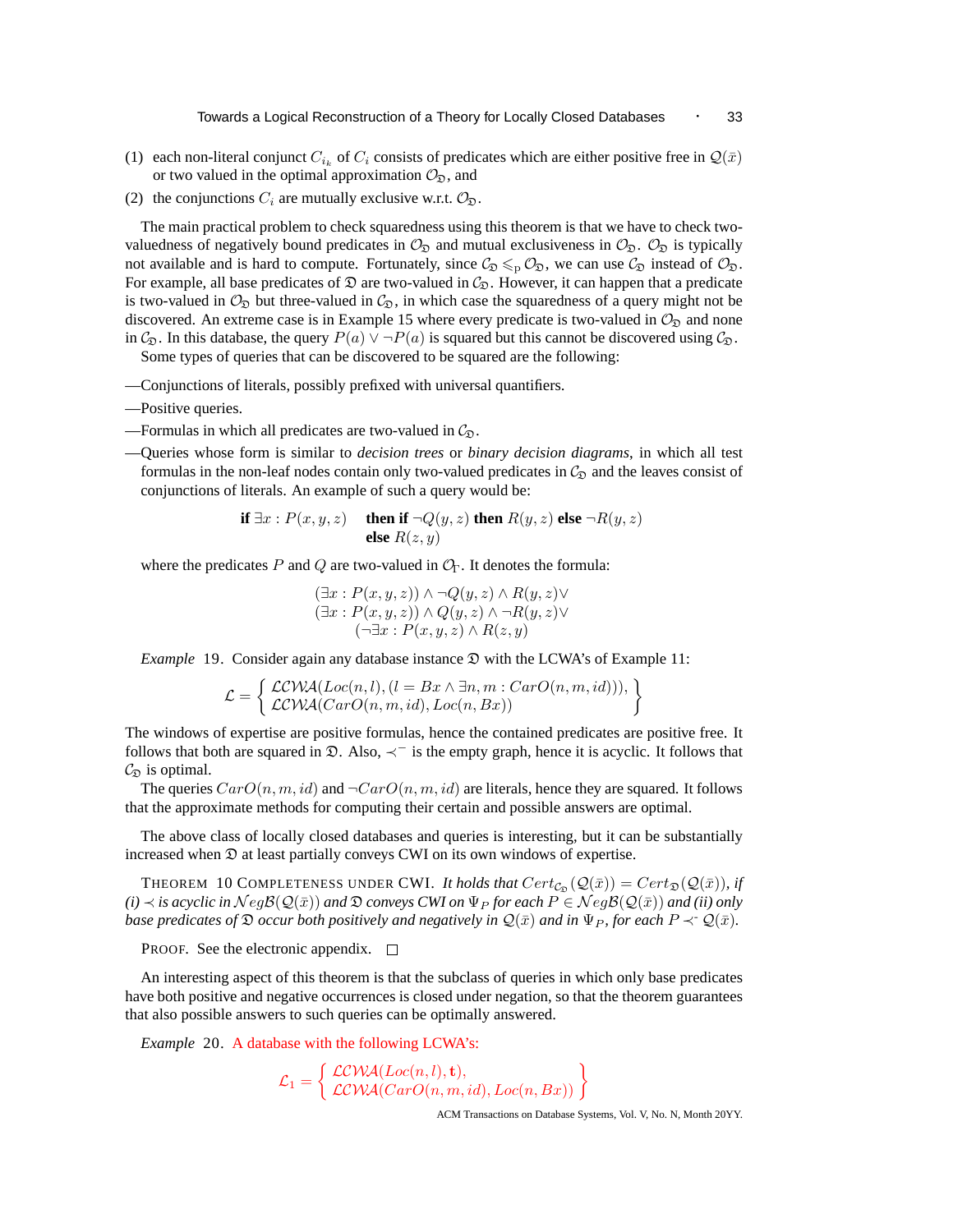satisfies the conditions of Theorem 8 since  $\prec^- = \emptyset$  and positive formulas are squared. It follows that  $C_{\mathfrak{D}} = \mathcal{O}_{\mathfrak{D}}$ . In addition, this database conveys CWI on its windows of expertise. Such a database satisfies the conditions of Theorem 10 for the query  $Q := \neg Loc(LD, Bx) \vee \neg CarO(LD, V, V40)$ and hence, this query can be accurately answered using the approximate methods. On the other hand, a database  $\mathfrak D$  with the LCWA's of Example 11:

$$
\mathcal{L}_2 = \left\{ \begin{array}{l} \mathcal{LCWA}(Loc(n, l), (l = Bx \land \exists n, m : CarO(n, m, id))), \\ \mathcal{LCWA}(CarO(n, m, id), Loc(n, Bx)) \end{array} \right\}
$$

also satisfies the conditions of Theorem 8 since  $\prec$  =  $\emptyset$  and positive formulas are squared. Hence, again  $C_{\mathfrak{D}} = \mathcal{O}_{\mathfrak{D}}$ . Note however that  $\mathfrak D$  does not convey CWI on its windows of expertise. Moreover, for the above query,  $\prec$  is cyclic in  $NegB(Q) = \{Loc/2, CarO/3\}$  and  $\mathfrak D$  has no CWI on the windows of expertise of these predicates hence the conditions of Theorem 10 are not satisfied and the query cannot be accurately answered.

The conditions of Theorem 10 on the syntactic form of queries and windows of expertise are weaker than those of Theorem 9, at the expense of a stronger acyclicity condition on  $\prec$  and the requirement of CWI on certain windows of expertise. A problem in applying this theorem is that determining whether a database conveys CWI on a window of expertise is a hard problem (Proposition 14). A way out would be to limit the syntax of windows of expertise to the formulas that can be constructed using Proposition 10 and Proposition 11.

To summarize, the results in this section allow us to prove the optimality of the approximate certain answers in the context of queries  $Q(\bar{x})$  and (a subset of the) windows of expertise in the form of Theorem 7, e.g., positive formulas, conjunctions of literals, decision-tree like formulas with base predicates in the tests, etc. Even larger classes of queries can be precisely answered with respect to locally closed databases with CWI on its windows of expertise. This is a rather rich class of queries and databases, allowing many forms of cycles in the LCWA-dependency graph.

Regarding the precision of approximate query answering beyond the conditions of the last completeness theorems, we presented examples where there is a drastic loss of precision, but these were artificial examples which were carefully "engineered" e.g., by including tautologies of two-valued logic, unnecessary cycles, or by using the extended relational formula of one LCWA as a window of expertise of some other object predicate. In practice it seems unlikely that LCWA's will be of this form. This may suggest that the approximate reasoning methods are usually quite precise in practice, but currently we do not have sufficient experience to evaluate this hypothesis.

*Bibliographic note.* Some preliminary results on the accuracy of the returned answers first appeared in [Cortés-Calabuig et al. 2008] (mainly those of Section 5.1 and Theorem 6). These results have been refined, extended and rearranged in this section, and the proofs rewritten to facilitate the reading. The negative complexity result of Proposition 31 and the entire analysis of completeness under CWI, which culminates in Theorem 10, are new.

#### 6. RELATED WORK

Interestingly, the principle of localization of complete knowledge is naturally applied in other areas of computer science as well. This is the case, for instance, in the context of image processing, where Intille and Bobick [1995] realize that conventional methods of tracking objects in complex and dynamic scenes are unlikely to performs well, and propose to used 'closed world' analysis in a space-time region of an image where contextual information like the number and type of objects within the region is assumed to be known. The basic idea is therefore similar to ours: selecting a small region that can be analyzed locally using image processing algorithms for tracking with high degree of confidence.

In this section we concentrate on related works in the context of relational database systems. The research about representing and reasoning with partially complete information in such systems is wide and diverse, and the relations between the different approaches are not always clear. We do not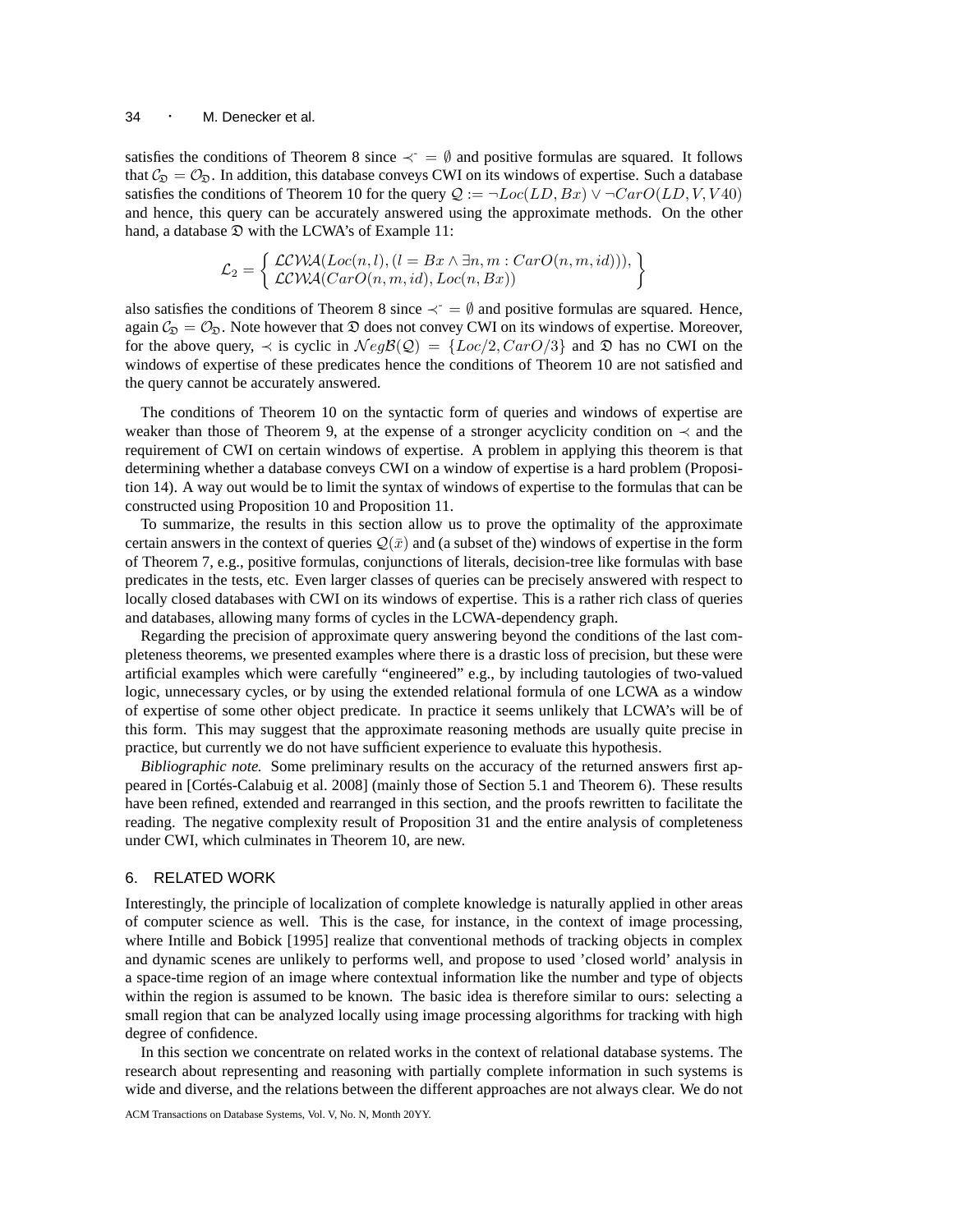intend to give here an exhaustive description of all related work, but focus on previous research that we consider to be close in spirit to our own goals, and explain the relations to our approach.

#### 6.1 Local Forms of CWA in Databases

Several different local forms of CWA have been proposed in the literature. We already mentioned Levy's work [1996]. These approaches are formalized using various styles of syntax and semantics and with different goals in mind, making it quite difficult to compare them. Therefore, we explain these approaches in the terminology of our paper and focus on their relation with our work.

One of the first studies of local forms of CWA was by Motro [1989], who investigates partial forms of validity (soundness) and completeness in relational databases. Both *validity constraints* and *completeness constraints* are represented there as queries (views). Intuitively, a completeness constraint is a query  $\Psi[\bar{x}]$  such that its answers in the real world are also the answers computed from the database  $D$ . A validity constraint expresses the inverse. A corresponding algorithm takes as input a given set V of validity constraints, a set C of completeness constraints, and an arbitrary query  $Q(\bar{x})$ . The algorithm computes both a lower approximation query  $\mathcal{Q}_l[\bar{x}]$  and an upper approximation query  $\mathcal{Q}_u[\bar{x}]$ , such that any answer for  $\mathcal{Q}(\bar{x})$  computed from D that satisfies  $\mathcal{Q}_l[\bar{x}]$  is a correct answer (i.e, it is an answer to the query in the real world), and any correct answer for  $\mathcal{Q}(\bar{x})$  in the real world that satisfies  $Q_u[\bar{x}]$  is computable from D. The algorithm requires that the query and all the constraints would be existentially quantified conjunctions of atoms.

Let us now investigate the semantics of this formalism. For the sake of simplicity, we focus on a database where the set of validity constraints V contains  $P(\bar{x})$  for every  $P \in \Sigma$ , that is, the database is sound. We allow arbitrary first-order formulas as completeness constraints and denote that  $\Psi[\bar{x}]$ is a completeness constraint by  $CC(\Psi[\bar{x}])$ . A completeness constraint  $\Psi[\bar{x}] \in \mathcal{C}$  means that its answers in *the real world* can be computed from the database. The information conveyed about the real world by this constraint is formalized by the following first-order formula:

$$
\forall \bar{x} : \left( \Psi[\bar{x}] \supset \bigvee_{\{\bar{d}|D\models \Psi[\bar{d}]\}} \bar{x} = \bar{d} \right).
$$

This axiom expresses that if  $\Psi[\bar{d}]$  is true in the real world then  $\bar{d}$  is one of the answers of the query  $\Psi[\bar{x}]$  in the database instance D. Thus, the extended relational theory of a database  $(D, C)$  (assuming its soundness) is the theory consisting of DCA and UNA, the database atoms, and the above formulas. Note that the problem of whether such a database conveys CWI on a query reduces to the problem of whether the query can be answered using the views in  $\mathcal{C}$  (see [Levy et al. 1995]).

It is easy to see that completeness constraints are semantically different than our LCWA's in the sense that there exist LCWA's that cannot be expressed as completeness constraints and vice versa:

*Example* 21. Consider the assumption  $LCWA(P,Q)$ . An equivalent (set of) completeness constraint(s) Ψ should have the property that for every database instance  $D, \mathfrak{D} = (D, \{LCWA(P, Q)\})$ and  $\mathfrak{D}' = (D, \{\Psi\})$  are equivalent. Take  $D = \{\}$ , in which case  $\mathcal{M}(\mathfrak{D}) \equiv \neg Q \lor \neg P$ . There is only one completeness constraint  $\Psi$  (modulo equivalence) that makes  $\mathfrak{D}'$  equivalent to  $\mathfrak{D}$ , and this is  $\Psi \equiv Q \wedge P$ . Next, if we take  $D = \{P\}$ , then  $\mathcal{M}(\mathfrak{D}) \equiv P$ , while  $\mathcal{M}(\mathfrak{D}')$  contains the axiom  $\neg P \lor \neg Q$  which entails  $\neg Q$ . Hence, this LCWA and completeness constraint are not equivalent. Conversely, it is easy to show by a similar technique that the completeness constraint  $P \wedge Q$  cannot be expressed as one or more LCWA's.

A limited class of LCWA's and completeness constraints that are semantically equivalent are:

$$
\mathcal{LCWA}(P(\bar{x}), \varphi[\bar{x}])
$$
 and  $CC(P(\bar{x}) \wedge \varphi[\bar{x}]),$ 

where  $\varphi[\bar{x}]$  contains only base predicates. Take as an example the following expressions:

 $\mathcal{LCWA}(Depth(x, y), y = CS)$  and  $CC(Depth(x, y) \wedge y = CS)$ .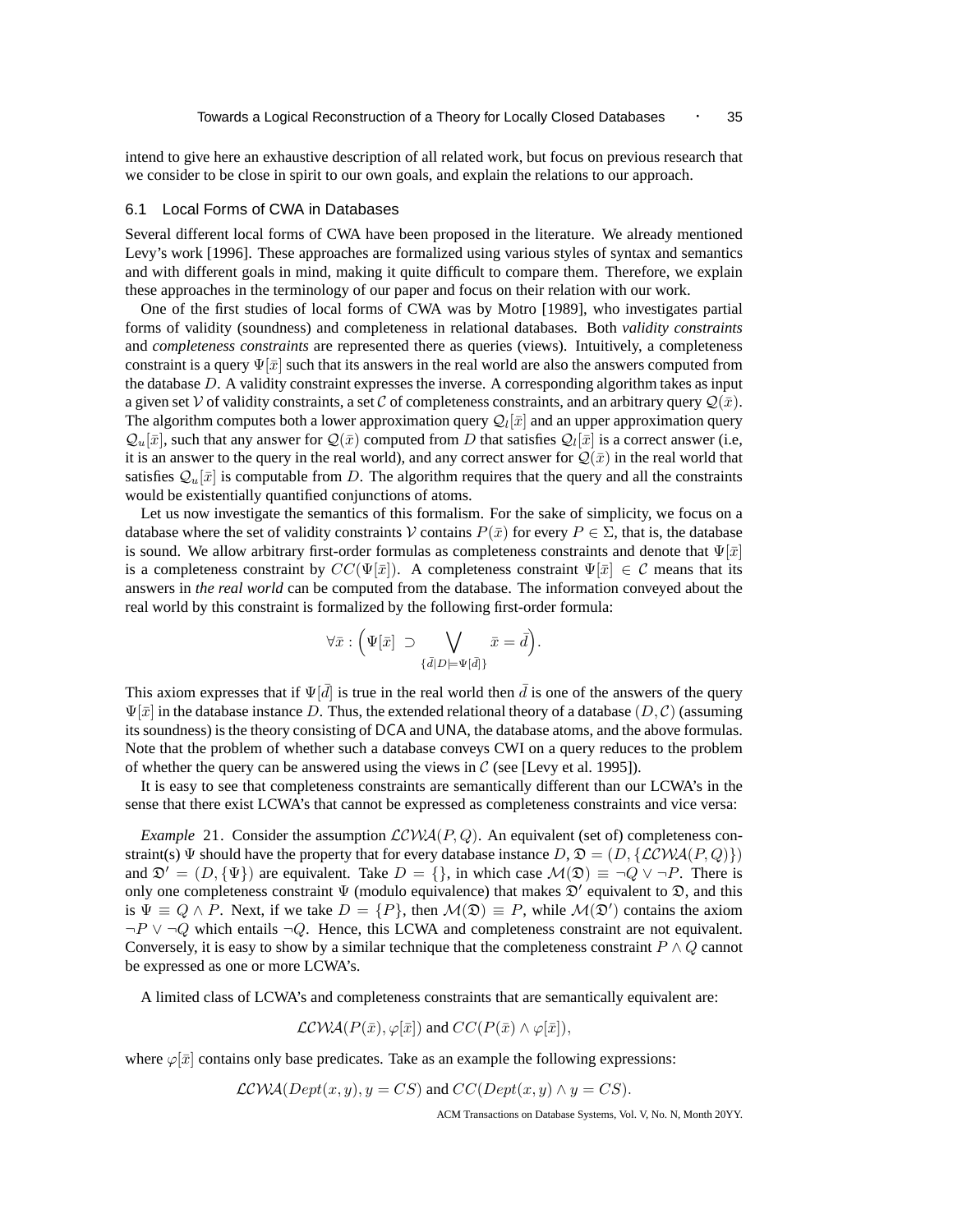The latter is equivalent to  $CC(Depth(x, CS))$ . The equivalence is shown as follows:

$$
\mathcal{M}_D(CC(P(\bar{x}) \land \varphi[\bar{x}])) \equiv \forall \bar{x} : (P(\bar{x}) \land \varphi[\bar{x}] \supset \bigvee_{\{\bar{d}|D\models P(\bar{a}) \land \varphi[\bar{d}]\}} \bar{x} = \bar{d})
$$

$$
\equiv \bigwedge_{\{\bar{d}|D\models \varphi[\bar{d}]\}} P(\bar{d}) \supset (P(\bar{a}) \in D)
$$

$$
\equiv \mathcal{M}_D(\mathcal{LCWA}(P(\bar{x}), \varphi[\bar{x}])).
$$

Here, the second equivalence follows from the CWI on  $\varphi[\bar{x}]$ . Thus, both databases are equivalent.

Let us evaluate the merits of both types of local forms of CWA. It appears from the above discussion that LCWA's cannot be expressed as completeness constraints if they have a window of expertise without CWI. Example 11 illustrates this. There, we have

$$
\mathcal{LCWA}(CarO(n, m, id), Loc(n, Bx)),
$$
  

$$
\mathcal{LCWA}(Loc(n, l), (l = Bx \land \exists n, m : CarO(n, m, id))).
$$

No CWI is available for either of the windows of expertise of these local closed world assumptions. Hence, LCWA's like these cannot be expressed by completeness constraints. For an example of a completeness constraint that cannot be expressed as a LCWA, consider a database with a relation  $Tel(p, d, nr)$ , representing that p works in department d and has telephone number nr, and the completeness constraint  $CC(\exists nr : Tel(p, CS, nr))$ , expressing that the database knows at least one telephone number for each person of CS that has a telephone. As in Example 21, this completeness constraint cannot be expressed as a LCWA.

The discussion above suggests that it might be interesting to combine the two sorts of local CWA's. In such a generalized formalism, LCWA's might have the form:

$$
\mathcal{LCWA}(\varphi[\bar{x}], \Psi[\bar{x}]),
$$

where  $\varphi$  and  $\Psi$  are formulas, and the extended relational formula is given by

$$
\forall \bar{x} : \left( \Psi[\bar{x}] \supset (\varphi[\bar{x}] \supset \bigvee_{\{\bar{d}|D\models \varphi[\bar{d}]\}} \bar{x} = \bar{d}) \right).
$$

This obviously generalizes both LCWA's and completeness constraints. An example that could be dealt with in this generalized formalism and in neither of the original ones is a variant of the telephone example. Assume that we have split up the predicate  $Tel(p, d, nr)$  in two predicates  $Depth(p,d)$  and  $Tel(p,nr)$ . In this case, we can express that at least one telephone number is known for a person of CS by the following generalized LCWA:

$$
\mathcal{LCWA}(\exists nr : Tel(p, nr), Dept(p, CS)).
$$

The sort of local CWA as proposed by Motro was later used in other contexts as well. In [Etzioni et al. 1997], the same notion of local CWA in the context of planning problems is used. The information contained in the planner consists of a consistent and correct set  $L$  of (positive or negative) literals, and a collection of completeness constraints. A polynomial approximate (sound but incomplete) algorithm is introduced for computing certain answers for queries in the form of conjunctions of atoms. It is in that paper where the term Closed World Information (CWI) is introduced. Note that Etzioni et al. [1997] consider a set L of literals rather than a database instance  $D$  as in Motro [1989]. Yet,  $L$  can be translated to a database instance  $D$  consisting of the positive literals, together with extending C by completeness constraints of the form  $\{P(\bar{a}) | \neg P(\bar{a}) \in L\}$ .

Another closely related approach to specify local completeness is presented in [Gottlob and Zicari 1988]. The basic idea is the inverse of ours, namely to open portions of a closed database relation by means of a particular symbol, a so-called *open null* value, which defines attributes, parts of a relation, or entire relations as *open*. In the context of our Examples 1 and 3, Gottlob and Zicari [1988] would add a tuple  $Tel(\text{LD}, open)$  to express that Lien Desmet might have other numbers than those in the table. Similarly, it would have tuples  $Tel(DF, open)$  and  $Tel(BD, open)$ . The same information can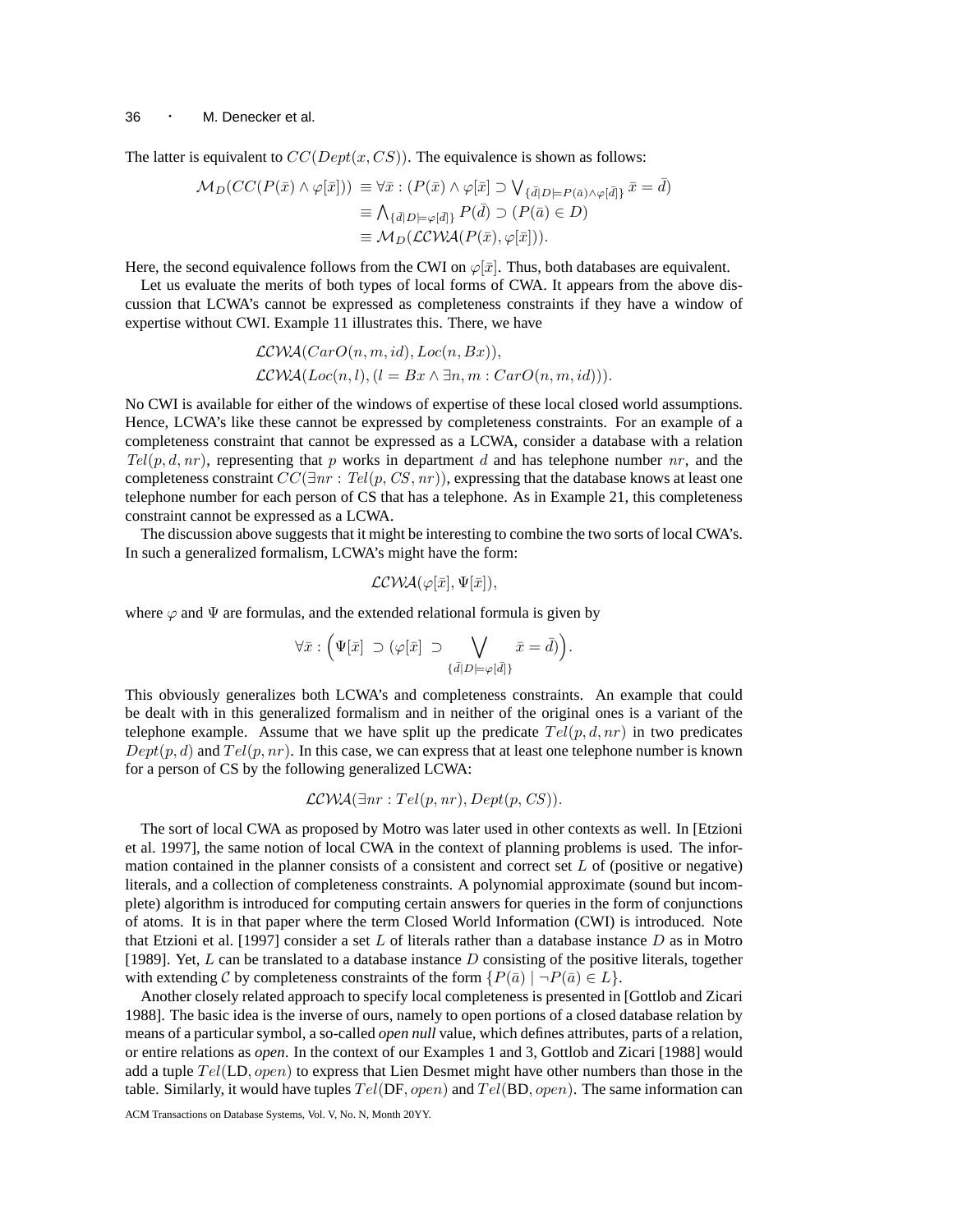easily be conveyed by a LCWA, namely

$$
\mathcal{L} = \{ \mathcal{LCWA}(Tel(e, t), e \neq LD \land e \neq DF \land e \neq BD) \}.
$$

On the other hand, it is not always straightforward to represent locally closed databases by open null values. Indeed, as shown e.g. in Example 8, a window of expertise may use different relations to express closure on a predicate object, while open null values can only express incompleteness over particular tuples of a single table.

Doherty et al. [2000] also study a generalized form of completeness constraints in planning systems. They extend the work of Etzioni et al. [1997] by considering arbitrary first-order queries in C. They present a circumscriptive semantics [McCarthy 1990; Lifschitz 1994] for knowledge bases consisting of a set L of literals and a set C of completeness constraints. The meaning of such a knowledge base is given by DCA, UNA, the set  $L$ , and a circumscription axiom minimizing the answers to the elements in  $\mathcal C$ . It is shown that for constraints that are existentially quantified conjunctions of atoms, the circumscriptive semantics coincides with the semantics of Etzioni et al. [1997], explained above. Other results obtained in [Doherty et al. 2000] are that for certain types of completeness constraints, in particular for semi-Horn clauses, the circumscriptive axiom can be translated in a fixpoint query, allowing to solve queries in polynomial time. This approach is then further extended to rough databases with integrity constraints.

*Note* 8. The above approach of defining the extended relational formula of a completeness constraint  $CC(\Psi[\bar{x}])$  by a formula of the form

$$
\forall \bar{x} : \left( \Psi[\bar{x}] \supset \bigvee_{\{\bar{d} \mid D \models \Psi[\bar{d}]\}} \bar{x} = \bar{d} \right)
$$

generalizes to the case of full first-order formulas  $\Psi$  as well. It is easy to see that when  $\Psi$  is a positive formula, the first-order approach and the circumscriptive approach coincide. Indeed, the minimal answer to a positive query is obtained in the smallest model, and this is given by  $D$  (or by the structure given by the positive literals in L). However, for non-positive queries, the two approaches strongly disagree. Consider for example the completeness constraint  $CC(\neg P(x))$ . The first-order semantics for this constraint is:

$$
\forall \bar{x} : \left( \neg P(\bar{x}) \supset \bigvee_{\{\bar{d}|D| = \neg P(\bar{d})\}} \bar{x} = \bar{d} \right).
$$

The tuples  $\bar{x}$  that falsify  $\bigvee_{\{\bar{d}|D|=\neg P(\bar{d})\}} \bar{x} = \bar{d}$  are exactly those for which  $P(\bar{x}) \in D$ . It follows that, given the DCA, the above formula is equivalent to:

$$
\forall \bar{x} : \Big( P(\bar{x}) \in D \supset P(\bar{x}) \Big).
$$

Surprisingly, this constraint restates that  $D$  is sound in  $P$  and is entailed by the soundness assumption. In the circumscription approach for this example, however,  $\neg P(x)$  is minimized, which implies that P is true for all domain elements. This shows that in the approach of Doherty et al. [2000], circumscriptive semantics for general completeness constraints does *not* correctly implement the original intuition of Motro [1989] and Etzioni et al. [1997], which is that all answers of a completeness constraint in the real world can be computed from the database. While it does not mean that this approach has no virtues, this certainly pinpoints an unsolved semantical problem. In the electronic appendix, we show how local closed world assumptions can be represented by circumscriptive formulas. By Section 2.5, then, this alternative representation of local closure in database systems by means of second-order formulas, *is* faithful to Levy's original intuition on this matter.

Our approach is also tightly linked with Levesque's work on reasoning on incomplete knowledgebases [Levesque 1982], where he introduces a framework for reasoning with first-order knowledgebases (theory)  $KB$  and modal logic queries in the logic  $KFOPCE$ . In this framework, the query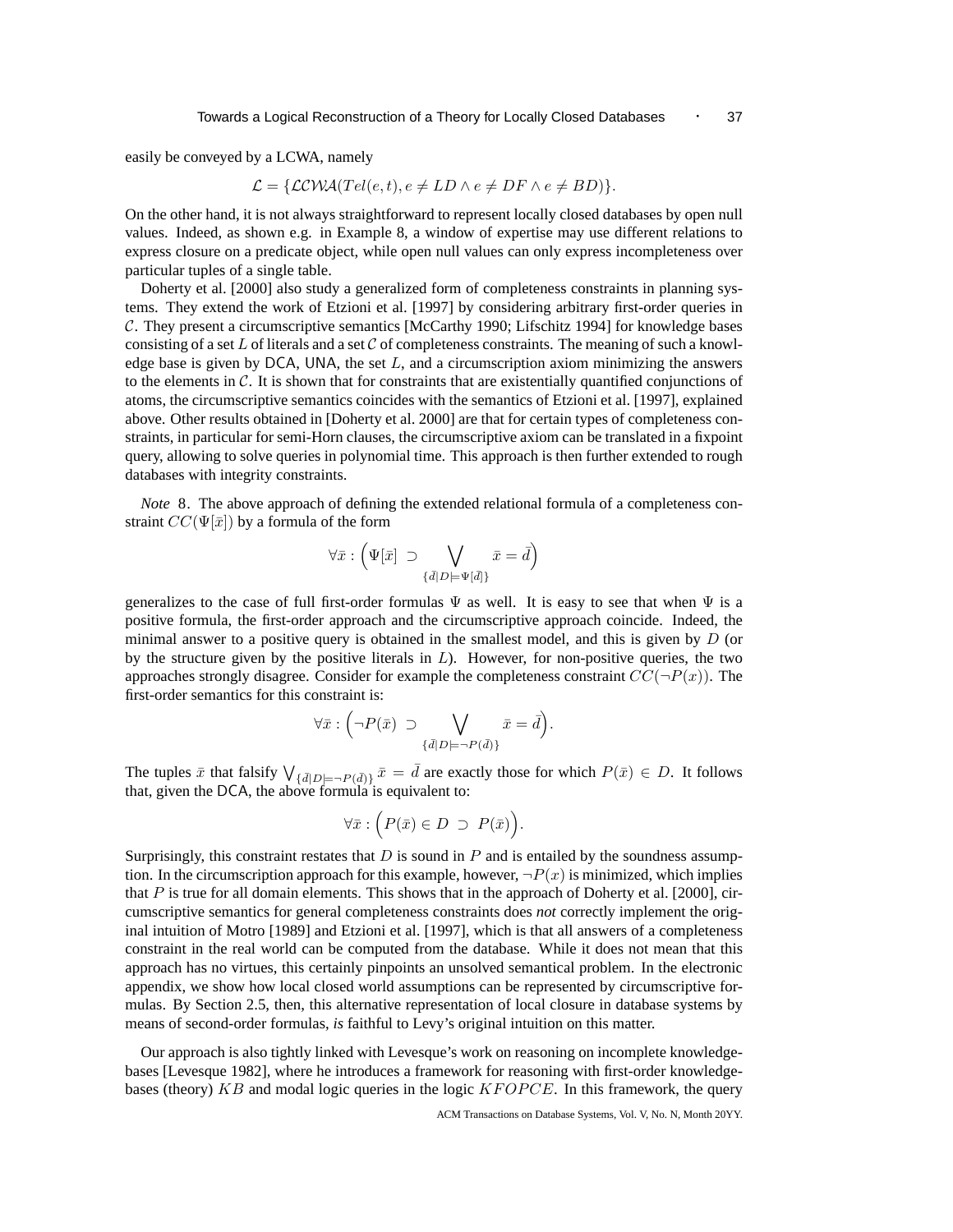for certain answers for  $Q(\bar{x})$  is stated as  $\mathbf{K}Q(\bar{x})$  and for possible answers as  $\neg \mathbf{K} \neg Q(\bar{x})$ . Such a modal formula is evaluated using S5 semantics with respect to a possible world structure  $W(KB)$ , consisting of all models of KB.

Levesque also studies the use of modal logic to assert completeness or incompleteness on the first-order knowledge base. For instance the statement

$$
\forall x : \forall y : (Works(x, CS) \supset (Tel(x, y) \supset \mathbf{K} Tel(x, y)))
$$

is the way Levesque would express that the telephone numbers of people from the CS department are known. He goes on by warning that one should not just extend  $KB$  with such formulas. The result of this would be a modal knowledge-base with some undesirable properties. The solution he proposes is to *reduce* such a modal formula to a first-order formula in the context of KB. In particular, given a modal formula  $\alpha[\bar{x}]$ , there is a first-order formula  $\beta[\bar{x}]$  such that

$$
KB \models \forall \bar{x} : (\alpha[\bar{x}] \leftrightarrow \beta[\bar{x}]),
$$

where  $\models$  means truth in  $W(KB)$ . Levesque also presents an algorithm to compute  $\beta$  from KB and α. Interestingly, if we assume that KB consists of DCA  $\wedge$  UNA  $\wedge$   $\wedge$ <sub>P( $\bar{a}$ ) $\in$  D  $P(\bar{a})$ , then by applying</sub> this reduction algorithm on a formula of the form

$$
\forall x : \forall y : (Works(x, CS) \supset (Tel(x, y) \supset \mathbf{KT}el(x, y)))
$$

we obtain (after simplification using DCA) the formula

$$
\forall x: \forall y: (Works(x, CS) \supset (Tel(x, y) \supset (Tel(x, y) \in D)))
$$

which of course is the logical meaning of  $LCWA(Tel(x, y), Works(x, CS))$ .

This observation is extendable to arbitrary LCWA's. Thus, our approach coincides with (a fragment of) Levesque's approach.

In the context of integration of distributed databases, local forms of closure and soundness axioms may be applied as well. Grahne and Mendelzon [1999] study integrated databases using *Localas-View* (LAV). This approach involves a set of source databases and a set of conjunctive queries defining source predicates in terms of global database relations. Source predicates can be declared either as open (sound), closed (complete) or clopen (sound and complete). Grahne and Mendelzon [1999] present a coNP-algorithm for determining consistency of such databases and for computing certain and possible answers of global queries. Optimization of query answering in LAV databases using more general completeness constraints on sources is studied in [Abiteboul and Duschka 1998].

Declaring a source predicate as complete (or sound), following Grahne and Mendelzon's approach, looks quite crude compared to our local closed world assumptions. Yet, their algorithm can be accommodated to handle some more refined forms of LCWA, and in fact, in a more general form of databases. This algorithm accepts a generalized sort of database, called a *database template*, whose extended relational theory is given by

$$
\mathsf{DCA}(\mathcal{C}(\sigma)) \ \wedge \ \mathsf{UNA}(\mathcal{C}(\sigma)) \ \bigwedge \ (D_1 \vee \cdots \vee D_n) \ \bigwedge \ (C_1 \wedge \ldots C_m),
$$

where  $D_i$  are existentially quantified conjunctions of atoms and  $C_i$  are constraints of the form

$$
\forall \bar{x} : \Big( C_i' \supset (\bigwedge_{\bar{d} \in S_i} \bar{y} = \bar{d}) \Big).
$$

Here again,  $C_i'$  are conjunctions of atoms with free variables  $\bar{x}$ ,  $\bar{y}$  is a subset of  $\bar{x}$ , and  $S_i$  are sets of tuples of domain elements of the same arity as  $\bar{y}$ . Thus, a database template can be viewed as a disjunction of databases with null values (the variables), augmented with a set of closure constraints.

It is easy to see that a locally closed database  $(D, \mathcal{L})$  can be represented as a database template if all windows of expertise are existentially quantified conjunctions of atoms. In this case, the extended relational formula  $M_D(\theta)$  of a LCWA  $\theta \in \mathcal{L}$  has the form of a constraint  $C_i$ . The same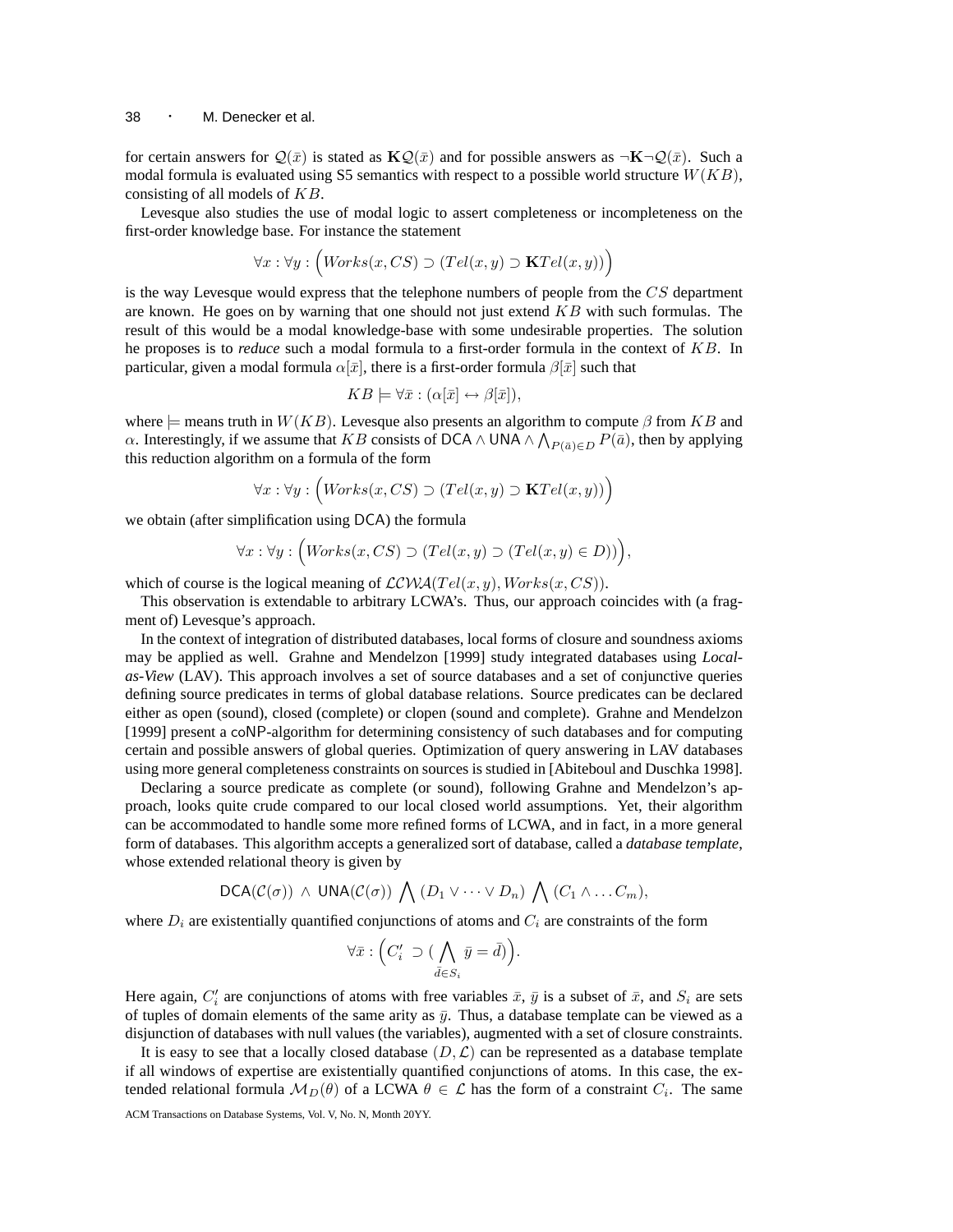holds for databases with completeness constraints in Motro's sense. Thus, Grahne and Mendelzon's algorithm can be used to compute certain and possible answers for conjunctive queries in locally closed databases with conjunctive formulas as windows of expertise. Note that conjunctive queries are positive formulas, and hence, its certain answers can be accurately obtained by querying the database D. To obtain possible answers however, observe that such databases are hierarchically closed (Section 4.5) and hence, Algorithm 1 can be used, although it does not always return optimal answers. For example, the possible answer for  $P \wedge Q$  with respect to  $\mathfrak{D} = (\emptyset, \{\text{LCWA}(P, Q)\})$  is f, whereas the algorithm rewrites the query as  $P \lor \neg Q$ , which evaluates to u in  $\mathcal{O}_\mathfrak{D}$ . Thus, Grahne and Mendelzon's algorithm is more accurate for possible conjunctive queries at the cost of a higher complexity.

#### 6.2 Deductive Databases and Logic Programming

The area of deductive databases is tightly connected with logic programming. In this area, several approaches have been proposed for weakening the CWA. Below, we discuss the most relevant ones.

6.2.1 *Answer Set Programming.* In [Gelfond and Lifschitz 1991], the formalism of *general logic programming* is extended by dropping the closed world assumption and allowing *classical negation* to appear in heads and bodies of rules. One of the main reasons for this extension was the need in many applications to relax the closed world assumption in order to represent incomplete knowledge.<sup>13</sup> Thus, while CWA in general logic programming entails the falsity of all atoms that are not proved true, in answer set programming, falsity of atoms need to be represented explicitly by rules with a classical negation literal  $\neg P(\bar{t})$  in the head. This allows the authors to represent local forms of closed world assumption in a way which is similar to ours.

Consider, for instance, the program rule  $\neg P(\bar{x}) \leftarrow \text{not } P(\bar{x}), \varphi$ . Under stable-models semantics, the truth of  $\neg P(\bar{x})$  is established if there is no evidence that  $P(\bar{x})$  is true (i.e.,  $P(\bar{x})$  is not in the database) and  $\varphi$  is provable. The relationship with the LCWA as defined in this paper is clear:  $\varphi$  is the window of expertise of predicate P.

The semantics of an answer set program is given by stable models, which are (consistent) sets of literals. Such a set is clearly associated with a three-valued structure, and so answer set programs correspond to the fixpoint queries of Section 4.4 that express certainly true and certainly false atoms. Indeed, in the notations of Section 4.4,  $P(\bar{t})$ ,  $\neg P(\bar{t})$ , not $P(\bar{t})$  and not  $\neg P(\bar{t})$  correspond, respectively, to  $P^c(\bar{t})$ ,  $P^{c-}(\bar{t})$ ,  $P^{p-}(\bar{t})$ , and  $P^p(\bar{t})$ .

As a way of expressing LCWA's, answer set programming has the same limited accuracy as our approximate methods. This is demonstrated in the following example:

*Example* 22. The locally closed database  $\mathfrak{D} = (\{\}, \{\mathcal{LCWA}(P, Q)\})$  may be expressed by the program  $\mathcal{P} = \{\neg P \leftarrow \text{not } P, Q\}$ . As we saw before,  $\mathcal{D}$  entails that  $P \wedge Q$  is false, but as in our approximate method, the falsity of  $P \wedge Q$  is not inferable from the unique answer set  $\{\}$  of  $\mathcal{P}$ .

In comparison with our approach, a weakness of using answer set programming for expressing LCWA's is that the above sort of approximating programs need to be expressed manually, while in our case the fixpoint queries are automatically derived from the database.

It is interesting that [Baral et al. 1993] introduced a method for computing an answer set program as an approximation (*interpolation* in terms of [Baral et al. 1993]) of a collection of *general logic programs*. The techniques presented in that paper are likely to provide an extension of our approximate methods for locally closed *deductive databases*, i.e, locally closed databases extended with view definitions.

6.2.2 *Other Generalized Closed World Assumptions.* In [Minker 1982], Minker introduced disjunctive databases as an extension of deductive databases for representing incomplete knowledge by allowing clauses to have disjunctions in their heads. As noted originally by Reiter [1978],

<sup>13</sup>Personal communication with M. Gelfond.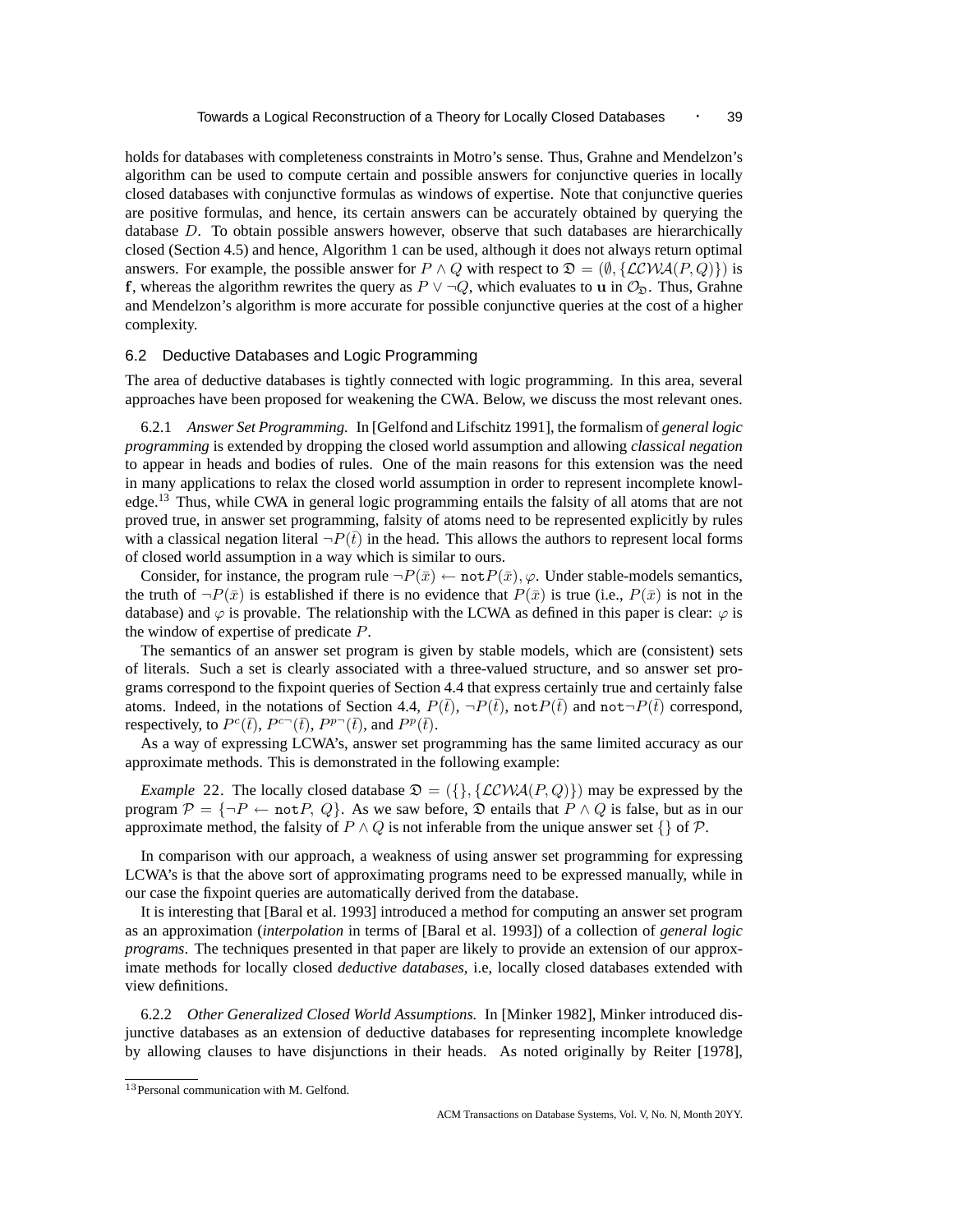such expressions may be inconsistent with the CWA. For instance, since the disjunctive database  $\{P(a) \vee Q(a)\}$  neither entails  $P(a)$  nor  $Q(a)$ , the CWA would entail both  $\neg P(a)$  and  $\neg Q(a)$ , which of course is inconsistent with the content of the database. Minker addresses this phenomenon by introducing the *Generalized Closed World Assumption* (GCWA) [Minker 1982], specifying that a negated atom is considered to be true if the atom does not appear in any minimal model of the database. Note that in case a database does not contain disjunctive clauses, GCWA and CWA coincide. This shows that disjunctive databases and locally closed databases are different ways of representing incomplete knowledge, and that the GCWA is a very different principle than LCWA's.

Another extension of the CWA in the context of logic programming is the *Any World Assumption*, introduced by Loyer and Straccia [2005]. They argue that due to the incompleteness of information, any semantics of logic programming has to rely on a default assumption on the missing information. In case of the stable semantics, this default is *false*, while in case of OWA, the default is *unknown*. Loyer and Straccia view these as two extremes and develop a semantics in which the default assumption can be any pre-specified value in an arbitrary truth space. While this approach aims at somewhat similar goals as ours, context, techniques and viewpoints are completely different.

## 7. DISCUSSION AND FUTURE WORK

In this section we comment on some LCWA-related issues that are outside the scope of the current paper and on some directions for further work. In Section 6.1 we already discussed a generalized form of the LCWA that captures Motro's completeness constraints. There is also the need for a better understanding of the kind of queries that are useful in practical applications and how close to optimal the approximate answers are for those queries. Some other issues are explored more in depth below.

#### 7.1 Domain-independent and Safe Queries

The problem of domain independence of a query [Topor and Sonenberg 1988] for certain answers in standard (finite) databases is co-recursively enumerable, and the same holds for locally closed databases, both for possible and certain answers.<sup>14</sup>

A more relevant practical question is the safety [Topor and Sonenberg 1988] of approximate query answering, as this question is linked to computing certain or possible answers using relational algebra. Let us call a query  $Q(\bar{x})$  *safe for certain (respectively, possible) answers* if the fixpoint query  $[\mathbf{If}_{\mathbf{p}_{Q^c,\Delta_{\mathcal{Q},\mathcal{L}}^c}}](\bar{x})$  (respectively, if  $\neg[\mathbf{If}_{\mathbf{p}_{Q^{c_{\neg}}\Delta_{\mathcal{Q},\mathcal{L}}^c}}](\bar{x})$ ) is safe. As we have seen in several examples before, queries to locally closed databases are often unsafe, especially positive queries for possible answers and negative queries for certain answers.

*Example* 23. Below are two examples for unsafe queries to locally closed databases.

(1) As shown in Example 11, the certain answers for  $CarO(n, m, id)$  are given by  $CarO(n, m, id)$ . Clearly, this is a safe query. On the other hand, the possible answers for the same query are given by  $CarO(n, m, id) \vee \neg Loc(n, Bx)$ , which is domain dependent, since n is unconstrained in the second disjunct. Also, the query  $\neg CarO(n, m, id) \wedge Loc(n, Bx)$  that computes the certainly false answers (or the certain answers for  $\neg CarO(n, m, id)$ ), is unsafe as m and id are unconstrained.

(2) More generally, take a locally closed database in which all windows of expertise are positive formulas (hence, it is hierarchically closed). Then  $R^p(\mathcal{Q}(\bar{x}))$  is obtained from  $\mathcal{Q}(\bar{x})$  by substituting every database predicate atom  $P(\bar{t})$  in  $\mathcal{Q}(\bar{x})$  by  $P(\bar{t}) \vee \neg \Psi_P[\bar{t}]$ . Since the second disjunct is a negative formula, the resulting query will be unsafe unless it is variable free.

Note that the opposite situations are also possible: unsafe queries in standard relational databases are not necessarily unsafe in locally closed databases.

<sup>&</sup>lt;sup>14</sup>To see this, compute for arbitrary large finite extensions of the domain all models with that domain, and the possible or certain answers of the query. Check if these possible or certain answers for that domain are the same as those for the original domain. If not, then there is domain dependence.

ACM Transactions on Database Systems, Vol. V, No. N, Month 20YY.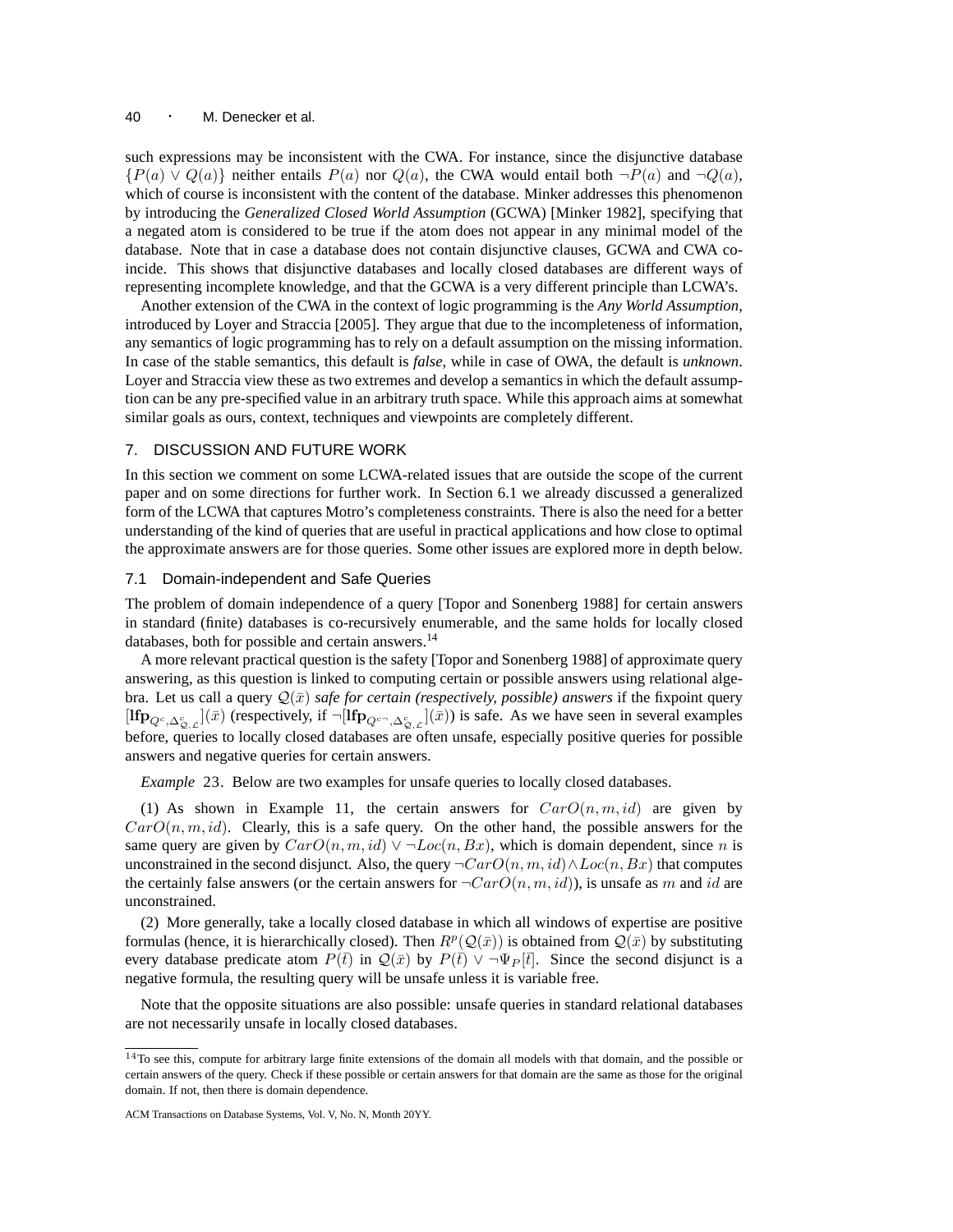*Example* 24. Consider the query  $Q(x) = \neg P(x)$  on a locally closed database  $\mathfrak{D} = (D, \mathcal{L})$ , where  $D = \{R(a)\}\$ and  $\mathcal{L} = \{\mathcal{LCWA}(R(x), \mathbf{t}), \mathcal{LCWA}(P(x), R(x))\}\$ . Since there is complete knowledge on R, the set of certain answers for  $Q(x)$  is  $\{a\}$ . Note that  $R^c(\neg P(x)) = \neg P(x) \wedge R(x)$ , which is a safe query.

We believe that domain dependence for possible query answering is inherent to all formalisations of incomplete database, as such databases do not (or hardly not) characterize unnamed objects.

Some preliminary ideas on how to assure safety in locally closed databases are:

- —The database could maintain a unary predicate  $U/1$  representing all elements of the domain. Replacing every literal  $\neg P(\bar{x})$  that contains an unsafe variable x by the conjunction  $U(x) \land \neg P(\bar{x})$ ensures safety.<sup>15</sup>
- —One could develop symbolic query answering methods that return queries with constrained variables to correctly represent the answer in arbitrary domains. This is the case, for instance, with the set  $\{(PS, m, id) \mid (m, id) \neq (M, Q1)\}\$  that represents the possible answers for the query  $CarO(n, m, id)$  in Example 11 for arbitrary domains. E.g., techniques from constructive negation in Logic Programming could be useful [Chan 1988].

#### 7.2 Locally closed deductive databases with integrity constraints and views

Another challenging problem is to extend the concepts and methods presented here to deductive databases with first-order integrity constraints [Reiter 1977; Ullman 1988] and with view definitions.

In Section 4.6, we showed how approximate query answering could be extended to handle functional dependency constraints and how such constraints allowed us to infer more information. The approximate method could also be extended in a straightforward way to handle locally closed databases with view definitions. Let us assume, without loss of generality, that a view predicate P is defined by unique rule:

$$
P(\bar{x}) \leftarrow \Psi[\bar{x}]
$$

where  $\Psi$  is a first-order formula. To answer a query  $\mathcal{Q}(\bar{y})$  possibly including view predicates, we can extend the method of Section 4.4, by adding the following rules to the fixpoint definition  $\Delta_{\mathcal{Q},\mathcal{L}}^c$ :

$$
P^{c}(\bar{x}) \leftarrow (\Psi[\bar{x}])^{c}
$$

$$
P^{c}(\bar{x}) \leftarrow (\Psi[\bar{x}])^{c}
$$

This raises many interesting open questions. For instance, in locally closed databases with view definitions, should local closed world assumptions be allowed only on database predicates or also on the view predicates. Interestingly, the latter would be very similar to the sort of generalized LCWA's as discussed in Section 6.1. E.g., the LCWA that at least one telephone number is known for a person of CS could be expressed by a combination of a view definition:

$$
HasTelephone(p) \leftarrow \exists nr : Tel(p, nr)
$$

and the LCWA:

$$
\mathcal{LCWA}(HasTelephone(p), Dept(p, CS)).
$$

A derived question then is how to extend the approximate methods for LCWA's on view predicates.

Further work needs to be done for analysing other kinds of integrity constraints and for extending the approximation method to handle them. For this purpose, we believe that the work of Wittocx et al. [2008] might be useful. It presents a generalization of our approximation algorithm that computes approximations of predicates and formulas of general first-order theories in polynomial time. Such a method could in fact be the basis for an approximate query answering method in the generalized setting of integrated locally closed (deductive) databases.

 $15$ This is the solution that is implemented in the prototype system in [Cortés-Calabuig 2008].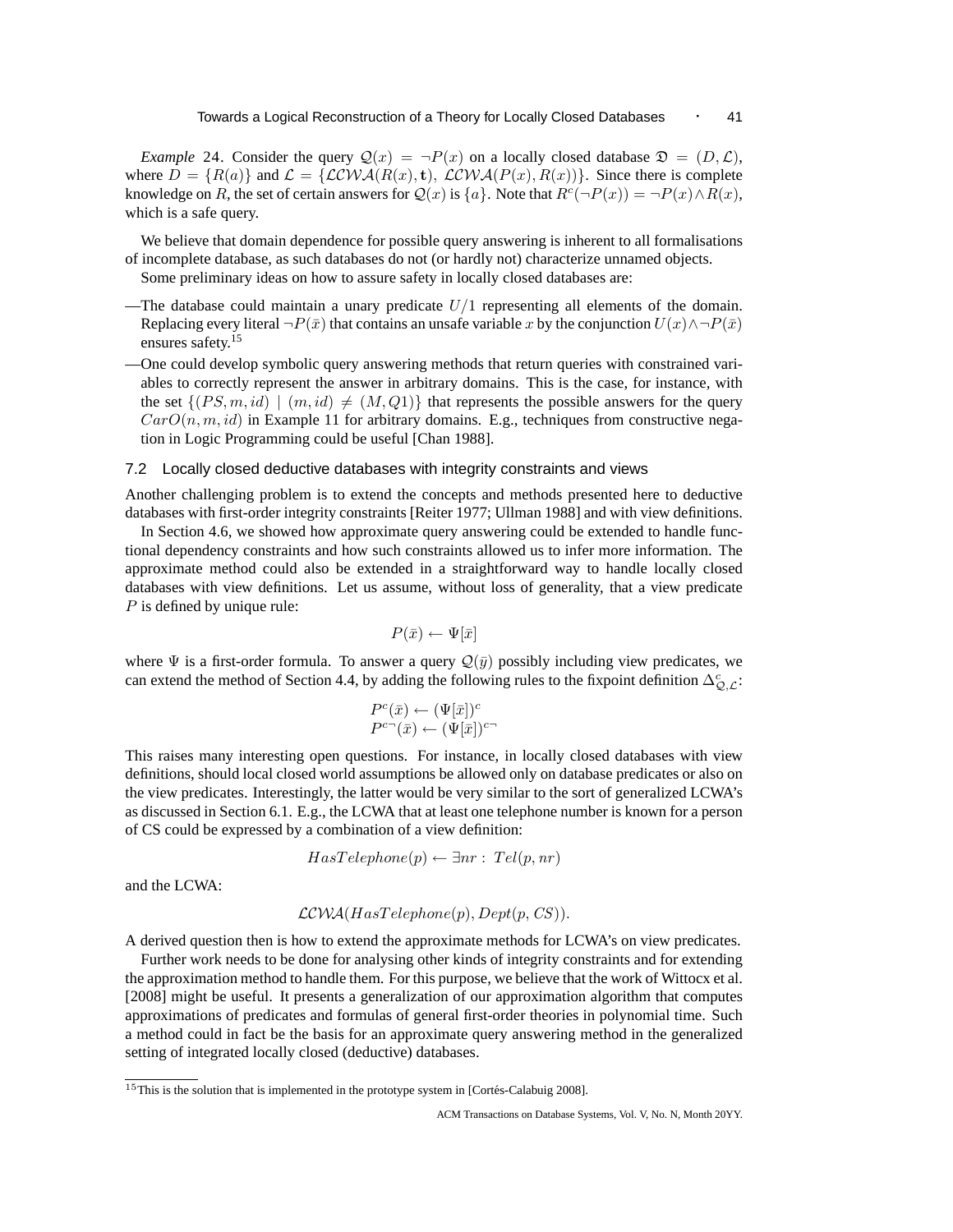#### 7.3 Towards data integration and exchange in locally closed databases

Local closed world assumptions on databases are specially suited to model data imported from external sources, since each exchange or integration rule may come with different assumptions on the completeness of the exchanged data. The following example illustrates how the aforementioned extension of locally closed deductive databases with views can be applied to a data integration setting.

*Example* 25. Consider two local sources with the following two relations: *DirMovie* stores directors and the movies they have filmed, and  $MovieGenre$  stores movies and their genre. These relations are integrated by means of a Global-as-View (GAV) mapping (see [Lenzerini 2002]) into a global predicate  $DirGenre$  (that states the genre of movies a director has filmed) as follows:

 $DirGenre(d, g) \leftarrow \exists m : Dir Movie(d, m) \wedge MovieGenre(m, g).$ 

Suppose further that the relation  $DirMovie$  is complete with respect to Alfred Hitchcock (AH), and that the relation  $DirGenre$  is complete with respect to science fiction (SF) movies. This is represented, respectively, by the following LCWAs:

 $LCWA(DirMovie(x, y), x = AH), \ \mathcal{LC}WA(MovieGenre(y, z), z = SF).$ 

Using the method of Section 4.4 (applying the query transformation on the body of the rule), we obtain negative information about DirGenre:

$$
DirGenre^{c-}(d, g) \leftarrow \forall m : DirMovie^{c-}(d, m) \lor MovieGenre^{c-}(m, g).
$$
  

$$
Dir Movie^{c-}(d, m) \leftarrow \neg DirMovie(d, m) \land d = AH.
$$
  

$$
MovieGenre^{c-}(m, g) \leftarrow \neg MovieGenre(m, g) \land g = SF.
$$

The disjunction expresses that  $d$  is certainly not the director of movies of genre  $q$  if, for each movie m, either AH is not the director of m or the genre of m is not  $SF$ . This, together with the source instances, allows us to derive, for instance, that Alfred Hitchcock is not the director of science fiction movies ( $DirGenre^{c-}(AH, SF)$ ). It follows that local completeness at the source level allows us to derive negative answers at the mediator level. To the best of our knowledge, this is first attempt to retrieve negative answers from integrated databases.

Data exchange refers to finding an instance of a target schema given an instance of a source schema and a specification of a logical mapping between the schemas (see [Libkin 2006]). This problem is thus closely related to data integration and incompleteness. Semantics for the mappings adopting an open or closed world assumption were proposed by Fagin et al. [2005] and by Libkin [2006], respectively. Libkin and Sirangelo [2008] prefer a combined approach with annotated values in same spirit of the open null values proposed in [Gottlob and Zicari 1988] and discussed in Section 6.1. As locally closed databases are closely related to the open null values in [Gottlob and Zicari 1988], a refinement of the methods in [Libkin and Sirangelo 2008] based on schema mappings of locally closed databases as exemplified above seems a promising application of local completeness.

#### 7.4 Extending the query language with modal operators

It is quite natural to have queries that combine certain answers to one subquery with possible answers to another subquery.

*Example* 26. A company has a (partially complete) database about manufacturers and the products they produce. In this database, the relation  $Type$  classifies types of companies, and  $Products$ specifies what kind of product a manufacturer produces (e.g., office articles). Both tables are partially complete. Suppose the company is interested in manufacturers of copy machines, well aware of the fact that such manufacturers belong to the category of office articles, and that the Produces relation is quite incomplete. A reasonable query would be to ask for companies that are certainly producers of office articles and possibly produce copy machines.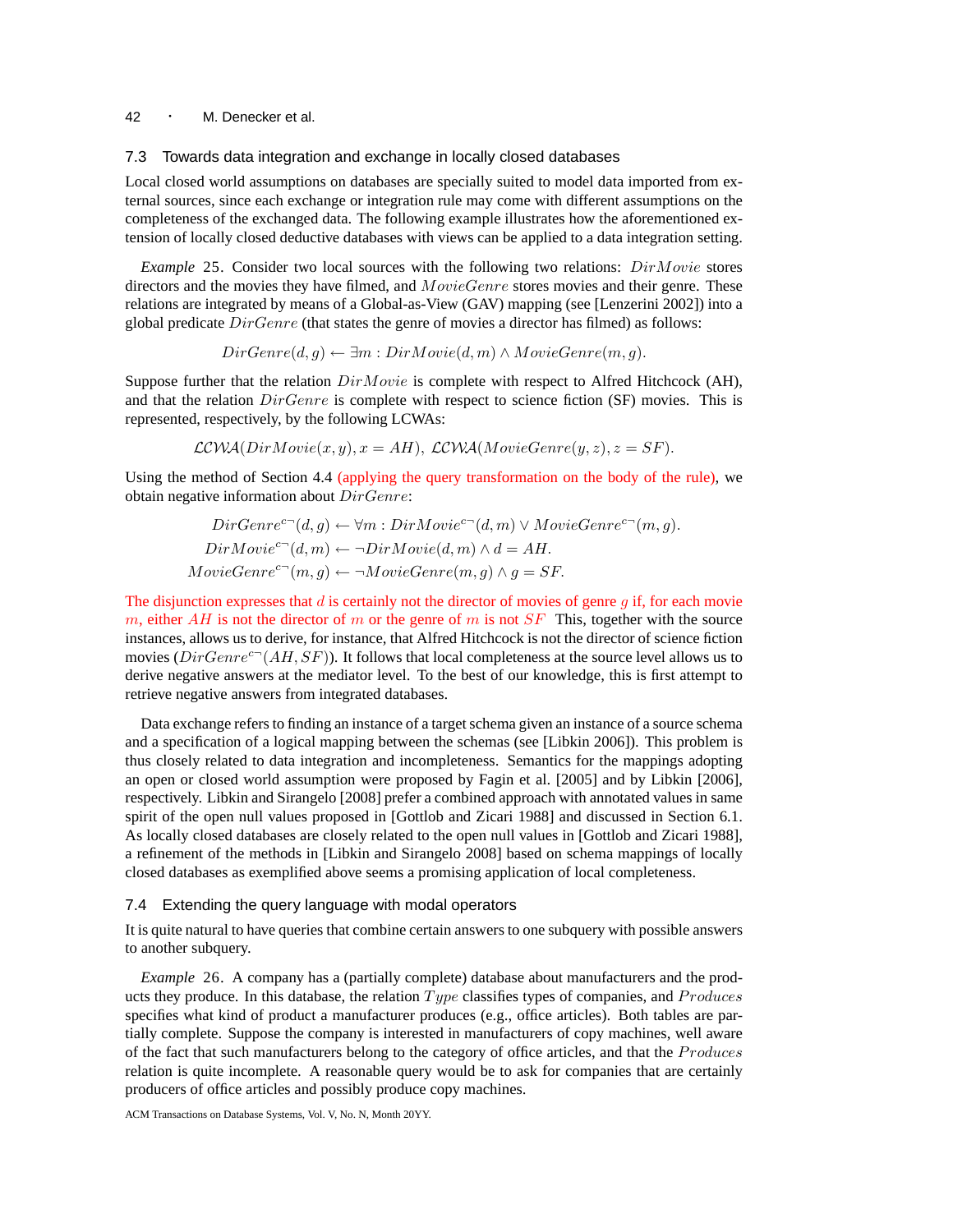In order to handle such queries, one needs 'modal' operators P for encapsulating possible answers to queries and C for encapsulating certain answers to queries. This allows one to express queries like

 $\mathbf{C}(Type(x, Office\_Articles)) \wedge \mathbf{P}(Products(x, Copy\_ Machines)).$ 

A straightforward way to handle such a query is to rewrite it into

$$
Type^c(x, Office-Articles) \wedge Products^p(x, Copy\_Machines),
$$

where  $Q^c$  is derived from Q as in Definition 16 and  $Q^p$  from Q as in Definition 17. Another approach related to Levesque's modal logic  $KFOPCE$  [Levesque 1982; Reiter 1992] (see also our discussion in Section 6.1) is explored in [Cortés-Calabuig 2008]. This topic requires further analysis.

## 7.5 LCWA for semi-structured data

The interest in the semantic web is continuously growing. A direct application of our methods in this context could be the specification of local completeness of different web sources. For this, the notion of local completeness should be adapted to the data models used for the semi-structured data present on the semantic web [Decker et al. 2000] as in the line proposed by Abiteboul et al. [2006].

### 8. SUMMARY AND CONCLUSION

The need to weaken the CWA and the ability to efficiently reason with partially complete information has long been recognized as an issue of central importance in relational database systems. The current paper wrapped up and considerably extended a series of publications [Cortes-Calabuig et al. ´ 2005; Cortes-Calabuig et al. 2006; 2007; 2008] in which a logical and computational framework was ´ build for locally closed databases. The notion of local closed world assumption in the framework is the one of [Levy 1996]. We generalized this notion to general first-order windows of expertise, and clarified the relation with Closed World Information known from Motro [1989], Levy [1996], Etzioni et al. [1997], and Doherty et al. [2000] in the context of knowledge-base agents and relational databases systems.

We compared our method to those and other existing approaches. We identified important cases in which LCWA induces CWI, generalized to first-order logic, explored the computational complexity of reasoning with locally closed databases, developed polynomial approximate methods to estimate query answers, and presented mappings of certain and possible queries to standard first-order queries and to fixpoint queries that allow us to compute the approximate answers using ordinary database methods. We also investigated the accuracy of the approximate methods by studying syntactical and semantical conditions that guarantee optimality of the approximate algorithms for producing certain query answers. Our results show that for quite broad classes of locally closed databases and queries, the approximate methods are optimal. The precision of these methods beyond these classes remains to be evaluated, but the variety and extent of these results suggest that in practice even the approximate methods may attain a high degree of accuracy.

Finally, we view the current work as a first step towards the more ambitious goal of providing a unifying framework for efficient approximative query answering in extended settings such as incomplete deductive databases in the presence of arbitrary integrity constraints and in settings involving distributed data such as data integration and exchange and beyond, in the World Wide Web. Specially in the distributed settings, incompleteness is an unavoidable and prevalent phenomenon that has to be properly managed.

#### Electronic Appendix

An electronic appendix to this article is available in the ACM Digital Library.

#### Acknowledgment

We would like to thank the anonymous reviewers for carefully reading this paper and for many helpful comments. This research was supported by FWO Vlaanderen. Alvaro Cortés-Calabuig was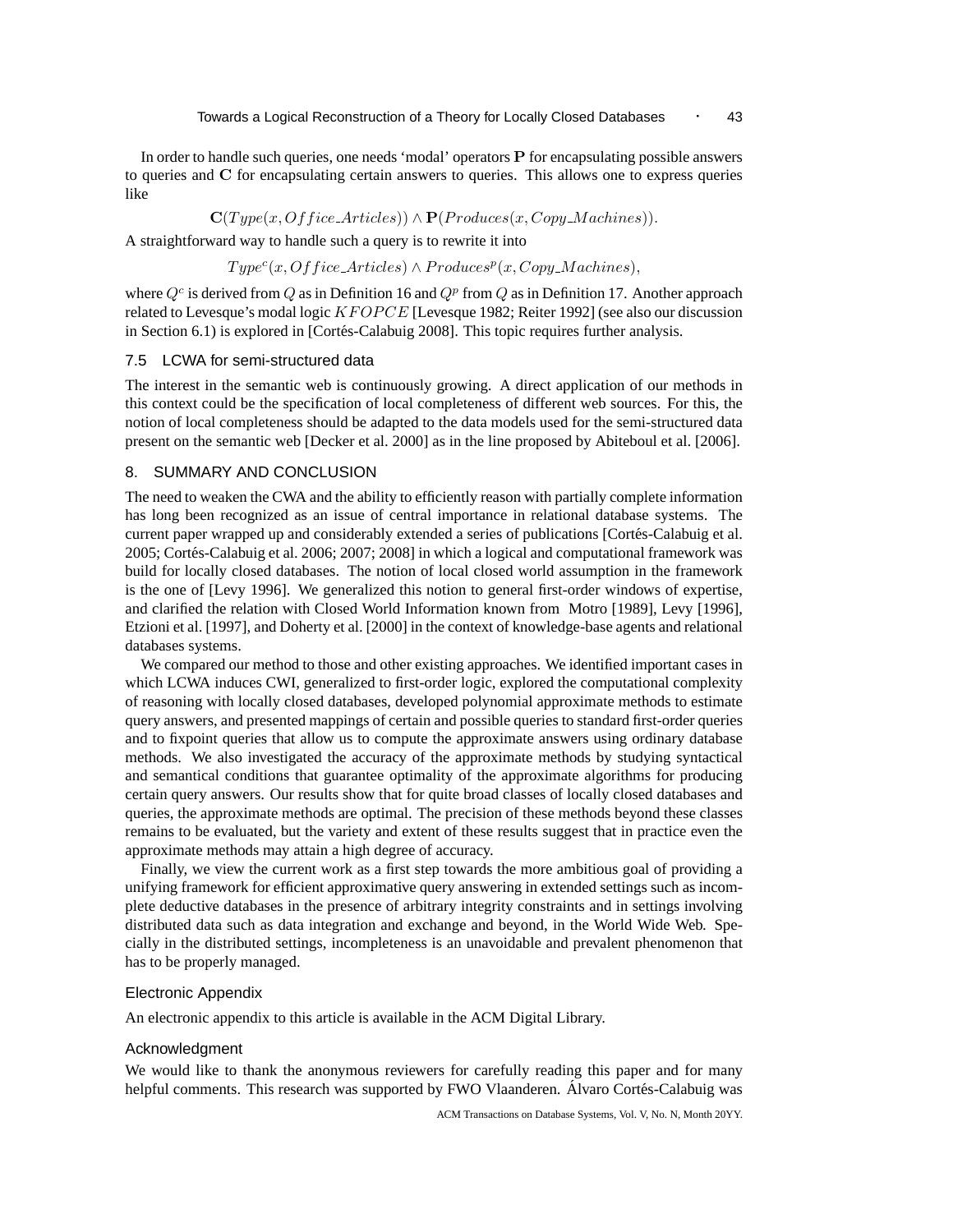additionally funded by a doctoral scholarship awarded by the International Office of K.U. Leuven.

#### REFERENCES

- ABITEBOUL, S. AND DUSCHKA, O. 1998. Complexity of answering queries using materialized views. In *Proc. 17th SIGACT-SIGMOD-SIGART Symposium on Principles of Database Systems (PODS)*. ACM, 254–263.
- ABITEBOUL, S. AND GRAHNE, G. 1985. Update semantics for incomplete databases. In *Proc. 11th International Conference on Very Large Data Bases (VLDB)*. 1–12.
- ABITEBOUL, S., HULL, R., AND VIANU, V. 1995. *Foundations of Databases*. Addisin-Wesley.
- ABITEBOUL, S., SEGOUFIN, L., AND VIANU, V. 2006. Representing and querying xml with incomplete information. *ACM Transactions on Database Systems 31,* 1, 208–254.
- BANCILHON, F., MAIER, D., SAGIV, Y., AND ULLMAN, J. 1986. Magic sets and other strange ways to implement logic programs. In *Proc. 5th SIGACT-SIGMOD Symposium on Principles of Database Systems (PODS)*. ACM, 1–15.
- BARAL, C., GELFOND, M., AND KOSHELEVA, O. 1993. Approximating General Logic Programs. In *Proc. of the International Logic Programming Symposium*. 181–198.
- CHAN, D. 1988. Constructive Negation Based on the Completed Database. In *Proc. of the 5th International Conference on Logic Programming*, R. Kowalski and K. Bowen, Eds. MIT Press.
- CHAUDHURI, S. 1993. Finding nonrecursive envelopes for datalog predicates. In *Proc. 12th SIGACT-SIGMOD-SIGART Symposium on Principles of Database Systems (PODS)*. ACM, 135–146.
- CHAUDHURI, S. AND KOLAITIS, P. 1994. Can datalog be approximated? In *Proc. 13th ACM SIGACT-SIGMOD-SIGART Symposium on Principles of Database Systems (PODS)*. ACM, 86–96.
- CORTÉS-CALABUIG, A. 2008. Towards a logical reconstruction of a theory for locally complete databases. Ph.D. thesis, Department of Computer Science, K.U.Leuven.
- CORTÉS-CALABUIG, A., DENECKER, M., ARIELI, O., AND BRUYNOOGHE, M. 2006. Representation of partial knowledge and query answering in locally complete databases. In *Proc. 13th International Conference Logic for Programming, Artificial Intelligence, and Reasoning (LPAR)*. LNCS, vol. 4246. Springer, 407–421.
- CORTÉS-CALABUIG, A., DENECKER, M., ARIELI, O., AND BRUYNOOGHE, M. 2007. Approximate query answering in locally closed databases. In *Proc. 22nd National Conference on Artificial Intelligence (AAAI)*. AAAI Press, 397–402.
- CORTÉS-CALABUIG, A., DENECKER, M., ARIELI, O., AND BRUYNOOGHE, M. 2008. Accuracy and efficiency of fixpoint methods for approximate query answering in locally complete databases. In *Proc. 11th International Conference on Principles of Knowledge Representation and Reasoning (KR)*. AAAI Press, 81–91.
- CORTÉS-CALABUIG, A., DENECKER, M., ARIELI, O., NUFFELEN, B. V., AND BRUYNOOGHE, M. 2005. On the local closed-world assumption of data-sources. In *Proc. 8th International Conference on Logic Programming and Nonmonotonic Reasoning (LPNMR)*. LNCS 3662. Springer, 145–157.
- DECKER, S., MELNIK, S., VAN HARMELEN, F., FENSEL, D., KLEIN, M., BROEKSTRA, J., ERDMANN, M., AND HOR-ROCKS, I. 2000. The semantic web: The roles of XML and RDF. *Internet Computing 4,* 5, 63–73.
- DENECKER, M. AND TERNOVSKA, E. 2004. Inductive situation calculus. In *Proc. 9th International Conference on Principles of Knowledge Representation and Reasoning (KR)*, D. Dubois and C. Welty, Eds. 545–553.
- DOHERTY, P., LUKASZEWICZ, W., AND SZALAS, A. 2000. Efficient reasoning using the local closed-world assumption. In *Proc. of the 9th AIMSA International Conference on Artificial Intelligence: Methodology, Systems, and Applications*. Vol. 2407. LNCS, 49–58.
- ETZIONI, O., GOLDEN, K., AND WELD, D. 1997. Sound and efficient closed-world reasoning for planning. *Artificial Intelligence 89,* 1-2, 113–148.
- FAGIN, R., KOLAITIS, P. G., AND POPA, L. 2005. Data exchange: getting to the core. *ACM Transactions on Database Systems 30,* 1, 174–210.
- GELFOND, M. AND LIFSCHITZ, V. 1991. Classical negation in logic programs and disjunctive databases. *New Generation Computing 9*, 365–387.
- GOTTLOB, G. AND ZICARI, R. 1988. Closed world databases opened through null values. In *Fourteenth International Conference on Very Large Data Bases (VLDB)*. 50–61.
- GRAHNE, G. 1984. Dependency satisfaction in databases with incomplete information. In *Proc. International Confeference on Very Large Data Bases (VLDB)*. 37–45.
- GRAHNE, G. 1989. Horn tables an efficient tool for handling incomplete information in databases. In *Proc. 8th ACM SIGACT-SIGMOD-SIGART Symposium on Principles of Database Systems (PODS)*. 75–82.
- GRAHNE, G. 2002. Information integration and incomplete information. *IEEE Data Eng. Bull. 25,* 3, 46–52.
- GRAHNE, G. AND MENDELZON, A. 1999. Tableau techniques for querying information sources through global schemas. In *Proc. International Conference on Database Theory (ICDT)*. 332–347.
- GRAHNE, G. AND THOMO, A. 2001. Approximate reasoning in semistructured data. In *Proc. 8th International Workshop on Knowledge Representation meets Databases (KRDB)*.
- ACM Transactions on Database Systems, Vol. V, No. N, Month 20YY.